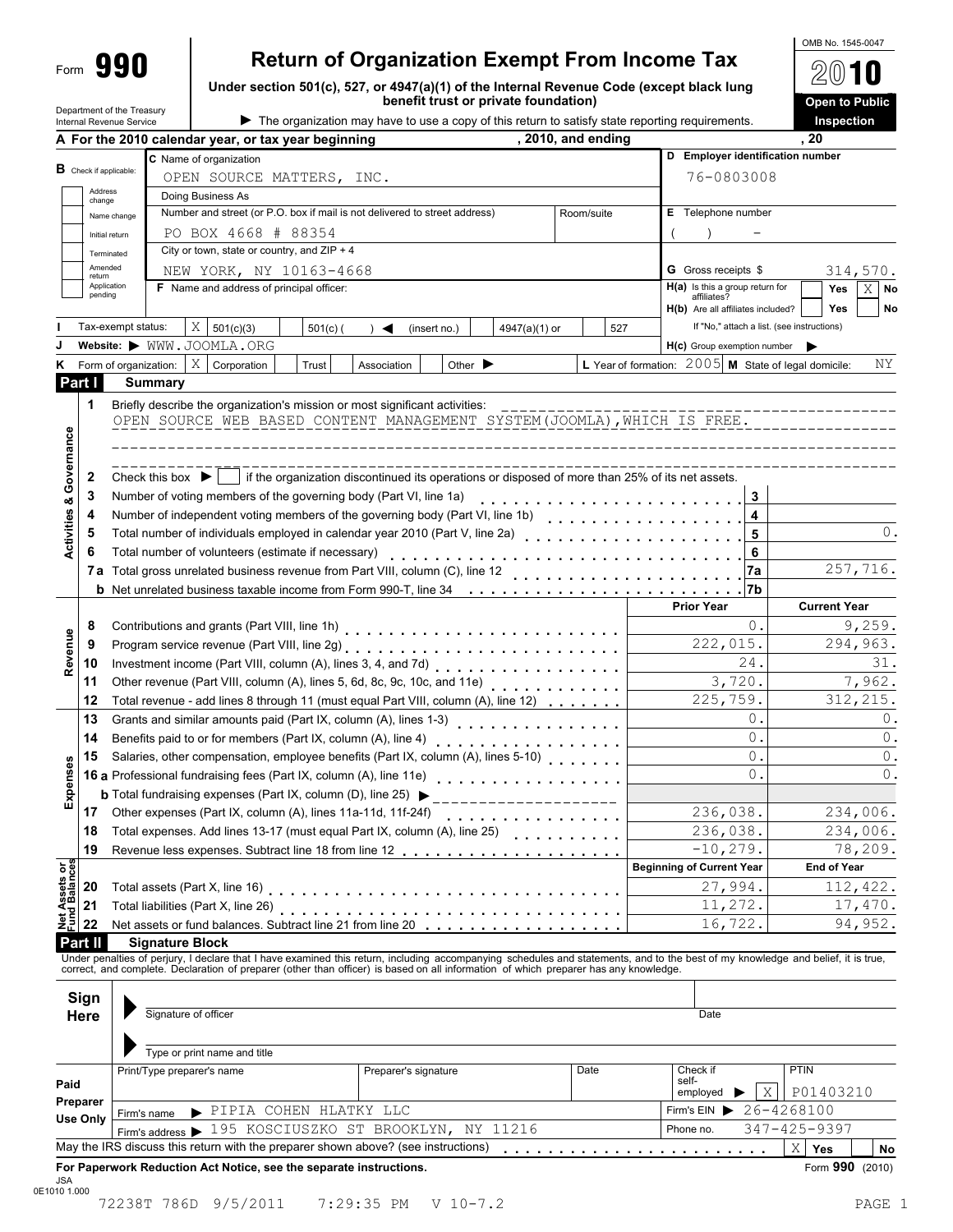| Part III     | <b>Statement of Program Service Accomplishments</b>  |                                                                                                                                   |               |                              |
|--------------|------------------------------------------------------|-----------------------------------------------------------------------------------------------------------------------------------|---------------|------------------------------|
|              | 1 Briefly describe the organization's mission:       |                                                                                                                                   |               |                              |
| ATTACHMENT 1 |                                                      |                                                                                                                                   |               |                              |
|              |                                                      |                                                                                                                                   |               |                              |
|              |                                                      |                                                                                                                                   |               |                              |
| 2            |                                                      | Did the organization undertake any significant program services during the year which were not listed on                          |               |                              |
|              | If "Yes," describe these new services on Schedule O. |                                                                                                                                   |               | $\mid$ X   No<br><b>Yes</b>  |
|              |                                                      | 3 Did the organization cease conducting, or make significant changes in how it conducts, any program                              |               |                              |
|              |                                                      |                                                                                                                                   |               | $\vert$ X $\vert$ No<br>∣Yes |
|              | If "Yes," describe these changes on Schedule O.      | 4 Describe the exempt purpose achievements for each of the organization's three largest program services by expenses.             |               |                              |
|              |                                                      | Section $501(c)(3)$ and $501(c)(4)$ organizations and section $4947(a)(1)$ trusts are required to report the amount of grants and |               |                              |
|              |                                                      | allocations to others, the total expenses, and revenue, if any, for each program service reported.                                |               |                              |
|              |                                                      | <b>4a</b> (Code: ) (Expenses \$ $_{115,022}$ including grants of \$ ) (Revenue \$ )                                               |               |                              |
|              |                                                      | OPEN SOURCE WEB BASED CONTENT MANAGEMENT SYSTEM WHICH IS FREE AND                                                                 |               |                              |
|              | AVAILABLE TO ANYONE.                                 |                                                                                                                                   |               |                              |
|              |                                                      |                                                                                                                                   |               |                              |
|              |                                                      |                                                                                                                                   |               |                              |
|              |                                                      |                                                                                                                                   |               |                              |
|              |                                                      |                                                                                                                                   |               |                              |
|              |                                                      |                                                                                                                                   |               |                              |
|              |                                                      |                                                                                                                                   |               |                              |
|              |                                                      |                                                                                                                                   |               |                              |
|              |                                                      |                                                                                                                                   |               |                              |
|              |                                                      | 4b (Code: ) (Expenses \$ including grants of \$ ) (Revenue \$ )                                                                   |               |                              |
|              |                                                      |                                                                                                                                   |               |                              |
|              |                                                      |                                                                                                                                   |               |                              |
|              |                                                      |                                                                                                                                   |               |                              |
|              |                                                      |                                                                                                                                   |               |                              |
|              |                                                      |                                                                                                                                   |               |                              |
|              |                                                      |                                                                                                                                   |               |                              |
|              |                                                      |                                                                                                                                   |               |                              |
|              |                                                      |                                                                                                                                   |               |                              |
|              |                                                      |                                                                                                                                   |               |                              |
|              | 4c (Code: ) (Expenses \$                             | including grants of \$                                                                                                            | ) (Revenue \$ |                              |
|              |                                                      |                                                                                                                                   |               |                              |
|              |                                                      |                                                                                                                                   |               |                              |
|              |                                                      |                                                                                                                                   |               |                              |
|              |                                                      |                                                                                                                                   |               |                              |
|              |                                                      |                                                                                                                                   |               |                              |
|              |                                                      |                                                                                                                                   |               |                              |
|              |                                                      |                                                                                                                                   |               |                              |
|              |                                                      |                                                                                                                                   |               |                              |
|              | 4d Other program services. (Describe in Schedule O.) |                                                                                                                                   |               |                              |
|              |                                                      | ) (Revenue \$                                                                                                                     |               |                              |
| (Expenses \$ | including grants of \$                               |                                                                                                                                   |               |                              |
|              | 4e Total program service expenses >                  | 115,022.                                                                                                                          |               | Form 990 (2010)              |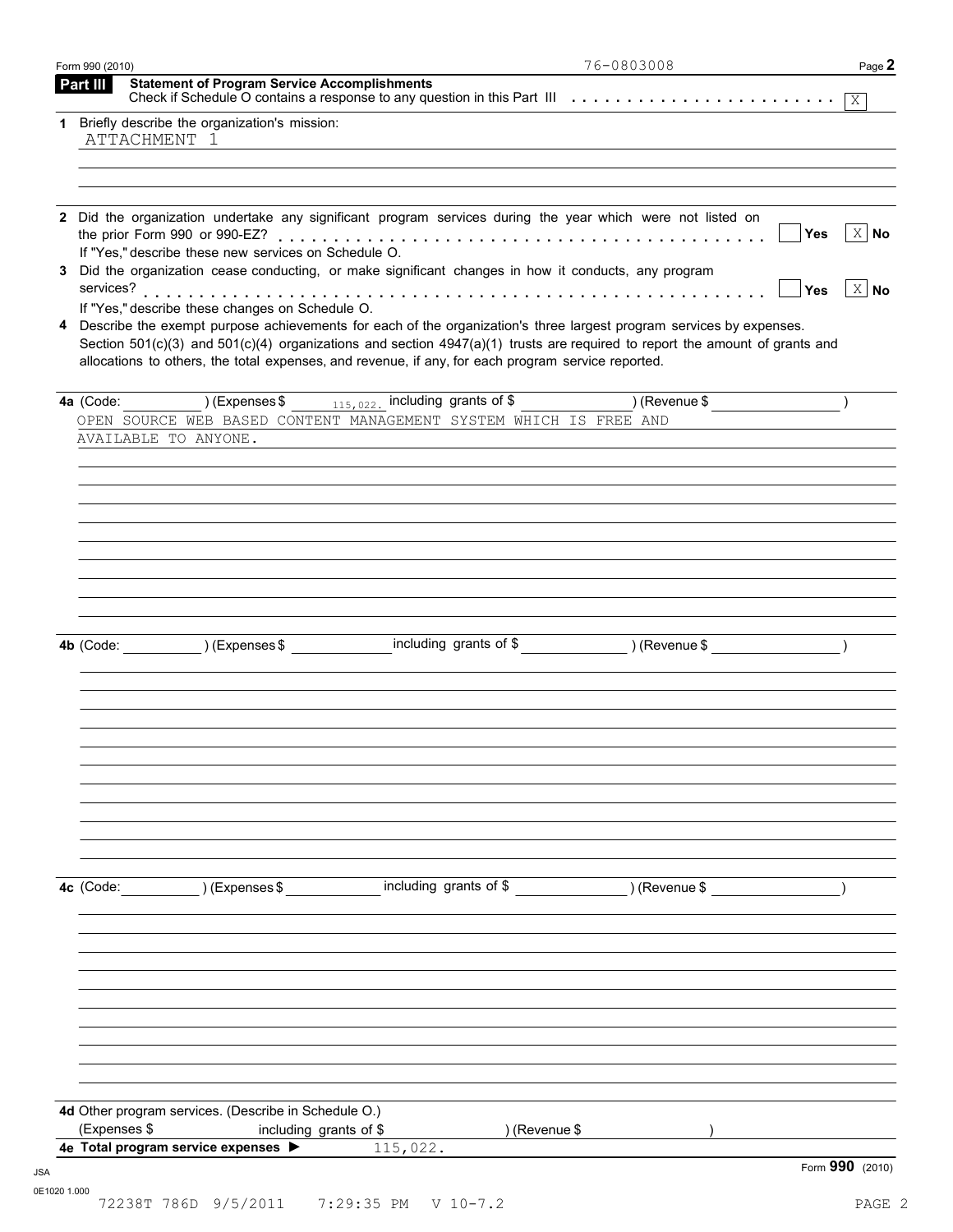|         | 76-0803008<br>Form 990 (2010)                                                                                                         |                 |                 | Page 3      |
|---------|---------------------------------------------------------------------------------------------------------------------------------------|-----------------|-----------------|-------------|
| Part IV | <b>Checklist of Required Schedules</b>                                                                                                |                 |                 |             |
|         |                                                                                                                                       |                 | Yes             | No          |
| 1.      | Is the organization described in section $501(c)(3)$ or $4947(a)(1)$ (other than a private foundation)? If "Yes,"                     |                 |                 |             |
|         |                                                                                                                                       | $\mathbf{1}$    | Χ               |             |
| 2       | Is the organization required to complete Schedule B, Schedule of Contributors? (see instructions)                                     | $\mathbf{2}$    |                 | X           |
| 3       | Did the organization engage in direct or indirect political campaign activities on behalf of or in opposition to                      |                 |                 |             |
|         | candidates for public office? If "Yes,"complete Schedule C, Part I                                                                    | 3               |                 | X           |
| 4       | Section 501(c)(3) organizations. Did the organization engage in lobbying activities, or have a section 501(h)                         |                 |                 |             |
|         | election in effect during the tax year? If "Yes," complete Schedule C, Part II.                                                       | 4               |                 | Χ           |
| 5       | Is the organization a section $501(c)(4)$ , $501(c)(5)$ , or $501(c)(6)$ organization that receives membership dues,                  |                 |                 |             |
|         | assessments, or similar amounts as defined in Revenue Procedure 98-19? If "Yes," complete Schedule C,                                 |                 |                 |             |
|         |                                                                                                                                       | 5               |                 |             |
| 6       | Did the organization maintain any donor advised funds or any similar funds or accounts where donors have                              |                 |                 |             |
|         | the right to provide advice on the distribution or investment of amounts in such funds or accounts? If "Yes,"                         |                 |                 |             |
|         |                                                                                                                                       | 6               |                 | Χ           |
| 7       | Did the organization receive or hold a conservation easement, including easements to preserve open space,                             |                 |                 |             |
|         | the environment, historic land areas, or historic structures? If "Yes,"complete Schedule D, Part II.                                  | 7               |                 | Χ           |
| 8       | Did the organization maintain collections of works of art, historical treasures, or other similar assets? If "Yes,"                   |                 |                 |             |
|         |                                                                                                                                       | 8               |                 | Χ           |
| 9       | Did the organization report an amount in Part X, line 21; serve as a custodian for amounts not listed in Part                         |                 |                 |             |
|         | X; or provide credit counseling, debt management, credit repair, or debt negotiation services? If "Yes,"                              |                 |                 |             |
|         |                                                                                                                                       | 9               |                 | Χ           |
| 10      | Did the organization, directly or through a related organization, hold assets in term, permanent, or                                  |                 |                 |             |
|         |                                                                                                                                       | 10              |                 | X           |
| 11      | If the organization's answer to any of the following questions is "Yes," then complete Schedule D, Parts VI,                          |                 |                 |             |
|         | VII, VIII, IX, or X as applicable.                                                                                                    |                 |                 |             |
|         | a Did the organization report an amount for land, buildings, and equipment in Part X, line 10? If "Yes," complete                     |                 |                 |             |
|         |                                                                                                                                       | 11a             | Χ               |             |
|         | <b>b</b> Did the organization report an amount for investments—othersecurities in Part X, line 12 that is 5% or more                  |                 |                 |             |
|         |                                                                                                                                       | 11 <sub>b</sub> |                 | X           |
|         | c Did the organization report an amount for investments-program related in Part X, line 13 that is 5% or more                         |                 |                 |             |
|         | of its total assets reported in Part X, line 16? If "Yes," complete Schedule D, Part VIII                                             | 11c             |                 | X           |
|         | d Did the organization report an amount for other assets in Part X, line 15 that is 5% or more of its total assets                    |                 |                 |             |
|         | reported in Part X, line 16? If "Yes,"complete Schedule D, Part IX                                                                    | 11d             |                 | X           |
|         | e Did the organization report an amount for other liabilities in Part X, line 25? If "Yes," complete Schedule D, Part X               | 11e             |                 | Χ           |
|         | f Did the organization's separate or consolidated financial statements for the tax year include a footnote that addresses             |                 |                 |             |
|         | the organization's liability for uncertain tax positions under FIN 48 (ASC 740)? If "Yes," complete Schedule D, Part X                | 11f             |                 | Χ           |
|         | 12 a Did the organization obtain separate, independent audited financial statements for the tax year? If "Yes,"                       |                 |                 |             |
|         |                                                                                                                                       | 12a             |                 | Χ           |
|         | <b>b</b> Was the organization included in consolidated, independent audited financial statements for the tax year? If "Yes," and if   |                 |                 |             |
|         | the organization answered "No" to line 12a, then completing Schedule D, Parts XI, XII, and XIII is optional                           | 12 <sub>b</sub> |                 | Χ           |
| 13      | Is the organization a school described in section $170(b)(1)(A)(ii)?$ If "Yes," complete Schedule E                                   | 13              |                 | $\mathbf X$ |
|         | 14 a Did the organization maintain an office, employees, or agents outside of the United States?                                      | 14a             |                 | X           |
|         | <b>b</b> Did the organization have aggregate revenues or expenses of more than \$10,000 from grantmaking, fundraising,                |                 |                 |             |
|         | business, and program service activities outside the United States? If "Yes," complete Schedule F, Parts I and IV                     | 14b             |                 | Χ           |
| 15      | Did the organization report on Part IX, column (A), line 3, more than \$5,000 of grants or assistance to any                          |                 |                 |             |
|         | organization or entity located outside the United States? If "Yes," complete Schedule F, Parts II and IV                              | 15              |                 | Χ           |
| 16      | Did the organization report on Part IX, column (A), line 3, more than \$5,000 of aggregate grants or assistance                       |                 |                 |             |
|         | to individuals located outside the United States? If "Yes," complete Schedule F, Parts III and IV                                     | 16              |                 | Χ           |
| 17      | Did the organization report a total of more than \$15,000 of expenses for professional fundraising services                           |                 |                 |             |
|         | on Part IX, column (A), lines 6 and 11e? If "Yes," complete Schedule G, Part I (see instructions)                                     | 17              |                 | Χ           |
| 18      | Did the organization report more than \$15,000 total of fundraising event gross income and contributions on                           |                 |                 |             |
|         |                                                                                                                                       | 18              |                 | Χ           |
| 19      | Did the organization report more than \$15,000 of gross income from gaming activities on Part VIII, line 9a?                          |                 |                 |             |
|         |                                                                                                                                       | 19              |                 | Χ           |
|         | 20 a Did the organization operate one or more hospitals? If "Yes," complete Schedule H                                                | 20a             |                 | X           |
|         | <b>b</b> If "Yes" to line 20a, did the organization attach its audited financial statements to this return?<br><b>Note.</b> Some Form |                 |                 |             |
|         | 990 filers that operate one or more hospitals must attach audited financial statements (see instructions)                             | 20b             |                 |             |
| JSA     |                                                                                                                                       |                 | Form 990 (2010) |             |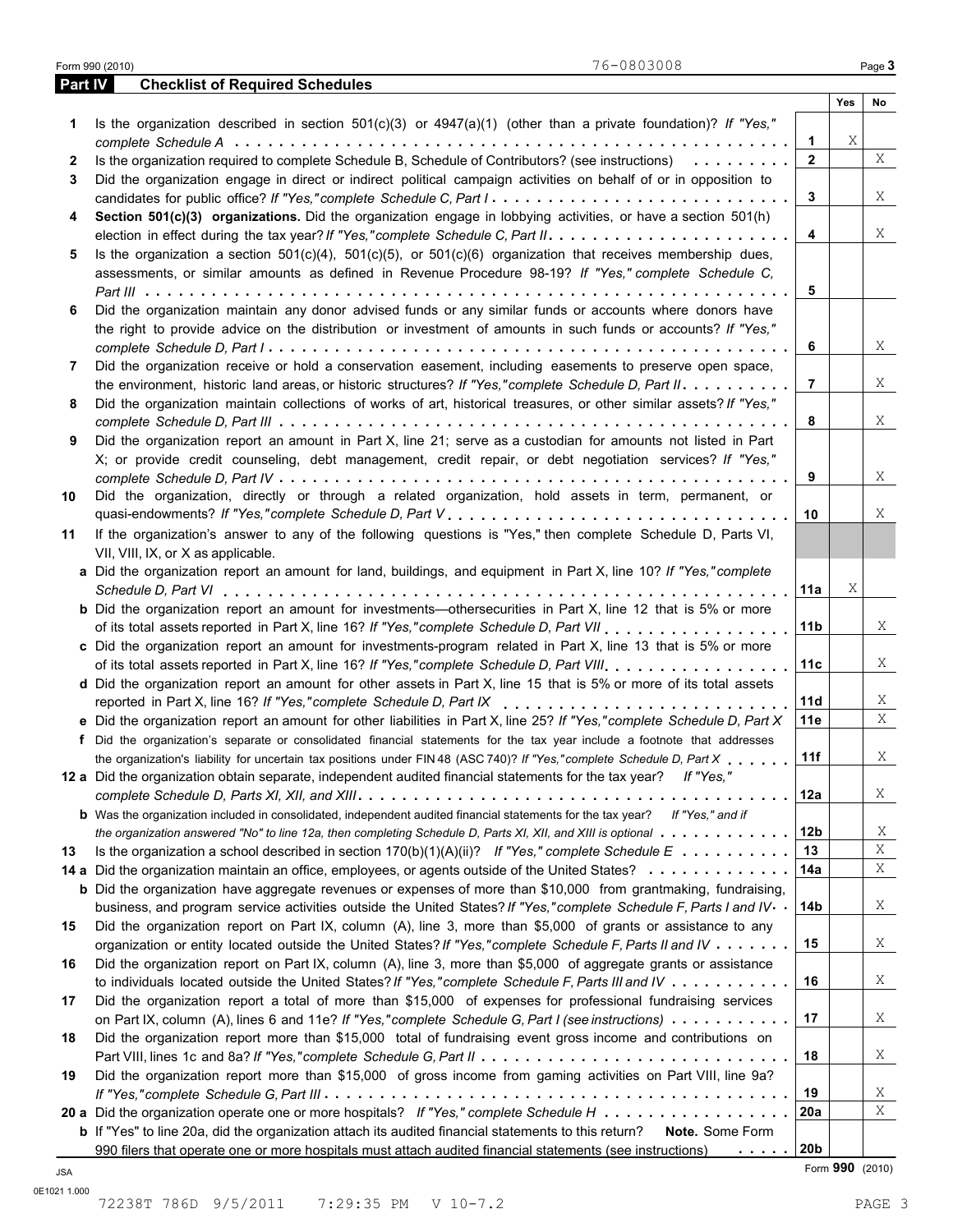|         | 76-0803008<br>Form 990 (2010)                                                                                               |     |     | Page 4 |
|---------|-----------------------------------------------------------------------------------------------------------------------------|-----|-----|--------|
| Part IV | <b>Checklist of Required Schedules (continued)</b>                                                                          |     |     |        |
|         |                                                                                                                             |     | Yes | No     |
| 21      | Did the organization report more than \$5,000 of grants and other assistance to governments and organizations               |     |     |        |
|         |                                                                                                                             | 21  |     | X      |
| 22      | Did the organization report more than \$5,000 of grants and other assistance to individuals in the United States            |     |     |        |
|         |                                                                                                                             | 22  |     | X      |
| 23      | Did the organization answer "Yes" to Part VII, Section A, line 3, 4, or 5 about compensation of the                         |     |     |        |
|         | organization's current and former officers, directors, trustees, key employees, and highest compensated                     |     |     |        |
|         |                                                                                                                             | 23  |     | Χ      |
|         | 24 a Did the organization have a tax-exempt bond issue with an outstanding principal amount of more than                    |     |     |        |
|         | \$100,000 as of the last day of the year, that was issued after December 31, 2002? If "Yes," answer lines 24b               |     |     |        |
|         |                                                                                                                             | 24a |     | X      |
| b       | Did the organization invest any proceeds of tax-exempt bonds beyond a temporary period exception?<br>                       | 24b |     |        |
| c       | Did the organization maintain an escrow account other than a refunding escrow at any time during the year                   |     |     |        |
|         |                                                                                                                             | 24c |     |        |
|         | d Did the organization act as an "on behalf of" issuer for bonds outstanding at any time during the year?                   | 24d |     |        |
|         | 25 a Section 501(c)(3) and 501(c)(4) organizations. Did the organization engage in an excess benefit transaction            |     |     |        |
|         |                                                                                                                             | 25a |     | X      |
|         |                                                                                                                             |     |     |        |
|         | <b>b</b> Is the organization aware that it engaged in an excess benefit transaction with a disqualified person in a prior   |     |     |        |
|         | year, and that the transaction has not been reported on any of the organization's prior Forms 990 or 990-EZ?                |     |     |        |
|         |                                                                                                                             | 25b |     |        |
| 26      | Was a loan to or by a current or former officer, director, trustee, key employee, highly compensated employee, or           |     |     |        |
|         | disqualified person outstanding as of the end of the organization's tax year? If "Yes," complete Schedule L, Part II        | 26  |     | X      |
| 27      | Did the organization provide a grant or other assistance to an officer, director, trustee, key employee,                    |     |     |        |
|         | substantial contributor, or a grant selection committee member, or to a person related to such an individual?               |     |     |        |
|         |                                                                                                                             | 27  |     | Χ      |
| 28      | Was the organization a party to a business transaction with one of the following parties (see Schedule L,                   |     |     |        |
|         | Part IV instructions for applicable filing thresholds, conditions, and exceptions):                                         |     |     |        |
| а       | A current or former officer, director, trustee, or key employee? If "Yes," complete Schedule L, Part IV.                    | 28a |     | Χ      |
|         | <b>b</b> A family member of a current or former officer, director, trustee, or key employee? If "Yes," complete             |     |     |        |
|         |                                                                                                                             | 28b |     | X      |
|         | c An entity of which a current or former officer, director, trustee, or key employee (or a family member thereof)           |     |     |        |
|         | was an officer, director, trustee, or direct or indirect owner? If "Yes," complete Schedule L, Part IV                      | 28c |     | Χ      |
| 29      | Did the organization receive more than \$25,000 in non-cash contributions? If "Yes," complete Schedule M                    | 29  |     | Χ      |
| 30      | Did the organization receive contributions of art, historical treasures, or other similar assets, or qualified              |     |     |        |
|         |                                                                                                                             | 30  |     | X      |
| 31      | Did the organization liquidate, terminate, or dissolve and cease operations? If "Yes," complete Schedule N,                 |     |     |        |
|         |                                                                                                                             | 31  |     | X      |
| 32      | Did the organization sell, exchange, dispose of, or transfer more than 25% of its net assets? If "Yes,"                     |     |     |        |
|         |                                                                                                                             | 32  |     | X      |
| 33      | Did the organization own 100% of an entity disregarded as separate from the organization under Regulations                  |     |     |        |
|         | sections 301.7701-2 and 301.7701-3? If "Yes," complete Schedule R, Part $1, \ldots, \ldots, \ldots, \ldots, \ldots, \ldots$ | 33  |     | X      |
| 34      | Was the organization related to any tax-exempt or taxable entity? If "Yes," complete Schedule R, Parts II, III,             |     |     |        |
|         |                                                                                                                             | 34  |     | X      |
|         | Is any related organization a controlled entity within the meaning of section 512(b)(13)?                                   |     |     | X      |
| 35      | .                                                                                                                           | 35  |     |        |
| а       | Did the organization receive any payment from or engage in any transaction with a                                           |     |     |        |
|         | controlled entity within the meaning of section 512(b)(13)? If "Yes," complete Schedule R,                                  |     |     |        |
|         | Yes $X$ No                                                                                                                  |     |     |        |
| 36      | Section 501(c)(3) organizations. Did the organization make any transfers to an exempt non-charitable                        |     |     |        |
|         | related organization? If "Yes,"complete Schedule R, Part V, line 2                                                          | 36  |     | X      |
| 37      | Did the organization conduct more than 5% of its activities through an entity that is not a related organization            |     |     |        |
|         | and that is treated as a partnership for federal income tax purposes? If "Yes," complete Schedule R,                        |     |     |        |
|         |                                                                                                                             | 37  |     | X      |
|         | Did the organization complete Schedule O and provide explanations in Schedule O for Part VI, lines 11 and                   |     |     |        |
| 38      |                                                                                                                             |     |     |        |

Form **990** (2010)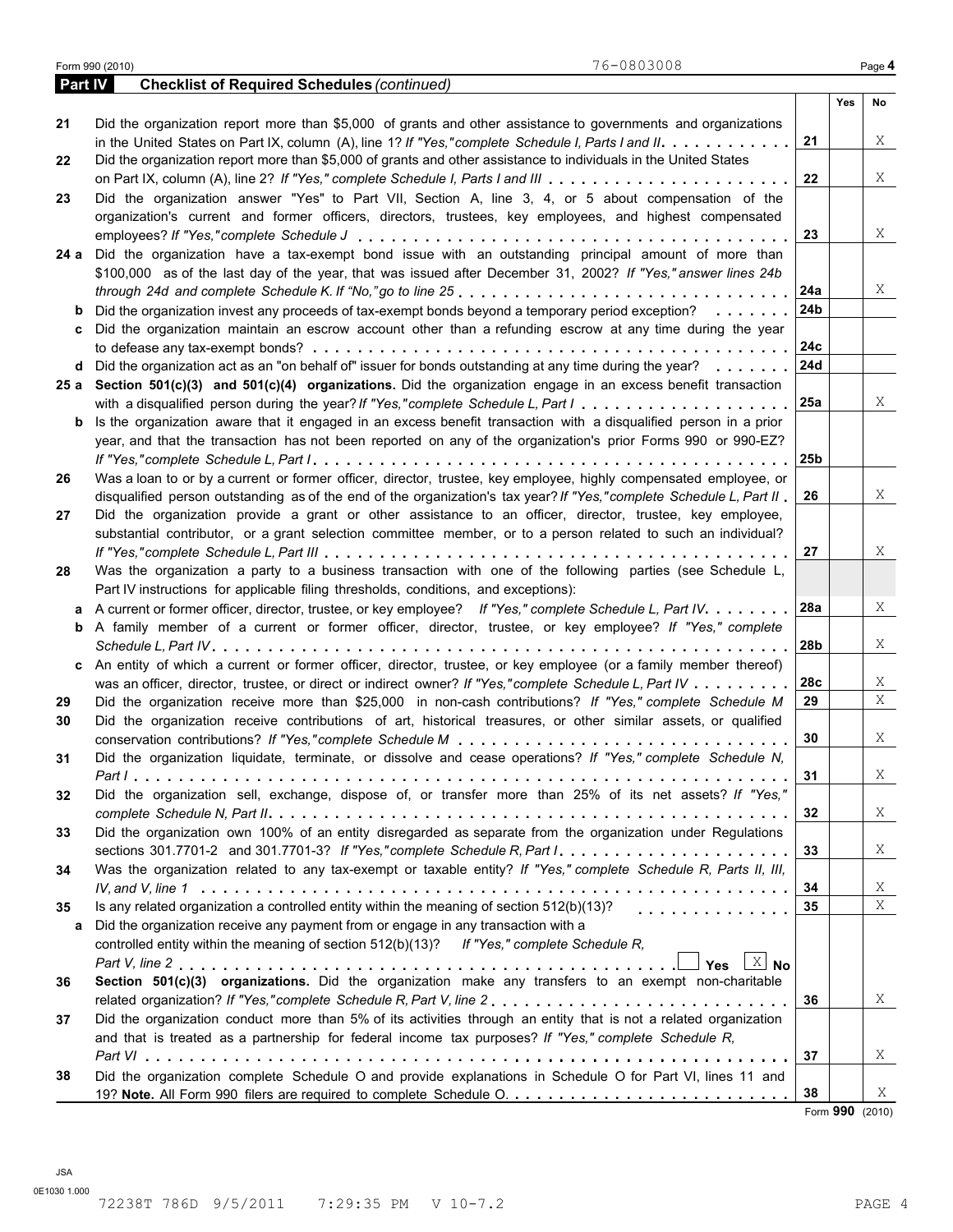|    | 76-0803008<br>Form 990 (2010)                                                                                                        |                |            | Page 5 |
|----|--------------------------------------------------------------------------------------------------------------------------------------|----------------|------------|--------|
|    | <b>Statements Regarding Other IRS Filings and Tax Compliance</b><br><b>Part V</b>                                                    |                |            |        |
|    |                                                                                                                                      |                |            |        |
|    |                                                                                                                                      |                | <b>Yes</b> | No     |
|    | 1a<br>1a Enter the number reported in Box 3 of Form 1096. Enter -0- if not applicable                                                |                |            |        |
|    | 1b<br><b>b</b> Enter the number of Forms W-2G included in line 1a. Enter -0- if not applicable                                       |                |            |        |
|    | c Did the organization comply with backup withholding rules for reportable payments to vendors and                                   |                |            |        |
|    |                                                                                                                                      | 1c             |            |        |
|    | 2a Enter the number of employees reported on Form W-3, Transmittal of Wage and Tax                                                   |                |            |        |
|    | $\Omega$<br>Statements, filed for the calendar year ending with or within the year covered by this return<br>2a                      |                |            |        |
|    | b If at least one is reported on line 2a, did the organization file all required federal employment tax returns?                     | 2b             |            |        |
|    | Note. If the sum of lines 1a and 2a is greater than 250, you may be required to e-file. (see instructions)                           |                |            |        |
|    | 3a Did the organization have unrelated business gross income of \$1,000 or more during the year?                                     | За             | Χ          |        |
|    | <b>b</b> If "Yes," has it filed a Form 990-T for this year? If "No," provide an explanation in Schedule O                            | 3 <sub>b</sub> | X          |        |
|    | 4a At any time during the calendar year, did the organization have an interest in, or a signature or other authority                 |                |            |        |
|    | over, a financial account in a foreign country (such as a bank account, securities account, or other financial                       |                |            |        |
|    |                                                                                                                                      | 4a             |            | Χ      |
|    |                                                                                                                                      |                |            |        |
|    | See instructions for filing requirements for Form TD F 90-22.1, Report of Foreign Bank and Financial Accounts.                       |                |            |        |
|    | 5a Was the organization a party to a prohibited tax shelter transaction at any time during the tax year?                             | 5а             |            | Χ      |
|    | <b>b</b> Did any taxable party notify the organization that it was or is a party to a prohibited tax shelter transaction?            | 5b             |            | Χ      |
|    |                                                                                                                                      | 5c             |            |        |
|    | 6a Does the organization have annual gross receipts that are normally greater than \$100,000, and did the                            |                |            |        |
|    | organization solicit any contributions that were not tax deductible?                                                                 | 6а             |            | X      |
|    | b If "Yes," did the organization include with every solicitation an express statement that such contributions or                     |                |            |        |
|    |                                                                                                                                      | 6b             |            |        |
| 7  | Organizations that may receive deductible contributions under section 170(c).                                                        |                |            |        |
|    | a Did the organization receive a payment in excess of \$75 made partly as a contribution and partly for goods                        |                |            |        |
|    |                                                                                                                                      | 7а             |            |        |
|    | <b>b</b> If "Yes," did the organization notify the donor of the value of the goods or services provided?<br>.                        | 7b             |            |        |
|    | c Did the organization sell, exchange, or otherwise dispose of tangible personal property for which it was                           |                |            |        |
|    |                                                                                                                                      | 7с             |            |        |
|    | 7d<br>d If "Yes," indicate the number of Forms 8282 filed during the year                                                            |                |            |        |
|    | e Did the organization receive any funds, directly or indirectly, to pay premiums on a personal benefit contract?                    | 7e             |            |        |
|    | Did the organization, during the year, pay premiums, directly or indirectly, on a personal benefit contract?                         | 7f             |            |        |
|    | If the organization received a contribution of qualified intellectual property, did the organization file Form 8899 as required?     | 7g             |            |        |
|    | h If the organization received a contribution of cars, boats, airplanes, or other vehicles, did the organization file a Form 1098-C? | 7h             |            |        |
| 8  | Sponsoring organizations maintaining donor advised funds and section 509(a)(3) supporting                                            |                |            |        |
|    | organizations. Did the supporting organization, or a donor advised fund maintained by a sponsoring                                   |                |            |        |
|    |                                                                                                                                      | 8              |            |        |
| 9  | Sponsoring organizations maintaining donor advised funds.                                                                            |                |            |        |
|    | a Did the organization make any taxable distributions under section 4966?                                                            | 9а             |            | Χ      |
|    | <b>b</b> Did the organization make a distribution to a donor, donor advisor, or related person?<br>di di strandi di di di s          | 9b             |            | X      |
| 10 | Section 501(c)(7) organizations. Enter:                                                                                              |                |            |        |
|    | 10a<br>a Initiation fees and capital contributions included on Part VIII, line 12<br>.                                               |                |            |        |
|    | 10 <sub>b</sub><br><b>b</b> Gross receipts, included on Form 990, Part VIII, line 12, for public use of club facilities              |                |            |        |
| 11 | Section 501(c)(12) organizations. Enter:                                                                                             |                |            |        |
|    | 11a<br><b>a</b> Gross income from members or shareholders                                                                            |                |            |        |
|    | <b>b</b> Gross income from other sources (Do not net amounts due or paid to other sources                                            |                |            |        |
|    | 11b                                                                                                                                  |                |            |        |
|    | 12 a Section 4947(a)(1) non-exempt charitable trusts. Is the organization filing Form 990 in lieu of Form 1041?                      | 12a            |            |        |
|    | <b>b</b> If "Yes," enter the amount of tax-exempt interest received or accrued during the year<br>12 <sub>b</sub>                    |                |            |        |
| 13 | Section 501(c)(29) qualified nonprofit health insurance issuers.                                                                     |                |            |        |
|    | a Is the organization licensed to issue qualified health plans in more than one state?                                               | 13а            |            |        |
|    | Note. See the instructions for additional information the organization must report on Schedule O.                                    |                |            |        |
|    | <b>b</b> Enter the amount of reserves the organization is required to maintain by the states in which                                |                |            |        |
|    | 13 <sub>b</sub><br>the organization is licensed to issue qualified health plans entitled in the set of the control of the control    |                |            |        |
|    |                                                                                                                                      |                |            |        |
|    | 13 <sub>c</sub>                                                                                                                      |                |            |        |
|    | 14 a Did the organization receive any payments for indoor tanning services during the tax year?                                      | 14a            |            | Χ      |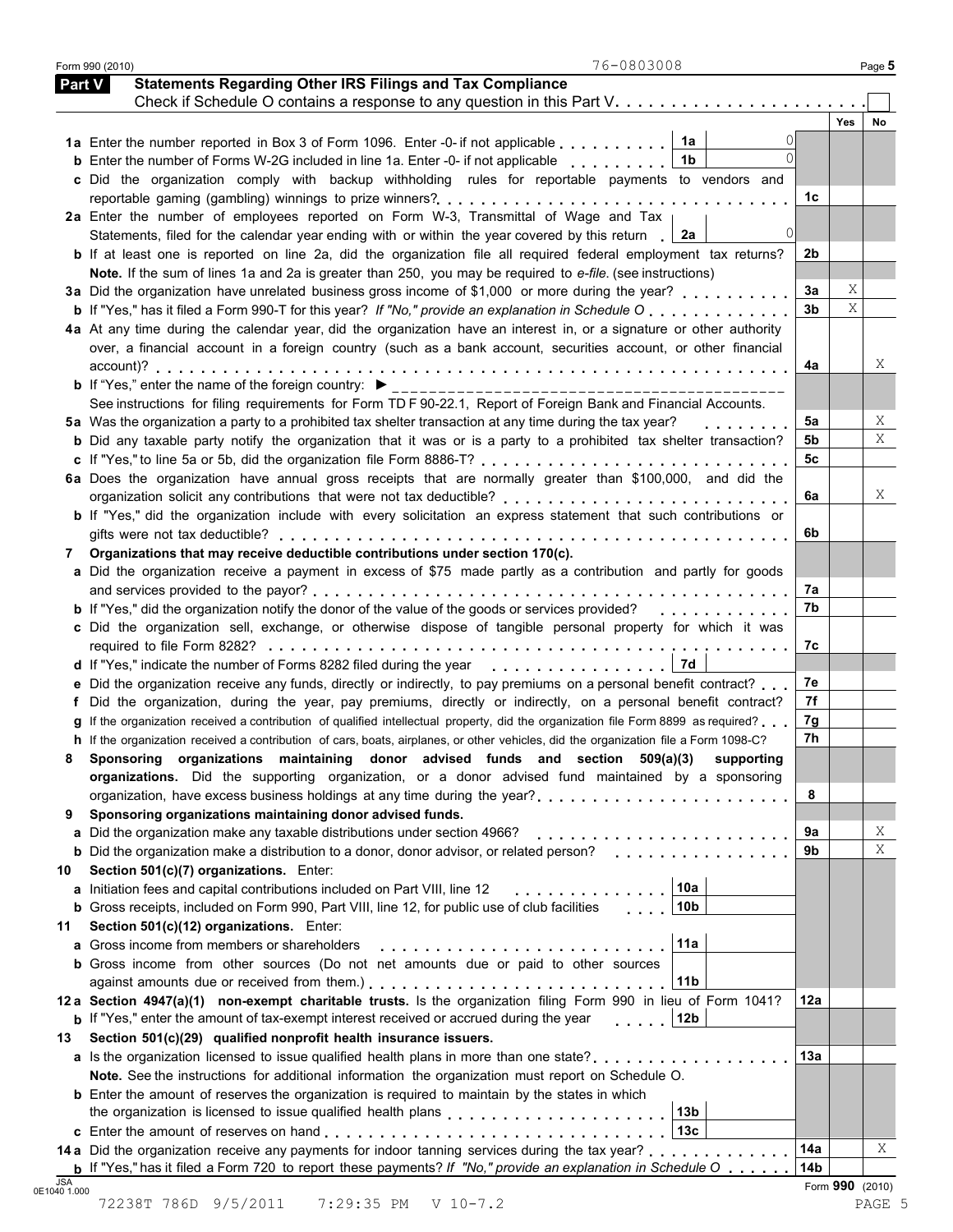|      | 76-0803008<br>Form 990 (2010)                                                                                                                                                                                                                      |                 |            | Page 6 |
|------|----------------------------------------------------------------------------------------------------------------------------------------------------------------------------------------------------------------------------------------------------|-----------------|------------|--------|
|      | Part VI Governance, Management, and Disclosure For each "Yes" response to lines 2 through 7b below, and<br>for a "No" response to line 8a, 8b, or 10b below, describe the circumstances, processes, or changes in<br>Schedule O. See instructions. |                 |            |        |
|      | Check if Schedule O contains a response to any question in this Part VI $\cdots$                                                                                                                                                                   |                 |            | X      |
|      | <b>Section A. Governing Body and Management</b>                                                                                                                                                                                                    |                 |            |        |
|      |                                                                                                                                                                                                                                                    |                 | Yes        | No     |
| 1a   | 1a<br>Enter the number of voting members of the governing body at the end of the tax year                                                                                                                                                          |                 |            |        |
| b    | 1b<br>Enter the number of voting members included in line 1a, above, who are independent                                                                                                                                                           |                 |            |        |
| 2    | Did any officer, director, trustee, or key employee have a family relationship or a business relationship with                                                                                                                                     |                 |            |        |
|      | any other officer, director, trustee, or key employee? $\ldots \ldots \ldots \ldots \ldots \ldots \ldots \ldots \ldots \ldots \ldots \ldots$                                                                                                       | $\mathbf{2}$    |            | Χ      |
|      | Did the organization delegate control over management duties customarily performed by or under the direct                                                                                                                                          |                 |            |        |
| 3    |                                                                                                                                                                                                                                                    | 3               |            | Χ      |
|      | supervision of officers, directors or trustees, or key employees to a management company or other person?<br>a a a                                                                                                                                 | 4               |            | Χ      |
| 4    | Did the organization make any significant changes to its governing documents since the prior Form 990 was filed?                                                                                                                                   |                 |            | Χ      |
| 5    | Did the organization become aware during the year of a significant diversion of the organization's assets?                                                                                                                                         | 5               |            | Χ      |
| 6    |                                                                                                                                                                                                                                                    | 6               |            |        |
| 7a   | Does the organization have members, stockholders, or other persons who may elect one or more members                                                                                                                                               |                 |            |        |
|      |                                                                                                                                                                                                                                                    | 7a              |            | Χ      |
| b    | Are any decisions of the governing body subject to approval by members, stockholders, or other persons?<br>$\sim$ 100 $\sim$ 100 $\sim$                                                                                                            | 7b              |            | X      |
| 8    | Did the organization contemporaneously document the meetings held or written actions undertaken during                                                                                                                                             |                 |            |        |
|      | the year by the following:                                                                                                                                                                                                                         |                 |            |        |
| а    |                                                                                                                                                                                                                                                    | 8а              |            | Χ      |
| b    | Each committee with authority to act on behalf of the governing body?                                                                                                                                                                              | 8b              |            |        |
| 9    | Is there any officer, director, trustee, or key employee listed in Part VII, Section A, who cannot be reached at                                                                                                                                   |                 |            |        |
|      | the organization's mailing address? If "Yes," provide the names and addresses in Schedule O                                                                                                                                                        | 9               |            | Χ      |
|      | Section B. Policies (This Section B requests information about policies not required by the Internal Revenue Code.)                                                                                                                                |                 |            |        |
|      |                                                                                                                                                                                                                                                    |                 | <b>Yes</b> | No     |
|      | 10a Does the organization have local chapters, branches, or affiliates?                                                                                                                                                                            | 10a             |            | Χ      |
|      | <b>b</b> If "Yes," does the organization have written policies and procedures governing the activities of such chapters,                                                                                                                           |                 |            |        |
|      | affiliates, and branches to ensure their operations are consistent with those of the organization?<br>. <b>.</b> .                                                                                                                                 | 10 <sub>b</sub> |            |        |
|      |                                                                                                                                                                                                                                                    |                 |            |        |
|      | 11a Has the organization provided a copy of this Form 990 to all members of its governing body before filing the                                                                                                                                   |                 |            | Χ      |
|      |                                                                                                                                                                                                                                                    | 11a             |            |        |
|      | <b>b</b> Describe in Schedule O the process, if any, used by the organization to review this Form 990.                                                                                                                                             |                 |            |        |
|      | 12a Does the organization have a written conflict of interest policy? If "No," go to line 13                                                                                                                                                       | 12a             |            | Χ      |
|      | <b>b</b> Are officers, directors or trustees, and key employees required to disclose annually interests that could give                                                                                                                            |                 |            |        |
|      |                                                                                                                                                                                                                                                    | 12b             |            |        |
|      | Does the organization regularly and consistently monitor and enforce compliance with the policy?<br>If "Yes."                                                                                                                                      |                 |            |        |
|      |                                                                                                                                                                                                                                                    | 12 <sub>c</sub> |            |        |
| 13   |                                                                                                                                                                                                                                                    | 13              |            | Χ      |
| 14   | Does the organization have a written document retention and destruction policy?<br>.                                                                                                                                                               | 14              |            | X      |
| 15   | Did the process for determining compensation of the following persons include a review and approval by                                                                                                                                             |                 |            |        |
|      | independent persons, comparability data, and contemporaneous substantiation of the deliberation and decision?                                                                                                                                      |                 |            |        |
|      | The organization's CEO, Executive Director, or top management official                                                                                                                                                                             | 15a             |            |        |
| a    |                                                                                                                                                                                                                                                    |                 |            |        |
| b    |                                                                                                                                                                                                                                                    | 15 <sub>b</sub> |            |        |
|      | If "Yes" to line 15a or 15b, describe the process in Schedule O. (See instructions.)                                                                                                                                                               |                 |            |        |
| 16 a | Did the organization invest in, contribute assets to, or participate in a joint venture or similar arrangement                                                                                                                                     |                 |            |        |
|      |                                                                                                                                                                                                                                                    | 16a             |            | Χ      |
|      | b If "Yes," has the organization adopted a written policy or procedure requiring the organization to evaluate                                                                                                                                      |                 |            |        |
|      | its participation in joint venture arrangements under applicable federal tax law, and taken steps to safeguard                                                                                                                                     |                 |            |        |
|      | the organization's exempt status with respect to such arrangements?                                                                                                                                                                                | 16b             |            |        |
|      | <b>Section C. Disclosure</b>                                                                                                                                                                                                                       |                 |            |        |
| 17   | List the states with which a copy of this Form 990 is required to be filed                                                                                                                                                                         |                 |            |        |
| 18   | Section 6104 requires an organization to make its Forms 1023 (or 1024 if applicable), 990, and 990-T (501(c)(3)s only)                                                                                                                             |                 |            |        |
|      | available for public inspection. Indicate how you make these available. Check all that apply.                                                                                                                                                      |                 |            |        |
|      | Another's website<br>Own website<br>Upon request                                                                                                                                                                                                   |                 |            |        |
|      |                                                                                                                                                                                                                                                    |                 |            |        |
|      |                                                                                                                                                                                                                                                    |                 |            |        |
| 19   | Describe in Schedule O whether (and if so, how), the organization makes its governing documents, conflict of interest                                                                                                                              |                 |            |        |
|      | policy, and financial statements available to the public.                                                                                                                                                                                          |                 |            |        |
| 20   | State the name, physical address, and telephone number of the person who possesses the books and records of the                                                                                                                                    |                 |            |        |
|      | organization: PIPIA COHEN & CO 32 MILL RD WESTHAMPTON BEACH, NY 11978<br>631-288-2390                                                                                                                                                              |                 |            |        |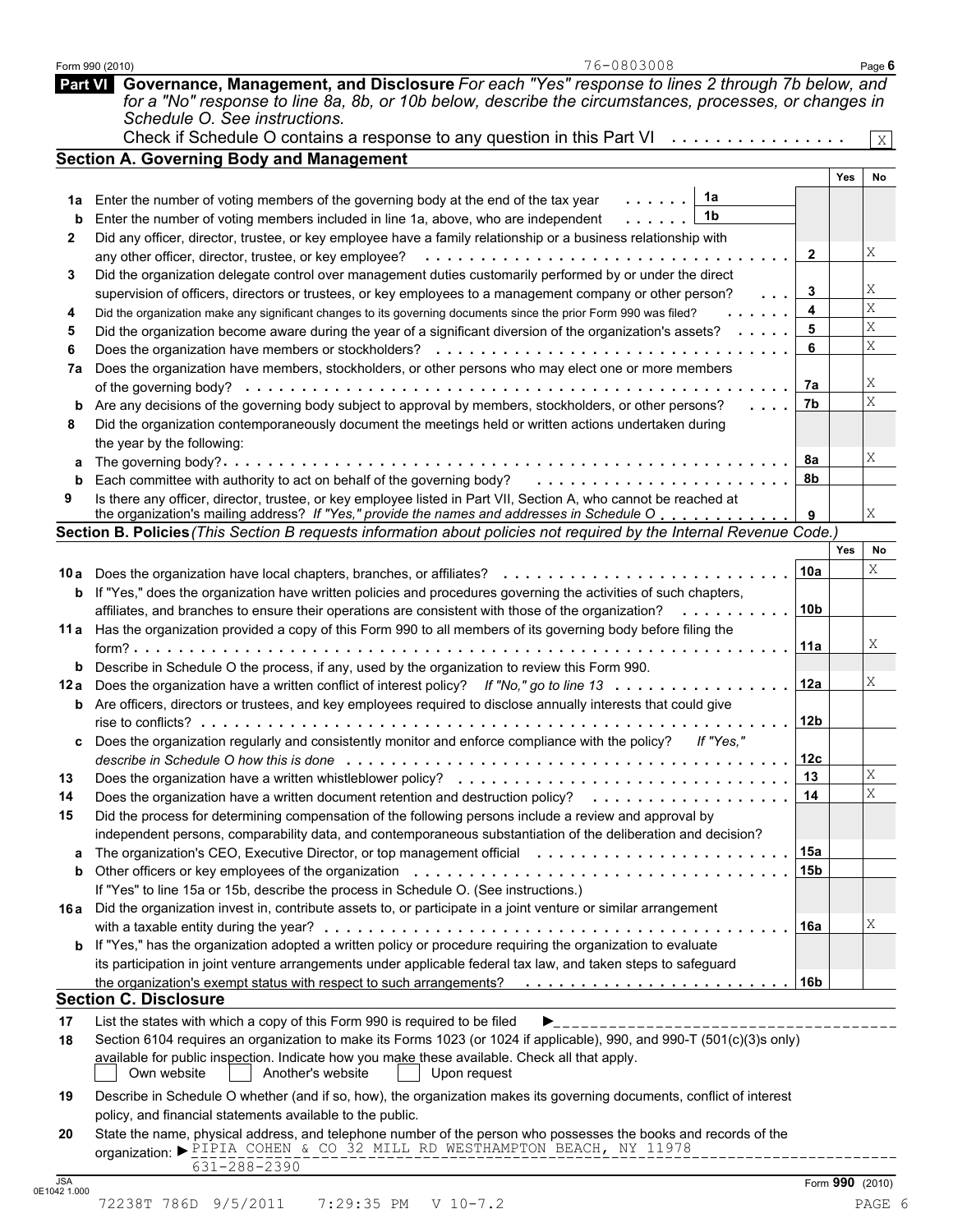| <b>Part VII</b> | Compensation of Officers, Directors, Trustees, Key Employees, Highest Compensated Employees,<br>and Independent Contractors         |  |  |  |  |  |  |  |  |
|-----------------|-------------------------------------------------------------------------------------------------------------------------------------|--|--|--|--|--|--|--|--|
|                 | Section A. Officers, Directors, Trustees, Key Employees, and Highest Compensated Employees                                          |  |  |  |  |  |  |  |  |
|                 | und According Additional Constitution of the Board Broad consequently and the coloration of the college of the constitution and the |  |  |  |  |  |  |  |  |

**1a** Complete this table for all persons required to be listed. Report compensation for the calendar year ending with or within the

organization's tax year.<br>● List all of the organization's **current** officers, directors, trustees (whether individuals or organizations), regardless of amount<br>of compensation Enter 0, in columns (D) (E) and (E) if no comp of compensation. Enter -0- in columns (D), (E), and (F) if no compensation was paid.

List all of the organization's **current** key employees, if any. See instructions for definition of "key employee."

List all of the organization's **current** key employees, if any. See instructions for definition of "key employee."<br>• List the organization's five **current** highest compensated employees (other than an officer, director, tr who received reportable compensation (Box 5 of Form W-2 and/or Box 7 of Form 1099-MISC) of more than \$100,000 from the organization and any related organizations.

anization and any related organization's.<br>● List all of the organization's **former** officers, key employees, and highest compensated employees who received more than \$100,000 of reportable compensation from the organization and any related organizations.

% List all of the organization's **former directors or trustees** that received, in the capacity as a former director or trustee of the organization, more than \$10,000 of reportable compensation from the organization and any related organizations.

List persons in the following order: individual trustees or directors; institutional trustees; officers; key employees; highest compensated employees; and former such persons.

Check this box if neither the organization nor any related organization compensated any current officer, director, or trustee.  $\lceil x \rceil$ 

| (A)                                     | (B)                               | (C)                                       |                       | (D)     | (E)          | (F)                              |        |                                 |                               |                              |
|-----------------------------------------|-----------------------------------|-------------------------------------------|-----------------------|---------|--------------|----------------------------------|--------|---------------------------------|-------------------------------|------------------------------|
| Name and Title                          | Average<br>hours per              |                                           |                       |         |              | Position (check all that apply)  |        | Reportable<br>compensation      | Reportable<br>compensation    | Estimated<br>amount of       |
|                                         | week<br>(describe                 | <br>  Individual trustee<br>  or director | Institutional trustee | Officer | Key employee | Highest compensated<br> employee | Former | from<br>the                     | from related<br>organizations | other<br>compensation        |
|                                         | hours for<br>related              |                                           |                       |         |              |                                  |        | organization<br>(W-2/1099-MISC) | (W-2/1099-MISC)               | from the<br>organization     |
|                                         | organizations<br>in Schedule<br>O |                                           |                       |         |              |                                  |        |                                 |                               | and related<br>organizations |
|                                         |                                   |                                           |                       |         |              |                                  |        |                                 |                               |                              |
|                                         |                                   |                                           |                       |         |              |                                  |        |                                 |                               |                              |
|                                         |                                   |                                           |                       |         |              |                                  |        |                                 |                               |                              |
|                                         |                                   |                                           |                       |         |              |                                  |        |                                 |                               |                              |
|                                         |                                   |                                           |                       |         |              |                                  |        |                                 |                               |                              |
|                                         |                                   |                                           |                       |         |              |                                  |        |                                 |                               |                              |
|                                         |                                   |                                           |                       |         |              |                                  |        |                                 |                               |                              |
|                                         |                                   |                                           |                       |         |              |                                  |        |                                 |                               |                              |
|                                         |                                   |                                           |                       |         |              |                                  |        |                                 |                               |                              |
|                                         |                                   |                                           |                       |         |              |                                  |        |                                 |                               |                              |
|                                         |                                   |                                           |                       |         |              |                                  |        |                                 |                               |                              |
|                                         |                                   |                                           |                       |         |              |                                  |        |                                 |                               |                              |
|                                         |                                   |                                           |                       |         |              |                                  |        |                                 |                               |                              |
|                                         |                                   |                                           |                       |         |              |                                  |        |                                 |                               |                              |
|                                         |                                   |                                           |                       |         |              |                                  |        |                                 |                               |                              |
|                                         |                                   |                                           |                       |         |              |                                  |        |                                 |                               |                              |
| (16)<br>_______________________________ |                                   |                                           |                       |         |              |                                  |        |                                 |                               |                              |

0E1041 1.000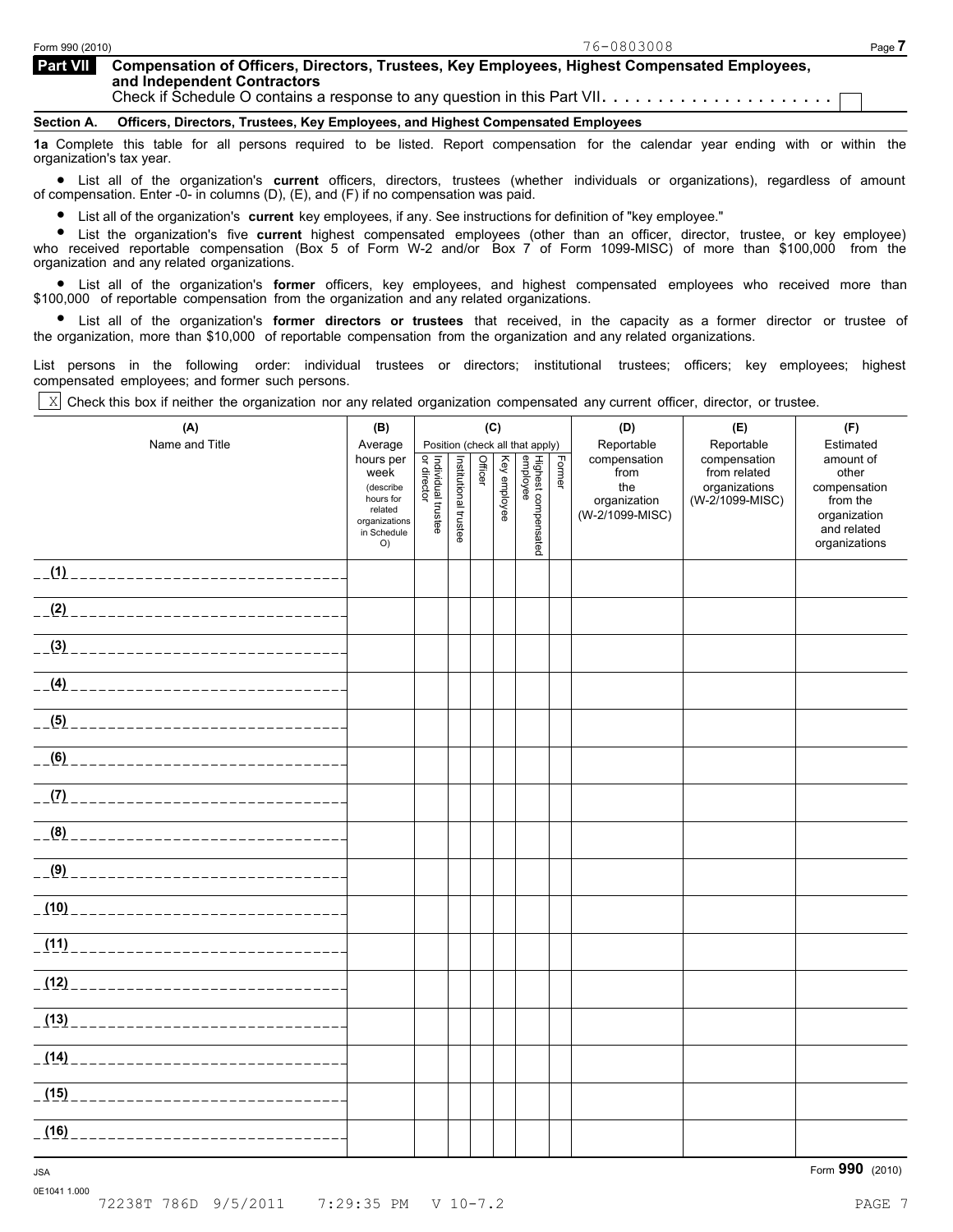| Form 990 (2010) |                                                                                                                                                                                                                      |                                                                      |                                   |                          |         |              |                                 |        | 76-0803008                                |                                                   |                     |                                                                          | Page 8  |
|-----------------|----------------------------------------------------------------------------------------------------------------------------------------------------------------------------------------------------------------------|----------------------------------------------------------------------|-----------------------------------|--------------------------|---------|--------------|---------------------------------|--------|-------------------------------------------|---------------------------------------------------|---------------------|--------------------------------------------------------------------------|---------|
| <b>Part VII</b> | Section A. Officers, Directors, Trustees, Key Employees, and Highest Compensated Employees(continued)                                                                                                                |                                                                      |                                   |                          |         |              |                                 |        |                                           |                                                   |                     |                                                                          |         |
|                 | (A)<br>Name and title                                                                                                                                                                                                | (B)<br>Average<br>hours per<br>week                                  |                                   |                          | Officer | (C)          | Position (check all that apply) | Former | (D)<br>Reportable<br>compensation<br>from | (E)<br>Reportable<br>compensation<br>from related |                     | (F)<br>Estimated<br>amount of<br>other                                   |         |
|                 |                                                                                                                                                                                                                      | (describe<br>hours for<br>related<br>organizations<br>in Schedule O) | or director<br>Individual trustee | Institutional<br>trustee |         | Key employee | Highest compensated<br>employee |        | the<br>organization<br>(W-2/1099-MISC)    | organizations<br>(W-2/1099-MISC)                  |                     | compensation<br>from the<br>organization<br>and related<br>organizations |         |
| (17)            |                                                                                                                                                                                                                      |                                                                      |                                   |                          |         |              |                                 |        |                                           |                                                   |                     |                                                                          |         |
| (18)            |                                                                                                                                                                                                                      |                                                                      |                                   |                          |         |              |                                 |        |                                           |                                                   |                     |                                                                          |         |
| (19)            |                                                                                                                                                                                                                      |                                                                      |                                   |                          |         |              |                                 |        |                                           |                                                   |                     |                                                                          |         |
| (20)            |                                                                                                                                                                                                                      |                                                                      |                                   |                          |         |              |                                 |        |                                           |                                                   |                     |                                                                          |         |
| (21)            |                                                                                                                                                                                                                      |                                                                      |                                   |                          |         |              |                                 |        |                                           |                                                   |                     |                                                                          |         |
| (22)            |                                                                                                                                                                                                                      |                                                                      |                                   |                          |         |              |                                 |        |                                           |                                                   |                     |                                                                          |         |
| (23)            |                                                                                                                                                                                                                      |                                                                      |                                   |                          |         |              |                                 |        |                                           |                                                   |                     |                                                                          |         |
| (24)            |                                                                                                                                                                                                                      |                                                                      |                                   |                          |         |              |                                 |        |                                           |                                                   |                     |                                                                          |         |
| (25)            |                                                                                                                                                                                                                      |                                                                      |                                   |                          |         |              |                                 |        |                                           |                                                   |                     |                                                                          |         |
| (26)            |                                                                                                                                                                                                                      |                                                                      |                                   |                          |         |              |                                 |        |                                           |                                                   |                     |                                                                          |         |
| (27)            |                                                                                                                                                                                                                      |                                                                      |                                   |                          |         |              |                                 |        |                                           |                                                   |                     |                                                                          |         |
| (28)            |                                                                                                                                                                                                                      |                                                                      |                                   |                          |         |              |                                 |        |                                           |                                                   |                     |                                                                          |         |
|                 | c Total from continuation sheets to Part VII, Section A<br>d Total (add lines 1b and 1c) $\ldots \ldots \ldots \ldots \ldots \ldots \ldots \ldots \ldots$                                                            |                                                                      |                                   |                          |         |              |                                 |        |                                           |                                                   |                     |                                                                          |         |
|                 | Total number of individuals (including but not limited to those listed above) who received more than \$100,000 in<br>reportable compensation from the organization $\blacktriangleright$                             |                                                                      |                                   | 0                        |         |              |                                 |        |                                           |                                                   |                     |                                                                          |         |
|                 | Did the organization list any former officer, director or trustee, key employee, or highest compensated                                                                                                              |                                                                      |                                   |                          |         |              |                                 |        |                                           |                                                   | 3                   | Yes                                                                      | No<br>Χ |
|                 | For any individual listed on line 1a, is the sum of reportable compensation and other compensation from<br>the organization and related organizations greater than \$150,000? If "Yes," complete Schedule J for such |                                                                      |                                   |                          |         |              |                                 |        |                                           |                                                   | 4                   |                                                                          | Χ       |
|                 | Did any person listed on line 1a receive or accrue compensation from any unrelated organization or individual<br>for services rendered to the organization? If "Yes,"complete Schedule J for such person             |                                                                      |                                   |                          |         |              |                                 |        |                                           |                                                   | 5                   |                                                                          | Χ       |
|                 | <b>Section B. Independent Contractors</b>                                                                                                                                                                            |                                                                      |                                   |                          |         |              |                                 |        |                                           |                                                   |                     |                                                                          |         |
|                 | Complete this table for your five highest compensated independent contractors that received more than \$100,000 of<br>compensation from the organization.                                                            |                                                                      |                                   |                          |         |              |                                 |        |                                           |                                                   |                     |                                                                          |         |
|                 | (A)<br>Name and business address                                                                                                                                                                                     |                                                                      |                                   |                          |         |              |                                 |        | (B)<br>Description of services            |                                                   | (C)<br>Compensation |                                                                          |         |
|                 |                                                                                                                                                                                                                      |                                                                      |                                   |                          |         |              |                                 |        |                                           |                                                   |                     |                                                                          |         |
|                 |                                                                                                                                                                                                                      |                                                                      |                                   |                          |         |              |                                 |        |                                           |                                                   |                     |                                                                          |         |
| $\mathbf{2}$    | Total number of independent contractors (including but not limited to those listed above) who received                                                                                                               |                                                                      |                                   |                          |         |              |                                 |        |                                           |                                                   |                     |                                                                          |         |
|                 | more than \$100,000 in compensation from the organization $\blacktriangleright$                                                                                                                                      |                                                                      |                                   |                          |         |              | 0                               |        |                                           |                                                   |                     | Form 990 (2010)                                                          |         |
| 0E1050 1.000    | 72238T 786D 9/5/2011                                                                                                                                                                                                 | 7:29:35 PM V 10-7.2                                                  |                                   |                          |         |              |                                 |        |                                           |                                                   |                     |                                                                          | PAGE 8  |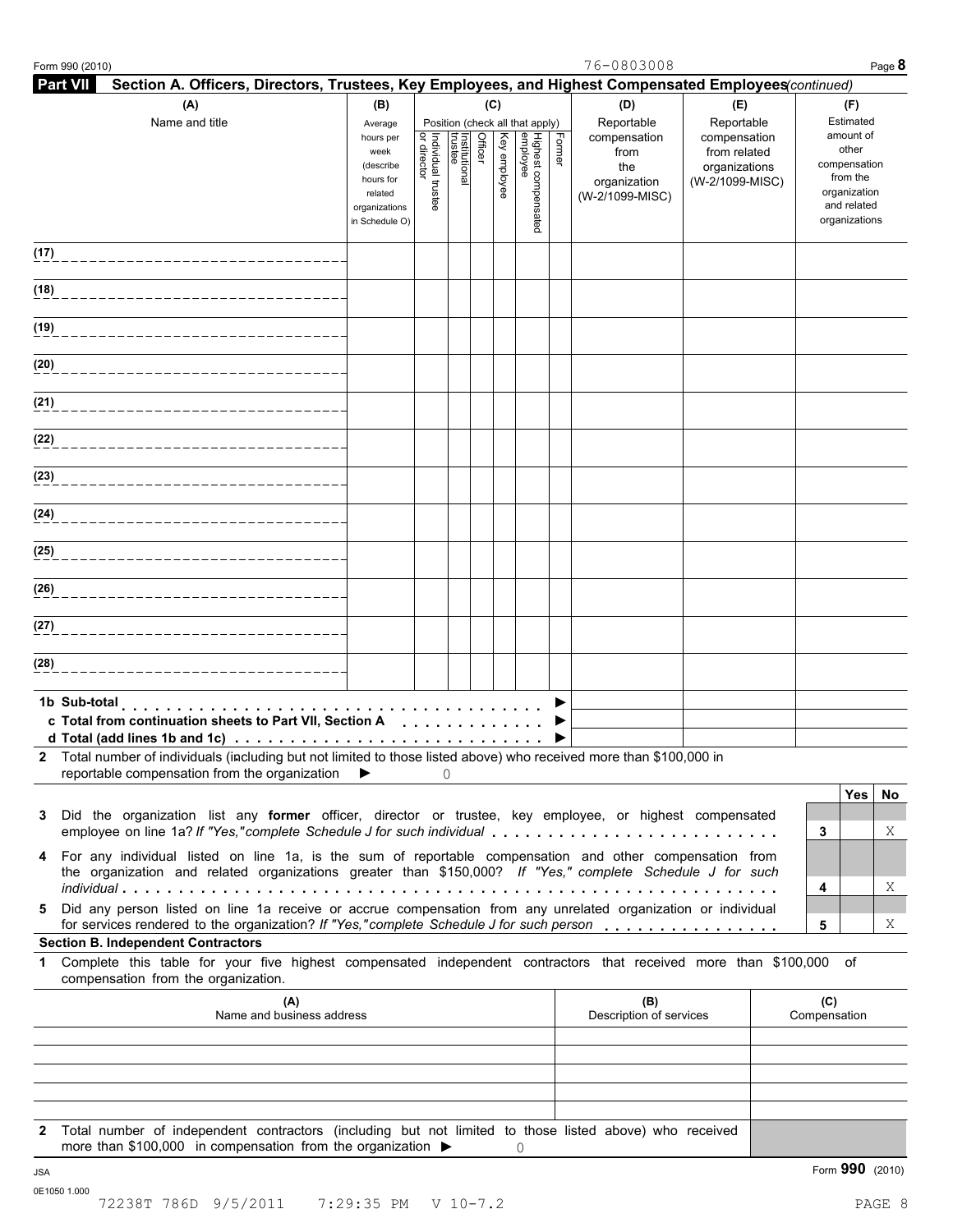|                                                           | <b>Part VIII</b> | <b>Statement of Revenue</b>                                                                                                                         |                      |                      |                                                    |                                         |                                                                           |
|-----------------------------------------------------------|------------------|-----------------------------------------------------------------------------------------------------------------------------------------------------|----------------------|----------------------|----------------------------------------------------|-----------------------------------------|---------------------------------------------------------------------------|
|                                                           |                  |                                                                                                                                                     |                      | (A)<br>Total revenue | (B)<br>Related or<br>exempt<br>function<br>revenue | (C)<br>Unrelated<br>business<br>revenue | (D)<br>Revenue<br>excluded from tax<br>under sections<br>512, 513, or 514 |
|                                                           | 1a               | 1a<br>Federated campaigns                                                                                                                           |                      |                      |                                                    |                                         |                                                                           |
| Contributions, gifts, grants<br>and other similar amounts | b                | 1 <sub>b</sub><br>Membership dues<br>a construction of the con-                                                                                     |                      |                      |                                                    |                                         |                                                                           |
|                                                           | c                | 1 <sub>c</sub><br>Fundraising events <b>Fundraising</b>                                                                                             |                      |                      |                                                    |                                         |                                                                           |
|                                                           | d                | 1d<br>Related organizations <b>contains</b>                                                                                                         |                      |                      |                                                    |                                         |                                                                           |
|                                                           |                  | 1e<br>Government grants (contributions)                                                                                                             | 9,259.               |                      |                                                    |                                         |                                                                           |
|                                                           | е                |                                                                                                                                                     |                      |                      |                                                    |                                         |                                                                           |
|                                                           | f                | All other contributions, gifts, grants,<br>1f                                                                                                       |                      |                      |                                                    |                                         |                                                                           |
|                                                           |                  | and similar amounts not included above                                                                                                              |                      |                      |                                                    |                                         |                                                                           |
|                                                           | g<br>h           | Noncash contributions included in lines 1a-1f: \$                                                                                                   |                      |                      |                                                    |                                         |                                                                           |
|                                                           |                  |                                                                                                                                                     | <b>Business Code</b> | 9,259                |                                                    |                                         |                                                                           |
|                                                           |                  |                                                                                                                                                     |                      |                      |                                                    |                                         |                                                                           |
|                                                           | 2a               | PUBLISHING ROYALTIES                                                                                                                                | 511130               | 6,647.               | 6,647.                                             |                                         |                                                                           |
|                                                           | b                | ADVERTISING INCOME                                                                                                                                  | 541800               | 257,685.             |                                                    | 257,685.                                |                                                                           |
|                                                           | c                | SPONSORSHIP                                                                                                                                         | 541610               | 11,800.              | 11,800.                                            |                                         |                                                                           |
|                                                           | d                | CONFERENCE REGISTRATION                                                                                                                             | 541610               |                      |                                                    |                                         |                                                                           |
| Program Service Revenue                                   | e                | INDIVIDUAL DONORS                                                                                                                                   | 541610               | 2,831.               | 2,831.                                             |                                         |                                                                           |
|                                                           | f                | All other program service revenue                                                                                                                   | 541610               | 16,000.              | 16,000                                             |                                         |                                                                           |
|                                                           | g                |                                                                                                                                                     |                      | 294,963.             |                                                    |                                         |                                                                           |
|                                                           | 3                | Investment income (including dividends, interest, and                                                                                               |                      |                      |                                                    |                                         |                                                                           |
|                                                           |                  | other similar amounts) ATTACHMENT 2                                                                                                                 |                      | 31.                  |                                                    | 31.                                     |                                                                           |
|                                                           | 4                | Income from investment of tax-exempt bond proceeds                                                                                                  |                      | $\mathbb O$ .        |                                                    |                                         |                                                                           |
|                                                           | 5                | Royalties <b>Constanting Construction</b>                                                                                                           |                      | $0$ .                |                                                    |                                         |                                                                           |
|                                                           |                  | (i) Real                                                                                                                                            | (ii) Personal        |                      |                                                    |                                         |                                                                           |
|                                                           | 6a               | Gross Rents                                                                                                                                         |                      |                      |                                                    |                                         |                                                                           |
|                                                           | b                | Less: rental expenses                                                                                                                               |                      |                      |                                                    |                                         |                                                                           |
|                                                           | с                | Rental income or (loss)                                                                                                                             |                      |                      |                                                    |                                         |                                                                           |
|                                                           | d                |                                                                                                                                                     |                      | 0.                   |                                                    |                                         |                                                                           |
|                                                           |                  | (i) Securities<br>Gross amount from sales of                                                                                                        | (ii) Other           |                      |                                                    |                                         |                                                                           |
|                                                           | 7a               | assets other than inventory                                                                                                                         |                      |                      |                                                    |                                         |                                                                           |
|                                                           | b                | Less: cost or other basis                                                                                                                           |                      |                      |                                                    |                                         |                                                                           |
|                                                           |                  | and sales expenses                                                                                                                                  |                      |                      |                                                    |                                         |                                                                           |
|                                                           | с                | Gain or (loss) example.<br>and the control of the control of                                                                                        |                      |                      |                                                    |                                         |                                                                           |
|                                                           | d                | Net gain or (loss) $\cdots$ $\cdots$ $\cdots$ $\cdots$ $\cdots$ $\cdots$                                                                            |                      | 0.                   |                                                    |                                         |                                                                           |
|                                                           | 8a               | from fundraising<br>Gross income                                                                                                                    |                      |                      |                                                    |                                         |                                                                           |
|                                                           |                  | events (not including \$                                                                                                                            |                      |                      |                                                    |                                         |                                                                           |
|                                                           |                  |                                                                                                                                                     |                      |                      |                                                    |                                         |                                                                           |
|                                                           |                  | of contributions reported on line 1c).                                                                                                              |                      |                      |                                                    |                                         |                                                                           |
|                                                           |                  | See Part IV, line 18 a                                                                                                                              |                      |                      |                                                    |                                         |                                                                           |
| Other Revenue                                             | b                | Less: direct expenses b<br>Net income or (loss) from fundraising events $\qquad \qquad \blacktriangleright$                                         |                      | $\mathbf{0}$ .       |                                                    |                                         |                                                                           |
|                                                           | с                |                                                                                                                                                     |                      |                      |                                                    |                                         |                                                                           |
|                                                           | 9а               | Gross income from gaming activities.                                                                                                                |                      |                      |                                                    |                                         |                                                                           |
|                                                           |                  | See Part IV, line 19 and the Lines of Allen                                                                                                         |                      |                      |                                                    |                                         |                                                                           |
|                                                           | b                | Less: direct expenses                                                                                                                               | b                    |                      |                                                    |                                         |                                                                           |
|                                                           | c                | Net income or (loss) from gaming activities $\qquad \qquad \blacksquare$                                                                            |                      | 0.                   |                                                    |                                         |                                                                           |
|                                                           | 10a              | Gross sales of inventory,<br>less                                                                                                                   |                      |                      |                                                    |                                         |                                                                           |
|                                                           |                  | returns and allowances and allowances                                                                                                               | 10, 317.             |                      |                                                    |                                         |                                                                           |
|                                                           | b                | Less: $\cosh$ of goods sold $\cdots$ $\cdots$ $\cdots$ b<br>c Net income or (loss) from sales of inventory $\Box$ ATCH $\Box$ $\blacktriangleright$ | 2,355.               |                      |                                                    |                                         |                                                                           |
|                                                           |                  | Miscellaneous Revenue                                                                                                                               | <b>Business Code</b> | 7,962.               |                                                    |                                         |                                                                           |
|                                                           |                  |                                                                                                                                                     |                      |                      |                                                    |                                         |                                                                           |
|                                                           | 11a              | <u> 1989 - Johann John Stone, markin film yn y brenin y brenin y brenin y brenin y brenin y brenin y brenin y br</u>                                |                      |                      |                                                    |                                         |                                                                           |
|                                                           | b                | <u> 1989 - Johann Barbara, martxa alemaniar arg</u>                                                                                                 |                      |                      |                                                    |                                         |                                                                           |
|                                                           | с                | <u> 1989 - Andrea Andrew Maria (h. 1989).</u>                                                                                                       |                      |                      |                                                    |                                         |                                                                           |
|                                                           | d                | All other revenue entitled and a series of the series of the series of the series of the series of the series                                       |                      |                      |                                                    |                                         |                                                                           |
|                                                           | е                |                                                                                                                                                     |                      | $0$ .                |                                                    |                                         |                                                                           |
|                                                           | 12               | Total revenue. See instructions ▶                                                                                                                   |                      | 312, 215.            | 37,278.                                            | 257,716.                                |                                                                           |

Form **990** (2010)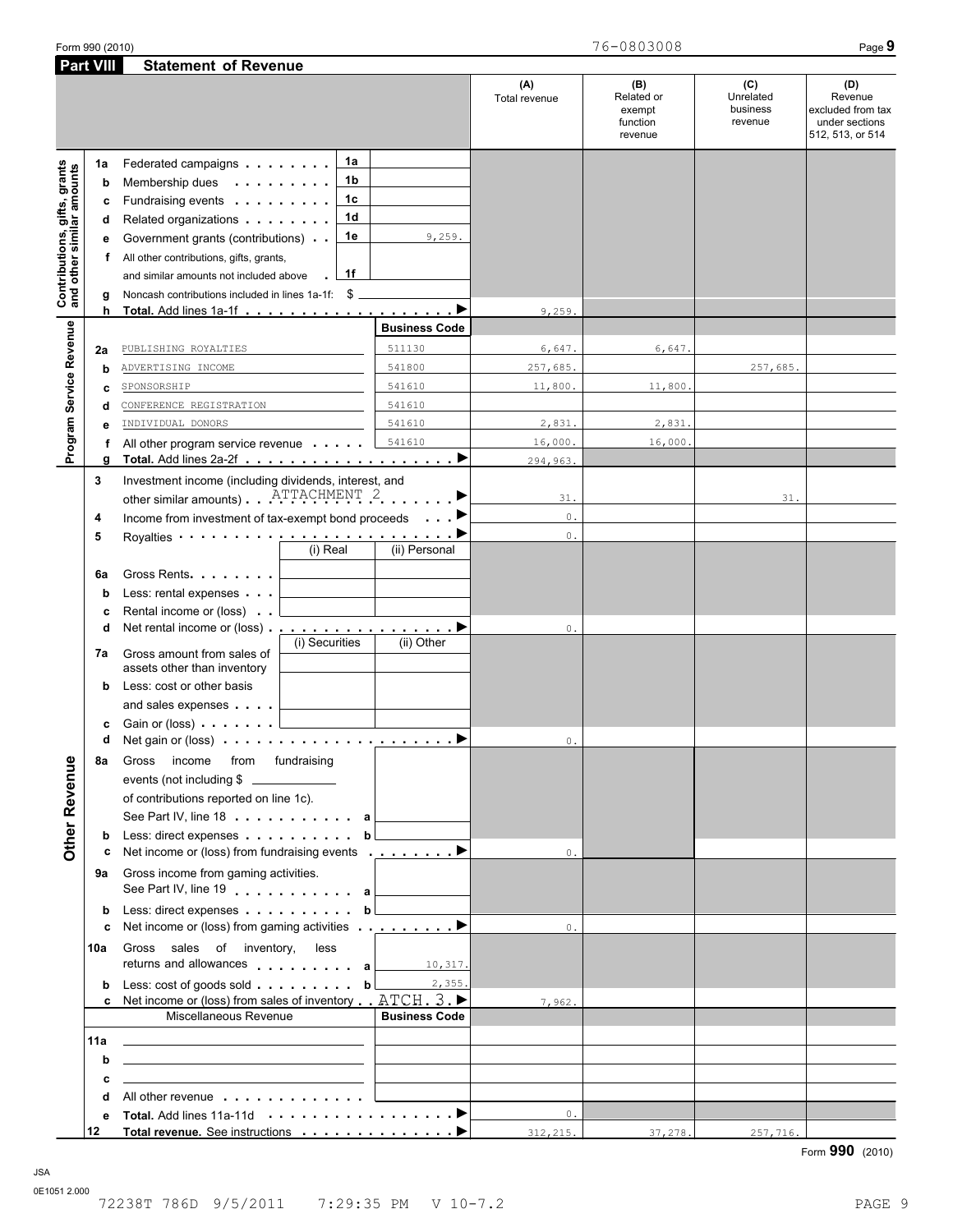|              | All other organizations must complete column (A) but are not required to complete columns (B), (C), and (D).                                                                                                                                                                                                                                             |                                | Section $501(c)(3)$ and $501(c)(4)$ organizations must complete all columns. |                                    |                                |
|--------------|----------------------------------------------------------------------------------------------------------------------------------------------------------------------------------------------------------------------------------------------------------------------------------------------------------------------------------------------------------|--------------------------------|------------------------------------------------------------------------------|------------------------------------|--------------------------------|
|              |                                                                                                                                                                                                                                                                                                                                                          |                                | (B)                                                                          | (C)                                |                                |
|              | Do not include amounts reported on lines 6b,<br>7b, 8b, 9b, and 10b of Part VIII.                                                                                                                                                                                                                                                                        | (A)<br>Total expenses          | Program service<br>expenses                                                  | Management and<br>general expenses | (D)<br>Fundraising<br>expenses |
| 1            | Grants and other assistance to governments and<br>organizations in the U.S. See Part IV, line 21                                                                                                                                                                                                                                                         | 0                              |                                                                              |                                    |                                |
| $\mathbf{2}$ | Grants and other assistance to individuals in<br>the U.S. See Part IV, line 22                                                                                                                                                                                                                                                                           | 0                              |                                                                              |                                    |                                |
| 3            | Grants and other assistance to governments,                                                                                                                                                                                                                                                                                                              |                                |                                                                              |                                    |                                |
|              | organizations, and individuals outside the                                                                                                                                                                                                                                                                                                               |                                |                                                                              |                                    |                                |
|              | U.S. See Part IV, lines 15 and 16                                                                                                                                                                                                                                                                                                                        | 0.                             |                                                                              |                                    |                                |
| 4            | Benefits paid to or for members                                                                                                                                                                                                                                                                                                                          | $\Omega$                       |                                                                              |                                    |                                |
| 5            | Compensation of current officers, directors,                                                                                                                                                                                                                                                                                                             |                                |                                                                              |                                    |                                |
|              | trustees, and key employees                                                                                                                                                                                                                                                                                                                              | 0                              |                                                                              |                                    |                                |
| 6            | Compensation not included above, to disqualified                                                                                                                                                                                                                                                                                                         |                                |                                                                              |                                    |                                |
|              | persons (as defined under section 4958(f)(1)) and                                                                                                                                                                                                                                                                                                        |                                |                                                                              |                                    |                                |
|              | persons described in section 4958(c)(3)(B)                                                                                                                                                                                                                                                                                                               | 0.                             |                                                                              |                                    |                                |
| 7            | Other salaries and wages                                                                                                                                                                                                                                                                                                                                 | $\Omega$ .                     |                                                                              |                                    |                                |
| 8            | Pension plan contributions (include section 401(k)                                                                                                                                                                                                                                                                                                       |                                |                                                                              |                                    |                                |
|              | and section 403(b) employer contributions)                                                                                                                                                                                                                                                                                                               | 0.                             |                                                                              |                                    |                                |
| 9            |                                                                                                                                                                                                                                                                                                                                                          | $\overline{0}$ .<br>$\Omega$ . |                                                                              |                                    |                                |
| 10           |                                                                                                                                                                                                                                                                                                                                                          |                                |                                                                              |                                    |                                |
| 11           | Fees for services (non-employees):                                                                                                                                                                                                                                                                                                                       | 0.                             |                                                                              |                                    |                                |
|              | a Management                                                                                                                                                                                                                                                                                                                                             | 84, 411.                       |                                                                              | 84, 411.                           |                                |
|              | c Accounting $\cdots$ , $\cdots$ , $\cdots$ , $\cdots$                                                                                                                                                                                                                                                                                                   | 6,228.                         |                                                                              | 6,228.                             |                                |
|              |                                                                                                                                                                                                                                                                                                                                                          | 0.                             |                                                                              |                                    |                                |
|              | e Professional fundraising services. See Part IV, line 17                                                                                                                                                                                                                                                                                                | $\Omega$ .                     |                                                                              |                                    |                                |
|              | f Investment management fees                                                                                                                                                                                                                                                                                                                             | $\Omega$ .                     |                                                                              |                                    |                                |
|              |                                                                                                                                                                                                                                                                                                                                                          | 0.                             |                                                                              |                                    |                                |
| 12           | Advertising and promotion                                                                                                                                                                                                                                                                                                                                | 0.                             |                                                                              |                                    |                                |
| 13           | Office expenses                                                                                                                                                                                                                                                                                                                                          | 1,886.                         |                                                                              | 1,886.                             |                                |
| 14           | Information technology experience in the control of the state of the state of the state of the state of the state of the state of the state of the state of the state of the state of the state of the state of the state of t                                                                                                                           | 0.                             |                                                                              |                                    |                                |
| 15           |                                                                                                                                                                                                                                                                                                                                                          | 0.                             |                                                                              |                                    |                                |
| 16           | Occupancy experiences and a series are a series of the series of the series of the series of the series of the                                                                                                                                                                                                                                           | 0.                             |                                                                              |                                    |                                |
| 17           |                                                                                                                                                                                                                                                                                                                                                          | 6,530.                         | 6,530.                                                                       |                                    |                                |
| 18           | Payments of travel or entertainment expenses                                                                                                                                                                                                                                                                                                             | 0                              |                                                                              |                                    |                                |
|              | for any federal, state, or local public officials<br>Conferences, conventions, and meetings                                                                                                                                                                                                                                                              | 6,881.                         | 6,881.                                                                       |                                    |                                |
| 19<br>20     | Interest the contract of the contract of the contract of the contract of the contract of the contract of the contract of the contract of the contract of the contract of the contract of the contract of the contract of the c                                                                                                                           | 0.                             |                                                                              |                                    |                                |
| 21           | Payments to affiliates <b>Example 2.1 Fig. 1.1 Fig. 1.1</b>                                                                                                                                                                                                                                                                                              | $\mathbf{0}$ .                 |                                                                              |                                    |                                |
| 22           | Depreciation, depletion, and amortization                                                                                                                                                                                                                                                                                                                | 1,015.                         | 1,015.                                                                       |                                    |                                |
| 23           | Insurance ATCH 4                                                                                                                                                                                                                                                                                                                                         | 0.                             |                                                                              |                                    |                                |
| 24           | Other expenses. Itemize expenses not covered                                                                                                                                                                                                                                                                                                             |                                |                                                                              |                                    |                                |
|              | above (List miscellaneous expenses in line 24f. If                                                                                                                                                                                                                                                                                                       |                                |                                                                              |                                    |                                |
|              | line 24f amount exceeds 10% of line 25, column                                                                                                                                                                                                                                                                                                           |                                |                                                                              |                                    |                                |
|              | (A) amount, list line 24f expenses on Schedule O.)                                                                                                                                                                                                                                                                                                       |                                |                                                                              |                                    |                                |
|              | <b>a</b> TAXES-__NYS_&_NYC_<br><u>. La La La La La</u>                                                                                                                                                                                                                                                                                                   | 442.                           |                                                                              | 442.                               |                                |
|              | $b$ BANK SERVICE CHARGES                                                                                                                                                                                                                                                                                                                                 | 930.                           |                                                                              | 930.                               |                                |
|              | <b>c</b> HOSTING EXPENSE _______________                                                                                                                                                                                                                                                                                                                 | 1,365.                         | 1,365.                                                                       | 1,100.                             |                                |
|              | d INSURANCE<br>___________________                                                                                                                                                                                                                                                                                                                       | 1,100.<br>99,231.              | 99,231.                                                                      |                                    |                                |
|              | e CONSULTING_____________________                                                                                                                                                                                                                                                                                                                        | 23,987.                        |                                                                              | 23,987.                            |                                |
| 25           | f All other expenses $\frac{1}{1}$ = $\frac{1}{1}$ = $\frac{1}{1}$ = $\frac{1}{1}$ = $\frac{1}{1}$ = $\frac{1}{1}$ = $\frac{1}{1}$ = $\frac{1}{1}$ = $\frac{1}{1}$ = $\frac{1}{1}$ = $\frac{1}{1}$ = $\frac{1}{1}$ = $\frac{1}{1}$ = $\frac{1}{1}$ = $\frac{1}{1}$ = $\frac{1}{1}$ = $\frac{1}{1}$<br>Total functional expenses. Add lines 1 through 24f | 234,006.                       | 115,022.                                                                     | 118,984.                           |                                |
| 26           | Joint Costs. Check here $\blacktriangleright$<br>if following                                                                                                                                                                                                                                                                                            |                                |                                                                              |                                    |                                |
|              | SOP 98-2 (ASC 958-720). Complete this line<br>only if the organization reported in column                                                                                                                                                                                                                                                                |                                |                                                                              |                                    |                                |
|              | (B) joint costs from a combined educational<br>campaign and fundraising solicitation                                                                                                                                                                                                                                                                     |                                |                                                                              |                                    |                                |

JSA<br>0E1052 1.000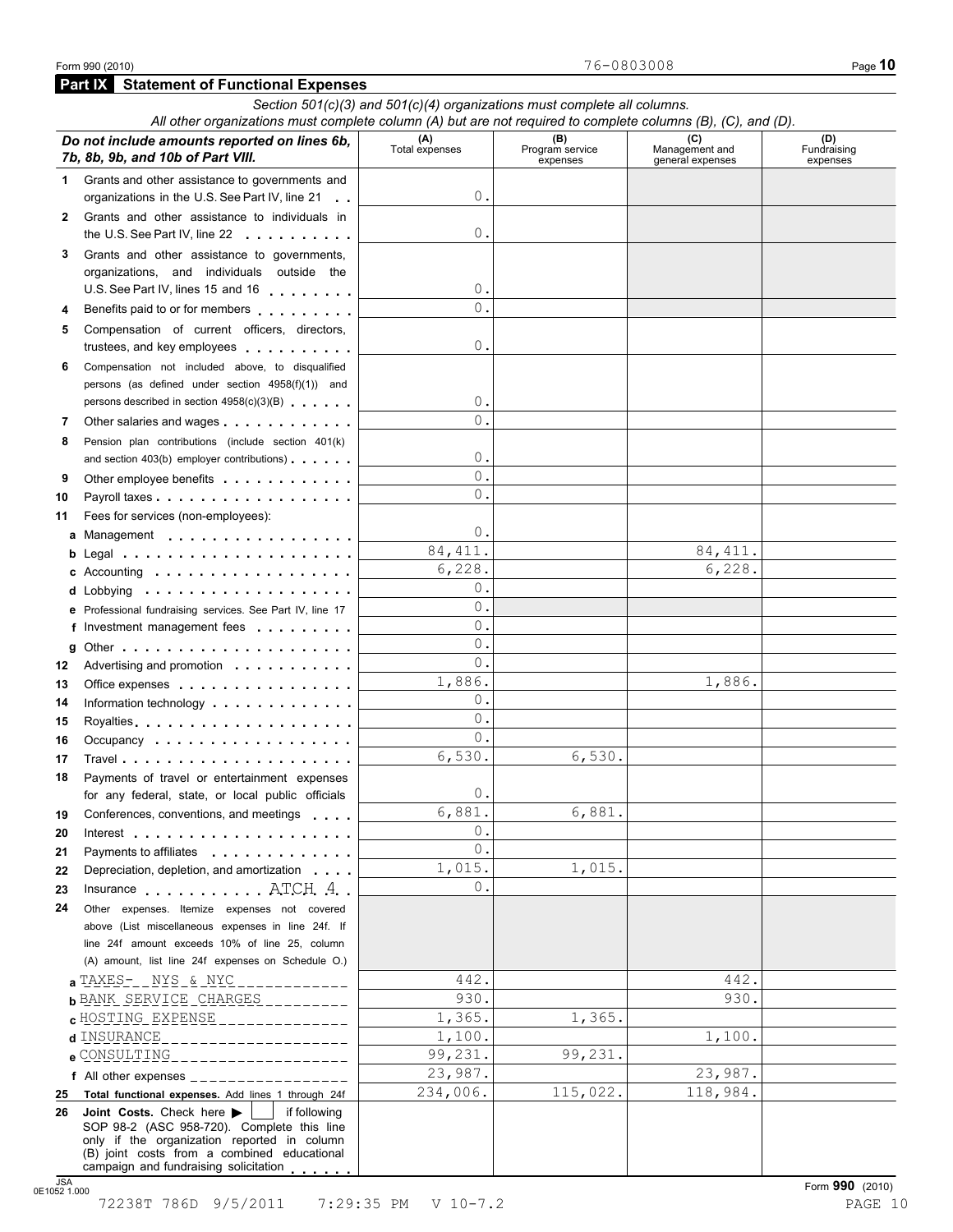|                             |    |                                                                                                                                                                                                                                | (A)<br>Beginning of year |                | (B)<br>End of year |
|-----------------------------|----|--------------------------------------------------------------------------------------------------------------------------------------------------------------------------------------------------------------------------------|--------------------------|----------------|--------------------|
|                             | 1  |                                                                                                                                                                                                                                | 16,823.                  | $\mathbf{1}$   | 97,741.            |
|                             | 2  |                                                                                                                                                                                                                                | 3,365.                   | $\overline{2}$ | 4,338.             |
|                             | 3  |                                                                                                                                                                                                                                |                          | 3              |                    |
|                             | 4  | Accounts receivable, net enterprise and accounts receivable, net enterprise and accounts received and accounts                                                                                                                 |                          | 4              |                    |
|                             | 5  | Receivables from current and former officers, directors, trustees, key                                                                                                                                                         |                          |                |                    |
|                             |    | employees, and highest compensated employees. Complete Part II of                                                                                                                                                              |                          |                |                    |
|                             |    |                                                                                                                                                                                                                                |                          | 5              |                    |
|                             | 6  | Receivables from other disqualified persons (as defined under section 4958(f)(1)), persons                                                                                                                                     |                          |                |                    |
|                             |    | described in section 4958(c)(3)(B), and contributing employers and sponsoring organizations of                                                                                                                                 |                          |                |                    |
|                             |    | section 501(c)(9) voluntary employees' beneficiary organizations (see instructions)                                                                                                                                            |                          | 6              |                    |
|                             | 7  |                                                                                                                                                                                                                                |                          | $\overline{7}$ |                    |
| Assets                      | 8  |                                                                                                                                                                                                                                | 5,082.                   | 8              | 8,634.             |
|                             | 9  |                                                                                                                                                                                                                                |                          | 9              |                    |
|                             |    | 10 a Land, buildings, and equipment: cost or                                                                                                                                                                                   |                          |                |                    |
|                             |    | 7,422.<br>other basis. Complete Part VI of Schedule D   10a                                                                                                                                                                    |                          |                |                    |
|                             |    | 5,713.<br><b>b</b> Less accumulated depreciation 10b                                                                                                                                                                           | $2,724.$ 10c             |                | 1,709.             |
|                             | 11 |                                                                                                                                                                                                                                |                          | 11             |                    |
|                             | 12 | Investments - other securities. See Part IV, line 11                                                                                                                                                                           |                          | 12             |                    |
|                             | 13 | Investments - program-related. See Part IV, line 11                                                                                                                                                                            |                          | 13             |                    |
|                             | 14 |                                                                                                                                                                                                                                |                          | 14             |                    |
|                             | 15 |                                                                                                                                                                                                                                |                          | 15             |                    |
|                             | 16 | Total assets. Add lines 1 through 15 (must equal line 34)                                                                                                                                                                      | 27,994.                  | 16             | 112,422.           |
|                             | 17 |                                                                                                                                                                                                                                | 11,272.                  | 17             | 17,470.            |
|                             | 18 |                                                                                                                                                                                                                                |                          | 18             |                    |
|                             | 19 |                                                                                                                                                                                                                                |                          | 19             |                    |
|                             | 20 |                                                                                                                                                                                                                                |                          | 20             |                    |
|                             | 21 | Escrow or custodial account liability. Complete Part IV of Schedule D                                                                                                                                                          |                          | 21             |                    |
| Liabilities                 | 22 | Payables to current and former officers, directors, trustees, key                                                                                                                                                              |                          |                |                    |
|                             |    | employees, highest compensated employees, and disqualified persons.                                                                                                                                                            |                          |                |                    |
|                             |    |                                                                                                                                                                                                                                |                          | 22             |                    |
|                             | 23 | Secured mortgages and notes payable to unrelated third parties                                                                                                                                                                 |                          | 23             |                    |
|                             | 24 | Unsecured notes and loans payable to unrelated third parties                                                                                                                                                                   |                          | 24             |                    |
|                             | 25 | Other liabilities. Complete Part X of Schedule D                                                                                                                                                                               |                          | 25             |                    |
|                             | 26 |                                                                                                                                                                                                                                | 11,272.                  | 26             | 17,470.            |
|                             |    | Organizations that follow SFAS 117, check here $\blacktriangleright \lfloor X \rfloor$ and complete                                                                                                                            |                          |                |                    |
| m                           |    | lines 27 through 29, and lines 33 and 34.                                                                                                                                                                                      |                          |                |                    |
|                             | 27 |                                                                                                                                                                                                                                | 16,722.                  | 27             | 94,952.            |
|                             | 28 | Temporarily restricted net assets entertainment of the set of the set of the set of the set of the set of the set of the set of the set of the set of the set of the set of the set of the set of the set of the set of the se |                          | 28             |                    |
|                             | 29 |                                                                                                                                                                                                                                |                          | 29             |                    |
| Net Assets or Fund Balances |    | Organizations that do not follow SFAS 117, check here $\blacktriangleright$<br>and<br>complete lines 30 through 34.                                                                                                            |                          |                |                    |
|                             | 30 | Capital stock or trust principal, or current funds<br>.                                                                                                                                                                        |                          | 30             |                    |
|                             | 31 | Paid-in or capital surplus, or land, building, or equipment fund<br>1.1.1.1.1.1.1                                                                                                                                              |                          | 31             |                    |
|                             | 32 | Retained earnings, endowment, accumulated income, or other funds<br>$\sim$ $\sim$ $\sim$ $\sim$                                                                                                                                |                          | 32             |                    |
|                             | 33 |                                                                                                                                                                                                                                | 16,722.                  | 33             | 94,952.            |
|                             | 34 |                                                                                                                                                                                                                                | 27,994.                  | 34             | 112,422.           |

Form **990** (2010)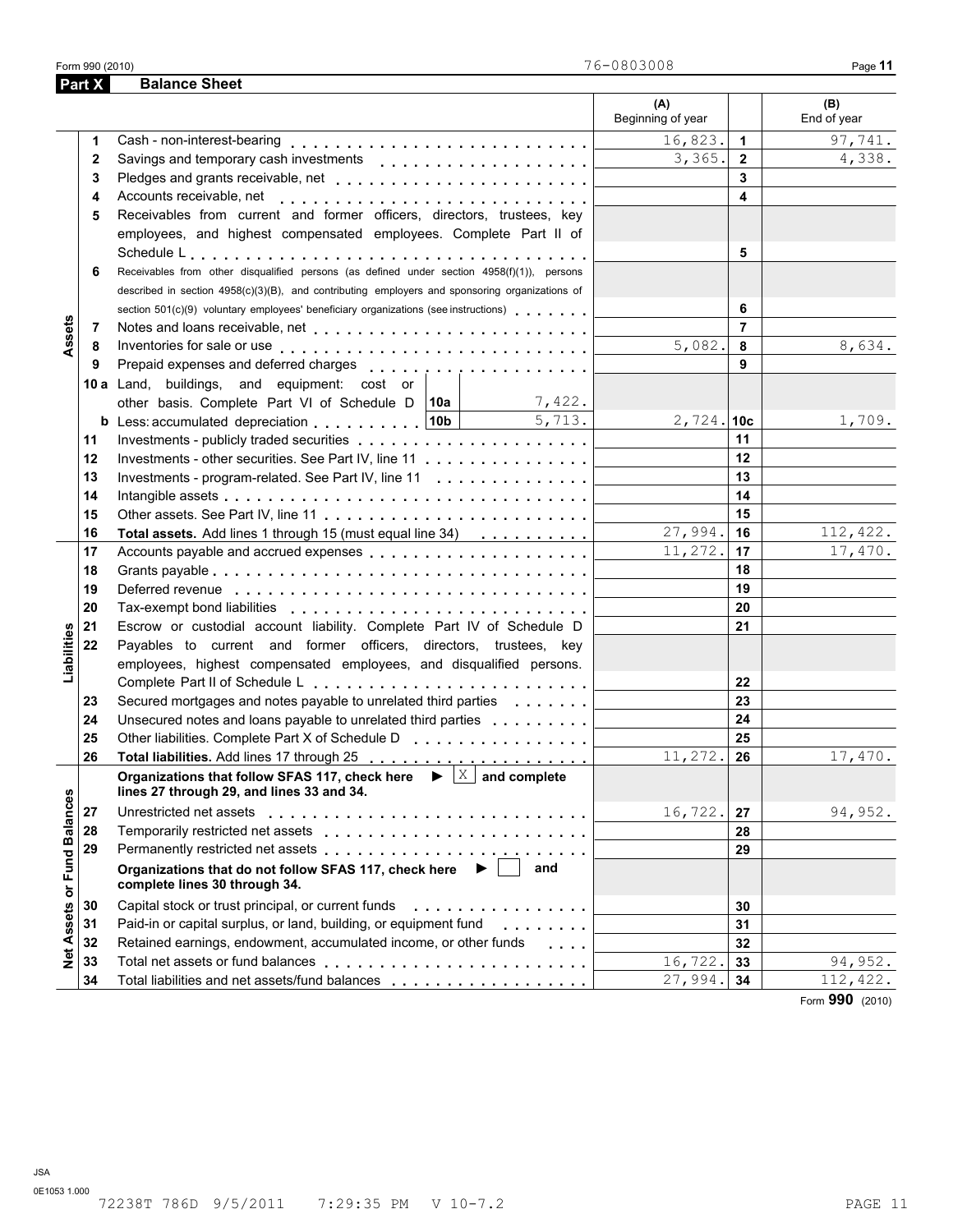|              | 76-0803008<br>Form 990 (2010)                                                                                                                                                                           |              |                | Page 12               |
|--------------|---------------------------------------------------------------------------------------------------------------------------------------------------------------------------------------------------------|--------------|----------------|-----------------------|
|              | <b>Reconciliation of Net Assets</b><br><b>Part XI</b><br>Check if Schedule O contains a response to any question in this Part X $1, \ldots, \ldots, \ldots, \ldots, \ldots, \ldots$                     |              |                | $\mathbf X$           |
| 1            | Total revenue (must equal Part VIII, column (A), line 12) $\ldots \ldots \ldots \ldots \ldots \ldots \ldots \ldots \ldots \ldots$                                                                       | $\mathbf{1}$ |                | 312, 215.             |
| $\mathbf{2}$ |                                                                                                                                                                                                         | $\mathbf{2}$ |                | 234,006.              |
| 3            | Revenue less expenses. Subtract line 2 from line 1                                                                                                                                                      | 3            |                | 78,209.               |
| 4            | Net assets or fund balances at beginning of year (must equal Part X, line 33, column (A))                                                                                                               | 4            |                | 16,722.               |
| 5            |                                                                                                                                                                                                         | 5            |                | 21.                   |
| 6            | Net assets or fund balances at end of year. Combine lines 3, 4, and 5 (must equal Part X, line 33,                                                                                                      |              |                |                       |
|              |                                                                                                                                                                                                         | 6            |                | 94,952.               |
|              | <b>Financial Statements and Reporting</b><br>Part XII<br>Check if Schedule O contains a response to any question in this Part XII                                                                       |              |                | Yes<br>$\overline{N}$ |
| 1            | $X$ Accrual<br>Accounting method used to prepare the Form 990:<br>Other<br>Cash<br>If the organization changed its method of accounting from a prior year or checked "Other," explain in<br>Schedule O. |              |                |                       |
| 2a           | Were the organization's financial statements compiled or reviewed by an independent accountant?                                                                                                         |              | 2a             | X                     |
| b            | Were the organization's financial statements audited by an independent accountant?                                                                                                                      |              | 2 <sub>b</sub> | X                     |
| c            | If "Yes" to line 2a or 2b, does the organization have a committee that assumes responsibility for oversight of                                                                                          |              |                |                       |
|              | the audit, review, or compilation of its financial statements and selection of an independent accountant?                                                                                               |              | 2 <sub>c</sub> |                       |
|              | If the organization changed either its oversight process or selection process during the tax year, explain in<br>Schedule O.                                                                            |              |                |                       |
|              | If "Yes" to line 2a or 2b, check a box below to indicate whether the financial statements for the year were                                                                                             |              |                |                       |
|              | issued on a separate basis, consolidated basis, or both:<br>Both consolidated and separate basis<br>Separate basis<br><b>Consolidated basis</b>                                                         |              |                |                       |
|              | 3a As a result of a federal award, was the organization required to undergo an audit or audits as set forth in                                                                                          |              |                |                       |
|              | the Single Audit Act and OMB Circular A-133?                                                                                                                                                            |              | 3a             | X                     |
| b            | If "Yes," did the organization undergo the required audit or audits? If the organization did not undergo the                                                                                            |              |                |                       |
|              | required audit or audits, explain why in Schedule O and describe any steps taken to undergo such audits.                                                                                                |              | 3b             |                       |

Form **990** (2010)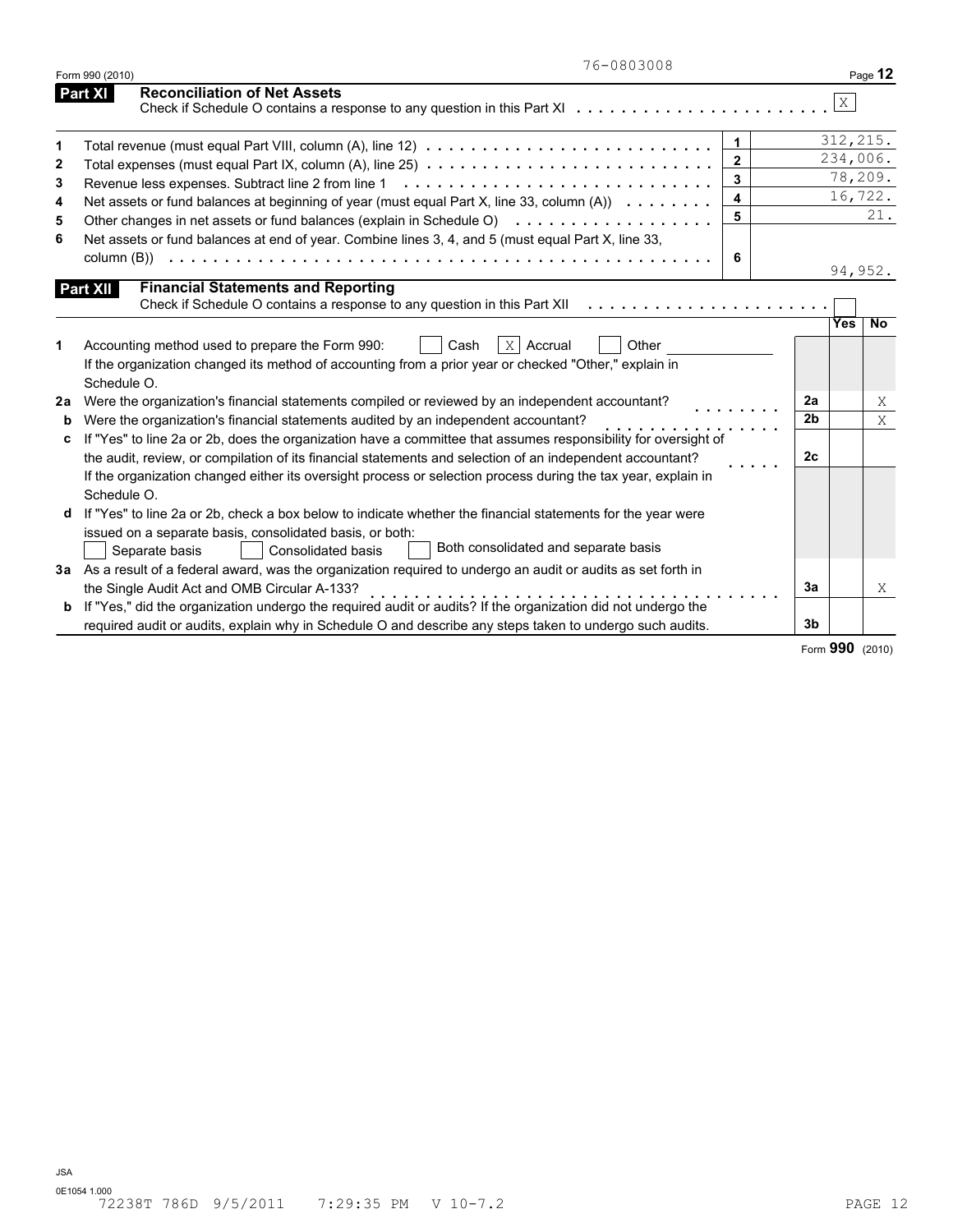# **SCHEDULE A Public Charity Status and Public Support (Form 990 or 990-EZ)**

**Complete if the organization is a section 501(c)(3) organization or a section 4947(a)(1) nonexempt charitable trust.**

| Department of the Treasury<br><b>Internal Revenue Service</b> |                                   |                                                            | 4947 (a)(1) NONEXEMPL CHANGORE LIUSL<br>▶ Attach to Form 990 or Form 990-EZ.                                                 |                                       |                             | $\blacktriangleright$ See separate instructions. |                                 |     |                                       |            |                  | Open to Public<br>Inspection |
|---------------------------------------------------------------|-----------------------------------|------------------------------------------------------------|------------------------------------------------------------------------------------------------------------------------------|---------------------------------------|-----------------------------|--------------------------------------------------|---------------------------------|-----|---------------------------------------|------------|------------------|------------------------------|
| Name of the organization                                      |                                   |                                                            |                                                                                                                              |                                       |                             |                                                  |                                 |     | <b>Employer identification number</b> |            |                  |                              |
|                                                               | OPEN SOURCE MATTERS, INC.         |                                                            |                                                                                                                              |                                       |                             |                                                  |                                 |     |                                       | 76-0803008 |                  |                              |
| Part I                                                        |                                   |                                                            | Reason for Public Charity Status (All organizations must complete this part.) See instructions.                              |                                       |                             |                                                  |                                 |     |                                       |            |                  |                              |
|                                                               |                                   |                                                            | The organization is not a private foundation because it is: (For lines 1 through 11, check only one box.)                    |                                       |                             |                                                  |                                 |     |                                       |            |                  |                              |
| 1                                                             |                                   |                                                            | A church, convention of churches, or association of churches described in section 170(b)(1)(A)(i).                           |                                       |                             |                                                  |                                 |     |                                       |            |                  |                              |
| 2                                                             |                                   |                                                            | A school described in section 170(b)(1)(A)(ii). (Attach Schedule E.)                                                         |                                       |                             |                                                  |                                 |     |                                       |            |                  |                              |
| 3                                                             |                                   |                                                            | A hospital or a cooperative hospital service organization described in section 170(b)(1)(A)(iii).                            |                                       |                             |                                                  |                                 |     |                                       |            |                  |                              |
| 4                                                             |                                   |                                                            | A medical research organization operated in conjunction with a hospital described in section 170(b)(1)(A)(iii). Enter the    |                                       |                             |                                                  |                                 |     |                                       |            |                  |                              |
|                                                               | hospital's name, city, and state: |                                                            |                                                                                                                              |                                       |                             |                                                  |                                 |     |                                       |            |                  |                              |
| 5                                                             |                                   |                                                            | An organization operated for the benefit of a college or university owned or operated by a governmental unit described in    |                                       |                             |                                                  |                                 |     |                                       |            |                  |                              |
|                                                               |                                   | section 170(b)(1)(A)(iv). (Complete Part II.)              |                                                                                                                              |                                       |                             |                                                  |                                 |     |                                       |            |                  |                              |
| 6                                                             |                                   |                                                            | A federal, state, or local government or governmental unit described in section 170(b)(1)(A)(v).                             |                                       |                             |                                                  |                                 |     |                                       |            |                  |                              |
| 7                                                             |                                   |                                                            | An organization that normally receives a substantial part of its support from a governmental unit or from the general public |                                       |                             |                                                  |                                 |     |                                       |            |                  |                              |
|                                                               |                                   | described in section 170(b)(1)(A)(vi). (Complete Part II.) |                                                                                                                              |                                       |                             |                                                  |                                 |     |                                       |            |                  |                              |
| 8                                                             |                                   |                                                            | A community trust described in section 170(b)(1)(A)(vi). (Complete Part II.)                                                 |                                       |                             |                                                  |                                 |     |                                       |            |                  |                              |
| 9                                                             |                                   |                                                            | An organization that normally receives: (1) more than 331/3 % of its support from contributions, membership fees, and gross  |                                       |                             |                                                  |                                 |     |                                       |            |                  |                              |
|                                                               |                                   |                                                            | receipts from activities related to its exempt functions - subject to certain exceptions, and (2) no more than 331/3% of its |                                       |                             |                                                  |                                 |     |                                       |            |                  |                              |
|                                                               |                                   |                                                            | support from gross investment income and unrelated business taxable income (less section 511 tax) from businesses            |                                       |                             |                                                  |                                 |     |                                       |            |                  |                              |
|                                                               |                                   |                                                            | acquired by the organization after June 30, 1975. See section 509(a)(2). (Complete Part III.)                                |                                       |                             |                                                  |                                 |     |                                       |            |                  |                              |
| 10                                                            |                                   |                                                            | An organization organized and operated exclusively to test for public safety. See section 509(a)(4).                         |                                       |                             |                                                  |                                 |     |                                       |            |                  |                              |
| 11                                                            |                                   |                                                            | An organization organized and operated exclusively for the benefit of, to perform the functions of, or to carry out the      |                                       |                             |                                                  |                                 |     |                                       |            |                  |                              |
|                                                               |                                   |                                                            | purposes of one or more publicly supported organizations described in section 509(a)(1) or section 509(a)(2). See section    |                                       |                             |                                                  |                                 |     |                                       |            |                  |                              |
|                                                               |                                   |                                                            | 509(a)(3). Check the box that describes the type of supporting organization and complete lines 11e through 11h.              |                                       |                             |                                                  |                                 |     |                                       |            |                  |                              |
| a                                                             | Type I                            | b<br>Type II                                               | c                                                                                                                            |                                       |                             | Type III - Functionally integrated               |                                 |     | d                                     |            | Type III - Other |                              |
| $\mathbf{e}$                                                  |                                   |                                                            | By checking this box, I certify that the organization is not controlled directly or indirectly by one or more disqualified   |                                       |                             |                                                  |                                 |     |                                       |            |                  |                              |
|                                                               |                                   |                                                            | persons other than foundation managers and other than one or more publicly supported organizations described in section      |                                       |                             |                                                  |                                 |     |                                       |            |                  |                              |
|                                                               | 509(a)(1) or section 509(a)(2).   |                                                            |                                                                                                                              |                                       |                             |                                                  |                                 |     |                                       |            |                  |                              |
| f                                                             |                                   |                                                            | If the organization received a written determination from the IRS that it is a Type I, Type II, or Type III supporting       |                                       |                             |                                                  |                                 |     |                                       |            |                  |                              |
|                                                               | organization, check this box      |                                                            |                                                                                                                              |                                       |                             |                                                  |                                 |     |                                       |            |                  |                              |
| g                                                             |                                   |                                                            | Since August 17, 2006, has the organization accepted any gift or contribution from any of the                                |                                       |                             |                                                  |                                 |     |                                       |            |                  |                              |
|                                                               | following persons?                |                                                            |                                                                                                                              |                                       |                             |                                                  |                                 |     |                                       |            |                  |                              |
|                                                               |                                   |                                                            | (i) A person who directly or indirectly controls, either alone or together with persons described in (ii)                    |                                       |                             |                                                  |                                 |     |                                       |            |                  | Yes<br>No                    |
|                                                               |                                   |                                                            | and (iii) below, the governing body of the supported organization?                                                           |                                       |                             | .                                                |                                 |     |                                       |            | 11g(i)           |                              |
|                                                               |                                   | (ii) A family member of a person described in (i) above?   |                                                                                                                              |                                       |                             |                                                  |                                 |     |                                       |            | 11g(ii)          |                              |
|                                                               |                                   |                                                            | (iii) A 35% controlled entity of a person described in (i) or (ii) above?                                                    |                                       |                             |                                                  |                                 |     |                                       |            | 11g(iii)         |                              |
| n                                                             |                                   |                                                            | Provide the following information about the supported organization(s).                                                       |                                       |                             |                                                  |                                 |     |                                       |            |                  |                              |
|                                                               | (i) Name of supported             | (ii) EIN                                                   | (iii) Type of organization                                                                                                   |                                       | $(iv)$ is the               |                                                  | (v) Did you notify              |     | $(vi)$ is the                         |            | (vii) Amount of  |                              |
|                                                               | organization                      |                                                            | (described on lines 1-9                                                                                                      | organization in<br>col. (i) listed in |                             |                                                  | the organization                |     | organization in                       |            | support          |                              |
|                                                               |                                   |                                                            | above or IRC section<br>(see instructions))                                                                                  |                                       | your governing<br>document? |                                                  | in col. (i) of<br>your support? |     | col. (i) organized<br>in the U.S.?    |            |                  |                              |
|                                                               |                                   |                                                            |                                                                                                                              | Yes                                   | No                          | Yes                                              | No                              | Yes | No                                    |            |                  |                              |
|                                                               |                                   |                                                            |                                                                                                                              |                                       |                             |                                                  |                                 |     |                                       |            |                  |                              |
| (A)                                                           |                                   |                                                            |                                                                                                                              |                                       |                             |                                                  |                                 |     |                                       |            |                  |                              |
|                                                               |                                   |                                                            |                                                                                                                              |                                       |                             |                                                  |                                 |     |                                       |            |                  |                              |
| (B)                                                           |                                   |                                                            |                                                                                                                              |                                       |                             |                                                  |                                 |     |                                       |            |                  |                              |
|                                                               |                                   |                                                            |                                                                                                                              |                                       |                             |                                                  |                                 |     |                                       |            |                  |                              |
| (C)                                                           |                                   |                                                            |                                                                                                                              |                                       |                             |                                                  |                                 |     |                                       |            |                  |                              |
|                                                               |                                   |                                                            |                                                                                                                              |                                       |                             |                                                  |                                 |     |                                       |            |                  |                              |
| (D)                                                           |                                   |                                                            |                                                                                                                              |                                       |                             |                                                  |                                 |     |                                       |            |                  |                              |
|                                                               |                                   |                                                            |                                                                                                                              |                                       |                             |                                                  |                                 |     |                                       |            |                  |                              |
| (E)                                                           |                                   |                                                            |                                                                                                                              |                                       |                             |                                                  |                                 |     |                                       |            |                  |                              |
|                                                               |                                   |                                                            |                                                                                                                              |                                       |                             |                                                  |                                 |     |                                       |            |                  |                              |

**Total**

**For Paperwork Reduction Act Notice, see the Instructions for Form 990 or 990-EZ.**

**Schedule A (Form 990 or 990-EZ) 2010**

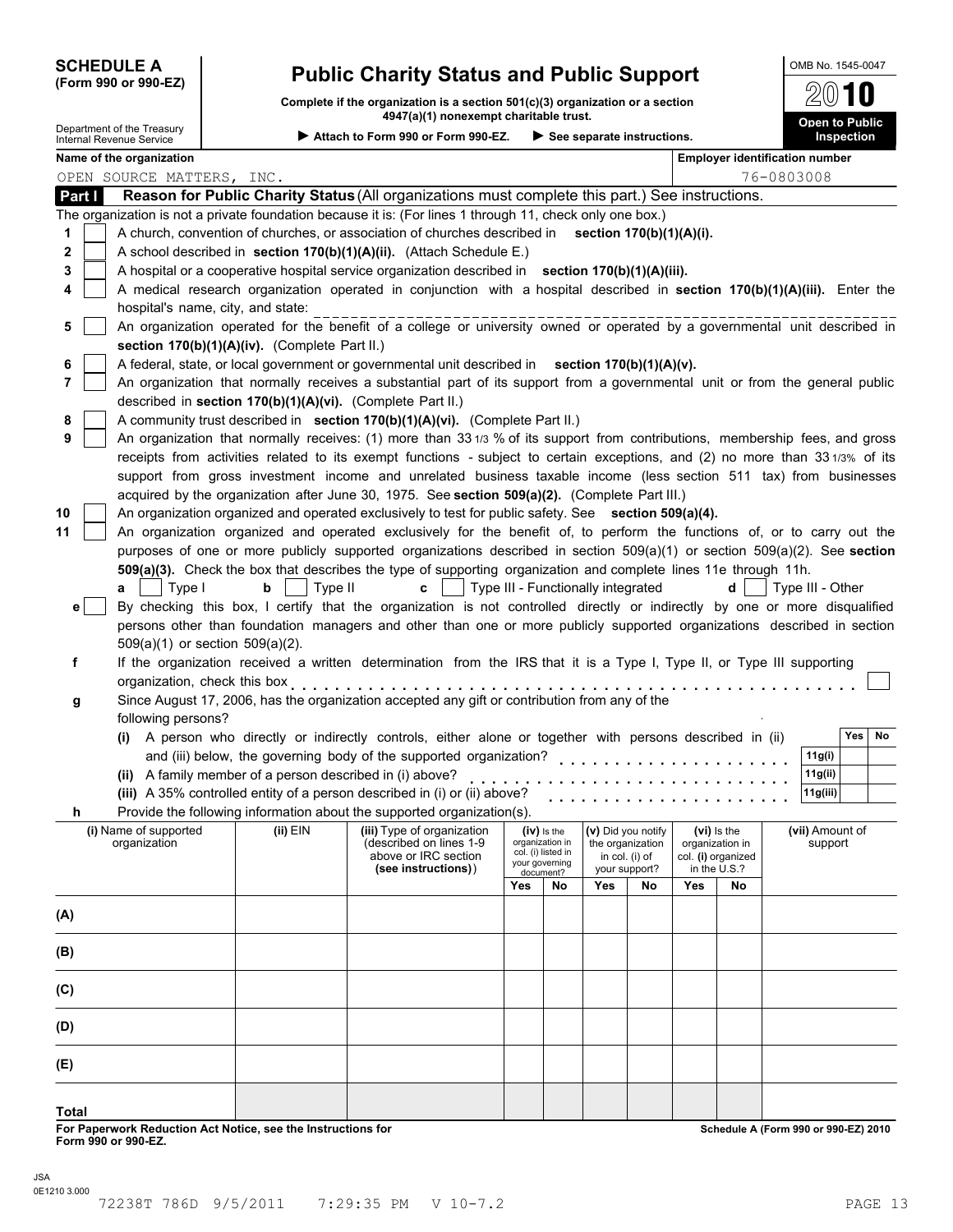| Schedule A (Form 990 or 990-EZ) 2010 | 76-0803008 | $\mathsf{Page}\,$ |
|--------------------------------------|------------|-------------------|
|                                      |            |                   |

**Support Schedule for Organizations Described in Sections 170(b)(1)(A)(iv) and 170(b)(1)(A)(vi)** (Complete only if you checked the box on line 5, 7, or 8 of Part I or if the organization failed to qualify under Part III. If the organization fails to qualify under the tests listed below, please complete Part III.)  **Part II** 

|          | <b>Section A. Public Support</b>                                                                                                                                                                                                                                                  |          |          |            |            |            |           |
|----------|-----------------------------------------------------------------------------------------------------------------------------------------------------------------------------------------------------------------------------------------------------------------------------------|----------|----------|------------|------------|------------|-----------|
|          | Calendar year (or fiscal year beginning in)<br>▶                                                                                                                                                                                                                                  | (a) 2006 | (b) 2007 | $(c)$ 2008 | $(d)$ 2009 | (e) $2010$ | (f) Total |
| 1.       | Gifts,<br>grants,<br>contributions.<br>and<br>membership fees received. (Do not<br>include any "unusual grants.")                                                                                                                                                                 |          |          |            |            |            |           |
| 2        | Tax revenues levied for the organization's<br>benefit and either paid to or expended on<br>its behalf entertainment and the set of the set of the set of the set of the set of the set of the set of the                                                                          |          |          |            |            |            |           |
| 3        | The value of services or facilities<br>furnished by a governmental unit to the<br>organization without charge                                                                                                                                                                     |          |          |            |            |            |           |
| 4        | Total. Add lines 1 through 3                                                                                                                                                                                                                                                      |          |          |            |            |            |           |
| 5        | The portion of total contributions by each<br>person (other than a governmental unit or<br>publicly supported organization) included<br>on line 1 that exceeds 2% of the amount<br>shown on line 11, column (f)                                                                   |          |          |            |            |            |           |
| 6        | Public support. Subtract line 5 from line 4.                                                                                                                                                                                                                                      |          |          |            |            |            |           |
|          | <b>Section B. Total Support</b>                                                                                                                                                                                                                                                   |          |          |            |            |            |           |
|          | Calendar year (or fiscal year beginning in)<br>▸                                                                                                                                                                                                                                  | (a) 2006 | (b) 2007 | (c) 2008   | $(d)$ 2009 | (e) 2010   | (f) Total |
| 7        | Amounts from line 4<br>.                                                                                                                                                                                                                                                          |          |          |            |            |            |           |
| 8        | Gross income from interest, dividends,<br>payments received on securities loans,<br>rents, royalties and income from similar<br>sources and the set of the set of the set of the set of the set of the set of the set of the set of the set of                                    |          |          |            |            |            |           |
| 9        | Net income from unrelated business<br>activities, whether or not the business<br>is regularly carried on <b>containing</b> is regularly carried on                                                                                                                                |          |          |            |            |            |           |
| 10       | Other income. Do not include gain or<br>loss from the sale of capital assets<br>(Explain in Part IV.)                                                                                                                                                                             |          |          |            |            |            |           |
| 11       | <b>Total support.</b> Add lines 7 through 10                                                                                                                                                                                                                                      |          |          |            |            |            |           |
| 12       | Gross receipts from related activities, etc. (see instructions)                                                                                                                                                                                                                   |          |          |            |            | 12         |           |
| 13       | First five years. If the Form 990 is for the organization's first, second, third, fourth, or fifth tax year as a section 501(c)(3)<br>organization, check this box and stop here entirially respectively respectively and stop here entirely and stop here entirely respectively. |          |          |            |            |            |           |
|          |                                                                                                                                                                                                                                                                                   |          |          |            |            |            |           |
|          | <b>Section C. Computation of Public Support Percentage</b>                                                                                                                                                                                                                        |          |          |            |            |            |           |
|          | Public support percentage for 2010 (line 6, column (f) divided by line 11, column (f))                                                                                                                                                                                            |          |          |            | .          | 14         | $\%$      |
|          |                                                                                                                                                                                                                                                                                   |          |          |            |            | 15         | %         |
|          | 16a 331/3 % support test - 2010. If the organization did not check the box on line 13, and line 14 is 331/3 % or more, check                                                                                                                                                      |          |          |            |            |            |           |
|          |                                                                                                                                                                                                                                                                                   |          |          |            |            |            |           |
|          | b 33 1/3 % support test - 2009. If the organization did not check a box on line 13 or 16a, and line 15 is 33 1/3 % or more,                                                                                                                                                       |          |          |            |            |            |           |
|          |                                                                                                                                                                                                                                                                                   |          |          |            |            |            |           |
|          | 17a 10%-facts-and-circumstances test - 2010. If the organization did not check a box on line 13, 16a or 16b, and line 14 is 10%                                                                                                                                                   |          |          |            |            |            |           |
|          | or more, and if the organization meets the "facts-and-circumstances" test, check this box and stop here. Explain in<br>Part IV how the organization meets the "facts-and-circumstances" test. The organization qualifies as a publicly supported                                  |          |          |            |            |            |           |
|          | b 10%-facts-and-circumstances test - 2009. If the organization did not check a box on line 13, 16a, 16b, or 17a, and line                                                                                                                                                         |          |          |            |            |            |           |
| 14<br>15 | 15 is 10% or more, and if the organization meets the "facts-and-circumstances" test, check this box and stop here.<br>Explain in Part IV how the organzation meets the "facts-and-circumstances" test. The organization qualifies as a publicly                                   |          |          |            |            |            |           |
| 18       | Private foundation. If the organization did not check a box on line 13, 16a, 16b, 17a, or 17b, check this box and see                                                                                                                                                             |          |          |            |            |            |           |

JSA 0E1220 1.000 72238T 786D 9/5/2011 7:29:35 PM V 10-7.2 PAGE 14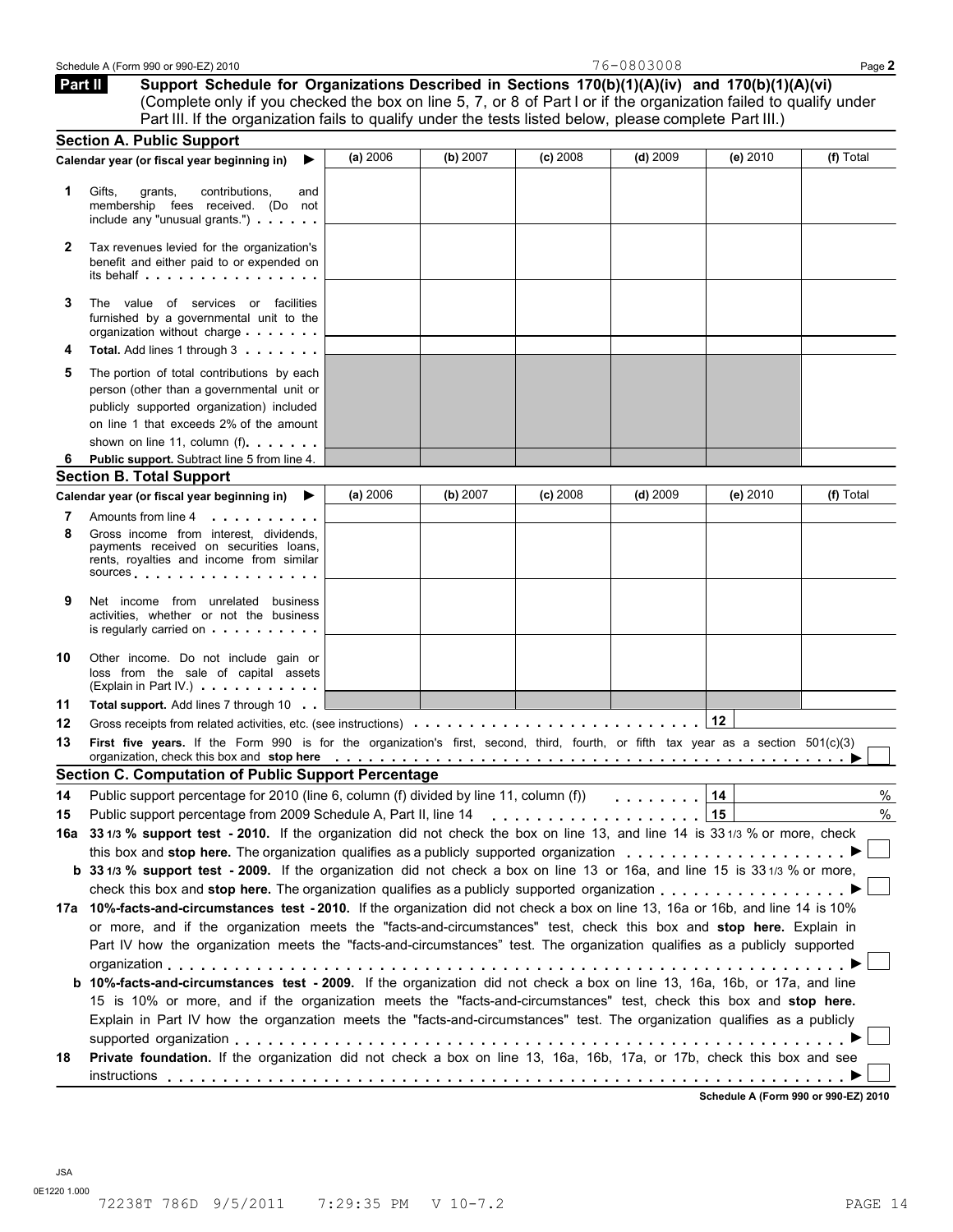#### Schedule A (Form 990 or 990-EZ) 2010 Page **3**

| <b>Part III</b> Support Schedule for Organizations Described in Section 509(a)(2) |
|-----------------------------------------------------------------------------------|
|                                                                                   |

(Complete only if you checked the box on line 9 of Part I or if the organization failed to qualify under Part II. If the organization fails to qualify under the tests listed below, please complete Part II.)

| 1. | Calendar year (or fiscal year beginning in) ▶                                                                                                                                                                                                                              | (a) 2006 | (b) $2007$ | $(c)$ 2008 | (d) $2009$ | (e) 2010 | (f) Total |
|----|----------------------------------------------------------------------------------------------------------------------------------------------------------------------------------------------------------------------------------------------------------------------------|----------|------------|------------|------------|----------|-----------|
|    | Gifts, grants, contributions, and membership fees                                                                                                                                                                                                                          |          |            |            |            |          |           |
|    | received. (Do not include any "unusual grants.")                                                                                                                                                                                                                           |          |            |            |            |          |           |
| 2  | Gross receipts from admissions, merchandise                                                                                                                                                                                                                                |          |            |            |            |          |           |
|    | sold or services performed, or facilities                                                                                                                                                                                                                                  |          |            |            |            |          |           |
|    | furnished in any activity that is related to the                                                                                                                                                                                                                           |          |            |            |            |          |           |
|    | organization's tax-exempt purpose                                                                                                                                                                                                                                          |          |            |            |            |          |           |
| 3  | Gross receipts from activities that are not an                                                                                                                                                                                                                             |          |            |            |            |          |           |
|    | unrelated trade or business under section 513                                                                                                                                                                                                                              |          |            |            |            |          |           |
| 4  | Tax revenues levied for the organization's                                                                                                                                                                                                                                 |          |            |            |            |          |           |
|    | benefit and either paid to or expended on                                                                                                                                                                                                                                  |          |            |            |            |          |           |
|    | its behalf enterprise that is a set of the set of the set of the set of the set of the set of the set of the s                                                                                                                                                             |          |            |            |            |          |           |
| 5  | The value of services or facilities                                                                                                                                                                                                                                        |          |            |            |            |          |           |
|    | furnished by a governmental unit to the                                                                                                                                                                                                                                    |          |            |            |            |          |           |
|    | organization without charge                                                                                                                                                                                                                                                |          |            |            |            |          |           |
| 6  | Total. Add lines 1 through 5                                                                                                                                                                                                                                               |          |            |            |            |          |           |
|    | 7a Amounts included on lines 1, 2, and 3                                                                                                                                                                                                                                   |          |            |            |            |          |           |
|    | received from disqualified persons                                                                                                                                                                                                                                         |          |            |            |            |          |           |
|    | <b>b</b> Amounts included on lines 2 and 3<br>received from other than disqualified                                                                                                                                                                                        |          |            |            |            |          |           |
|    | persons that exceed the greater of                                                                                                                                                                                                                                         |          |            |            |            |          |           |
|    | \$5,000 or 1% of the amount on line 13<br>for the year entitled to the set of the year.                                                                                                                                                                                    |          |            |            |            |          |           |
|    | c Add lines 7a and 7b                                                                                                                                                                                                                                                      |          |            |            |            |          |           |
| 8  | Public support (Subtract line 7c from                                                                                                                                                                                                                                      |          |            |            |            |          |           |
|    | $line 6.)$ $\ldots$ $\ldots$ $\ldots$ $\ldots$ $\ldots$ $\ldots$ $\ldots$                                                                                                                                                                                                  |          |            |            |            |          |           |
|    | <b>Section B. Total Support</b>                                                                                                                                                                                                                                            |          |            |            |            |          |           |
|    | Calendar year (or fiscal year beginning in) ▶                                                                                                                                                                                                                              | (a) 2006 | (b) $2007$ | $(c)$ 2008 | $(d)$ 2009 | (e) 2010 | (f) Total |
| 9  | Amounts from line 6                                                                                                                                                                                                                                                        |          |            |            |            |          |           |
|    | <b>10 a</b> Gross income from interest, dividends,                                                                                                                                                                                                                         |          |            |            |            |          |           |
|    | payments received on securities loans,                                                                                                                                                                                                                                     |          |            |            |            |          |           |
|    | rents, royalties and income from similar<br>sources entering the set of the set of the set of the set of the set of the set of the set of the set of the set of the set of the set of the set of the set of the set of the set of the set of the set of the set of the set |          |            |            |            |          |           |
|    | <b>b</b> Unrelated business taxable income (less                                                                                                                                                                                                                           |          |            |            |            |          |           |
|    | section 511 taxes) from businesses                                                                                                                                                                                                                                         |          |            |            |            |          |           |
|    |                                                                                                                                                                                                                                                                            |          |            |            |            |          |           |
|    |                                                                                                                                                                                                                                                                            |          |            |            |            |          |           |
|    | acquired after June 30, 1975                                                                                                                                                                                                                                               |          |            |            |            |          |           |
|    | c Add lines 10a and 10b<br>.                                                                                                                                                                                                                                               |          |            |            |            |          |           |
| 11 | Net income from unrelated business                                                                                                                                                                                                                                         |          |            |            |            |          |           |
|    | activities not included in line 10b,<br>whether or not the business is regularly                                                                                                                                                                                           |          |            |            |            |          |           |
|    | carried on experience and the set of the set of the set of the set of the set of the set of the set of the set of the set of the set of the set of the set of the set of the set of the set of the set of the set of the set o                                             |          |            |            |            |          |           |
| 12 | Other income. Do not include gain or                                                                                                                                                                                                                                       |          |            |            |            |          |           |
|    | loss from the sale of capital assets                                                                                                                                                                                                                                       |          |            |            |            |          |           |
|    | (Explain in Part IV.) <b>All Accords</b>                                                                                                                                                                                                                                   |          |            |            |            |          |           |
| 13 | Total support. (Add lines 9, 10c, 11,                                                                                                                                                                                                                                      |          |            |            |            |          |           |
|    | and 12.) $\cdots$ $\cdots$ $\cdots$ $\cdots$                                                                                                                                                                                                                               |          |            |            |            |          |           |
| 14 | First five years. If the Form 990 is for the organization's first, second, third, fourth, or fifth tax year as a section 501(c)(3)                                                                                                                                         |          |            |            |            |          |           |
|    |                                                                                                                                                                                                                                                                            |          |            |            |            |          |           |
|    | Section C. Computation of Public Support Percentage                                                                                                                                                                                                                        |          |            |            |            |          |           |
| 15 | Public support percentage for 2010 (line 8, column (f) divided by line 13, column (f))                                                                                                                                                                                     |          |            |            | .          | 15       | $\%$      |
| 16 |                                                                                                                                                                                                                                                                            |          |            |            |            | 16       | $\%$      |
|    | Section D. Computation of Investment Income Percentage                                                                                                                                                                                                                     |          |            |            |            |          |           |
| 17 | Investment income percentage for 2010 (line 10c, column (f) divided by line 13, column (f)                                                                                                                                                                                 |          |            |            |            | 17       |           |
| 18 | Investment income percentage from 2009 Schedule A, Part III, line 17                                                                                                                                                                                                       |          |            |            |            | 18       |           |
|    | 19 a 33 1/3 % support tests - 2010. If the organization did not check the box on line 14, and line 15 is more than 33 1/3 %, and line                                                                                                                                      |          |            |            |            |          |           |
|    | 17 is not more than 331/3 %, check this box and stop here. The organization qualifies as a publicly supported organization                                                                                                                                                 |          |            |            |            |          | %<br>$\%$ |
|    | <b>b</b> 33 1/3 % support tests - 2009. If the organization did not check a box on line 14 or line 19a, and line 16 is more than 33 1/3 %, and                                                                                                                             |          |            |            |            |          |           |
|    | line 18 is not more than 331/3 %, check this box and stop here. The organization qualifies as a publicly supported organization                                                                                                                                            |          |            |            |            |          |           |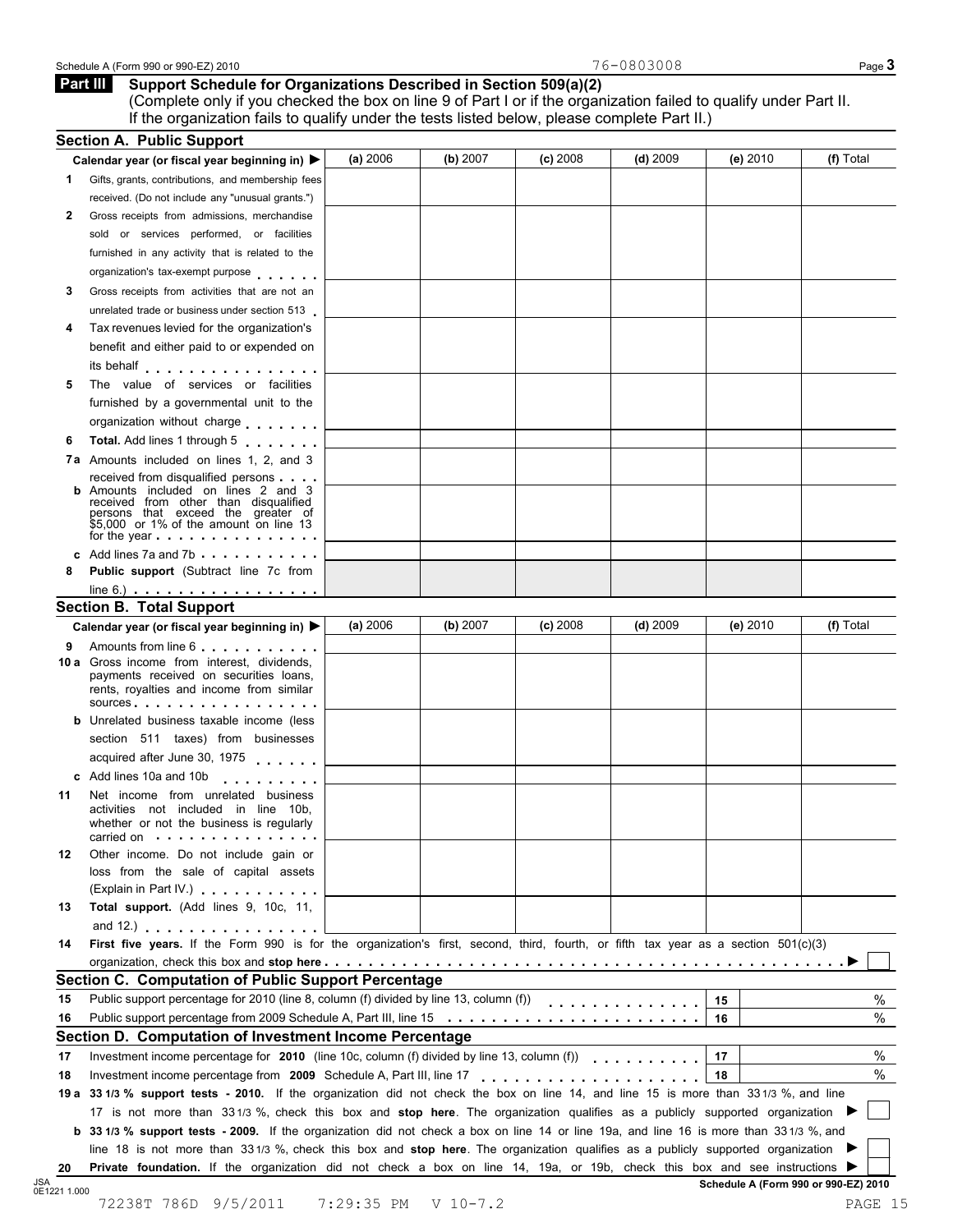**Part IV** Supplemental Information. Complete this part to provide the explanations required by Part II, line 10; Part II, line 17a or 17b; or Part III, line 12. Also complete this part for any additional information. (See instructions).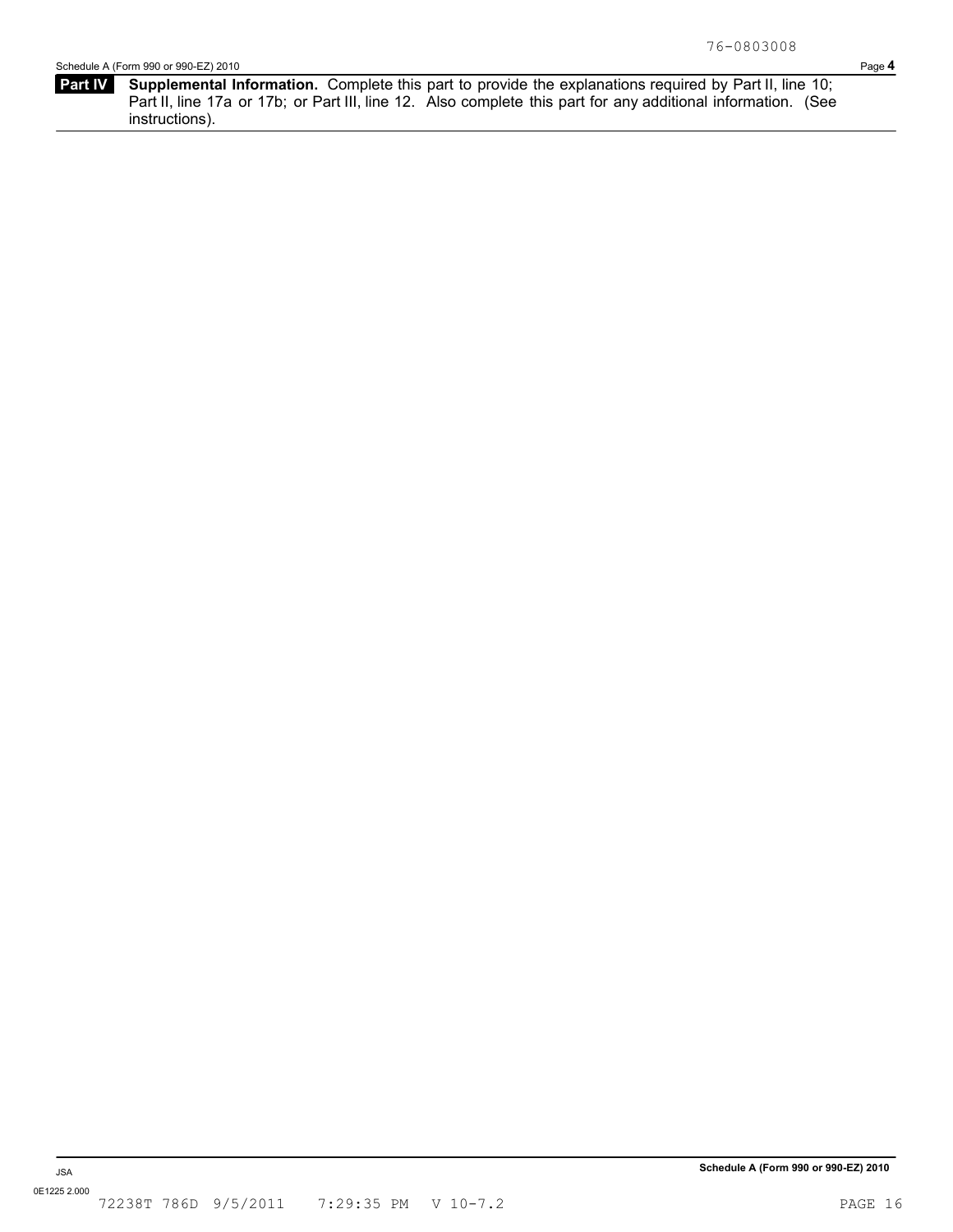| <b>SCHEDULE D</b> |  |
|-------------------|--|
| (Form 990)        |  |

# **Supplemental Financial Statements**

I**Complete if the organization answered "Yes," to Form 990, Part IV, line 6, 7, 8, 9, 10, 11, or 12.**

**Department of the Treasury Internal Revenue Service Comment of the Treasury Internal Revenue Service** 

| <b>Open to Public</b><br><b>Inspection</b> |
|--------------------------------------------|
| $2(0)$ 1 0                                 |
| OMB No. 1545-0047                          |
|                                            |

 $\mathbf{I}$ 

| Name of the organization                                                                                                                                                                                                           | <b>Employer identification number</b>               |
|------------------------------------------------------------------------------------------------------------------------------------------------------------------------------------------------------------------------------------|-----------------------------------------------------|
| OPEN SOURCE MATTERS, INC.                                                                                                                                                                                                          | 76-0803008                                          |
| Organizations Maintaining Donor Advised Funds or Other Similar Funds or AccountsComplete if the<br>Part I<br>organization answered "Yes" to Form 990, Part IV, line 6.                                                             |                                                     |
| (a) Donor advised funds                                                                                                                                                                                                            | (b) Funds and other accounts                        |
| Total number at end of year                                                                                                                                                                                                        |                                                     |
| Aggregate contributions to (during year)                                                                                                                                                                                           |                                                     |
| Aggregate grants from (during year)                                                                                                                                                                                                |                                                     |
| Aggregate value at end of year                                                                                                                                                                                                     |                                                     |
| Did the organization inform all donors and donor advisors in writing that the assets held in donor advised                                                                                                                         |                                                     |
| funds are the organization's property, subject to the organization's exclusive legal control?                                                                                                                                      | Yes<br><u>. 1</u><br><b>No</b>                      |
| Did the organization inform all grantees, donors, and donor advisors in writing that grant funds can be                                                                                                                            |                                                     |
| used only for charitable purposes and not for the benefit of the donor or donor advisor, or for any other                                                                                                                          |                                                     |
|                                                                                                                                                                                                                                    | Yes<br>No                                           |
| Conservation Easements. Complete if the organization answered "Yes" to Form 990, Part IV, line 7.<br>Part II                                                                                                                       |                                                     |
| Purpose(s) of conservation easements held by the organization (check all that apply).                                                                                                                                              |                                                     |
| Preservation of land for public use (e.g., recreation or education)                                                                                                                                                                | Preservation of an historically important land area |
| Protection of natural habitat                                                                                                                                                                                                      | Preservation of a certified historic structure      |
| Preservation of open space                                                                                                                                                                                                         |                                                     |
| Complete lines 2a through 2d if the organization held a qualified conservation contribution in the form of a conservation                                                                                                          |                                                     |
| easement on the last day of the tax year.                                                                                                                                                                                          |                                                     |
|                                                                                                                                                                                                                                    | Held at the End of the Tax Year                     |
|                                                                                                                                                                                                                                    | 2a                                                  |
| Total acreage restricted by conservation easements <b>Fig. 1.</b> All Allergian Acreage in the set of the set of the set of the set of the set of the set of the set of the set of the set of the set of the set of the set of the | 2b                                                  |
| Number of conservation easements on a certified historic structure included in (a)                                                                                                                                                 | 2c                                                  |
| Number of conservation easements included in (c) acquired after 8/17/06, and not on a                                                                                                                                              |                                                     |
|                                                                                                                                                                                                                                    | 2d                                                  |
| Number of conservation easements modified, transferred, released, extinguished, or terminated by the organization during the                                                                                                       |                                                     |
| tax year $\triangleright$ __________________                                                                                                                                                                                       |                                                     |
| Number of states where property subject to conservation easement is located<br>$\blacktriangleright$ $\lrcorner$ $\lrcorner$ $\lrcorner$                                                                                           |                                                     |
| Does the organization have a written policy regarding the periodic monitoring, inspection, handling of                                                                                                                             |                                                     |
| violations, and enforcement of the conservation easements it holds?                                                                                                                                                                | Yes<br><b>No</b>                                    |
| Staff and volunteer hours devoted to monitoring, inspecting, and enforcing conservation easements during the year                                                                                                                  |                                                     |
| _____________<br>Amount of expenses incurred in monitoring, inspecting, and enforcing conservation easements during the year                                                                                                       |                                                     |
| $\triangleright$ \$ ____________________                                                                                                                                                                                           |                                                     |
| Does each conservation easement reported on line 2(d) above satisfy the requirements of section 170(h)(4)(B)                                                                                                                       |                                                     |
|                                                                                                                                                                                                                                    |                                                     |
| In Part XIV, describe how the organization reports conservation easements in its revenue and expense statement, and                                                                                                                |                                                     |
| balance sheet, and include, if applicable, the text of the footnote to the organization's financial statements that describes the                                                                                                  |                                                     |
| organization's accounting for conservation easements.                                                                                                                                                                              |                                                     |
| Part III<br>Organizations Maintaining Collections of Art, Historical Treasures, or Other Similar Assets.<br>Complete if the organization answered "Yes" to Form 990, Part IV, line 8.                                              |                                                     |
| If the organization elected, as permitted under SFAS 116 (ASC 958), not to report in its revenue statement and balance sheet<br>1a                                                                                                 |                                                     |
| works of art, historical treasures, or other similar assets held for public exhibition, education, or research in furtherance of public service, provide, in Part XIV, the text of the footnote to its financial statements th     |                                                     |
| If the organization elected, as permitted under SFAS 116 (ASC 958), to report in its revenue statement and balance sheet<br>b                                                                                                      |                                                     |
| works of art, historical treasures, or other similar assets held for public exhibition, education, or research in furtherance of<br>public service, provide the following amounts relating to these items:                         |                                                     |
| (i) Revenues included in Form 990, Part VIII, line 1 $\ldots \ldots \ldots \ldots \ldots \ldots \ldots \ldots \ldots \vdots$                                                                                                       |                                                     |
| (ii) Assets included in Form 990, Part X $\ldots \ldots \ldots \ldots \ldots \ldots \ldots \ldots \ldots \ldots \ldots \ldots$ ► \$ $\downarrow$                                                                                   |                                                     |
| If the organization received or held works of art, historical treasures, or other similar assets for financial gain, provide the                                                                                                   |                                                     |
| following amounts required to be reported under SFAS116 (ASC958) relating to these items:                                                                                                                                          |                                                     |
| а<br>b                                                                                                                                                                                                                             |                                                     |
|                                                                                                                                                                                                                                    |                                                     |
| For Paperwork Reduction Act Notice, see the Instructions for Form 990.<br>JSA                                                                                                                                                      | Schedule D (Form 990) 2010                          |
| 0E1268 1.000<br>72238T 786D 9/5/2011 7:29:35 PM V 10-7.2                                                                                                                                                                           | PAGE 17                                             |
|                                                                                                                                                                                                                                    |                                                     |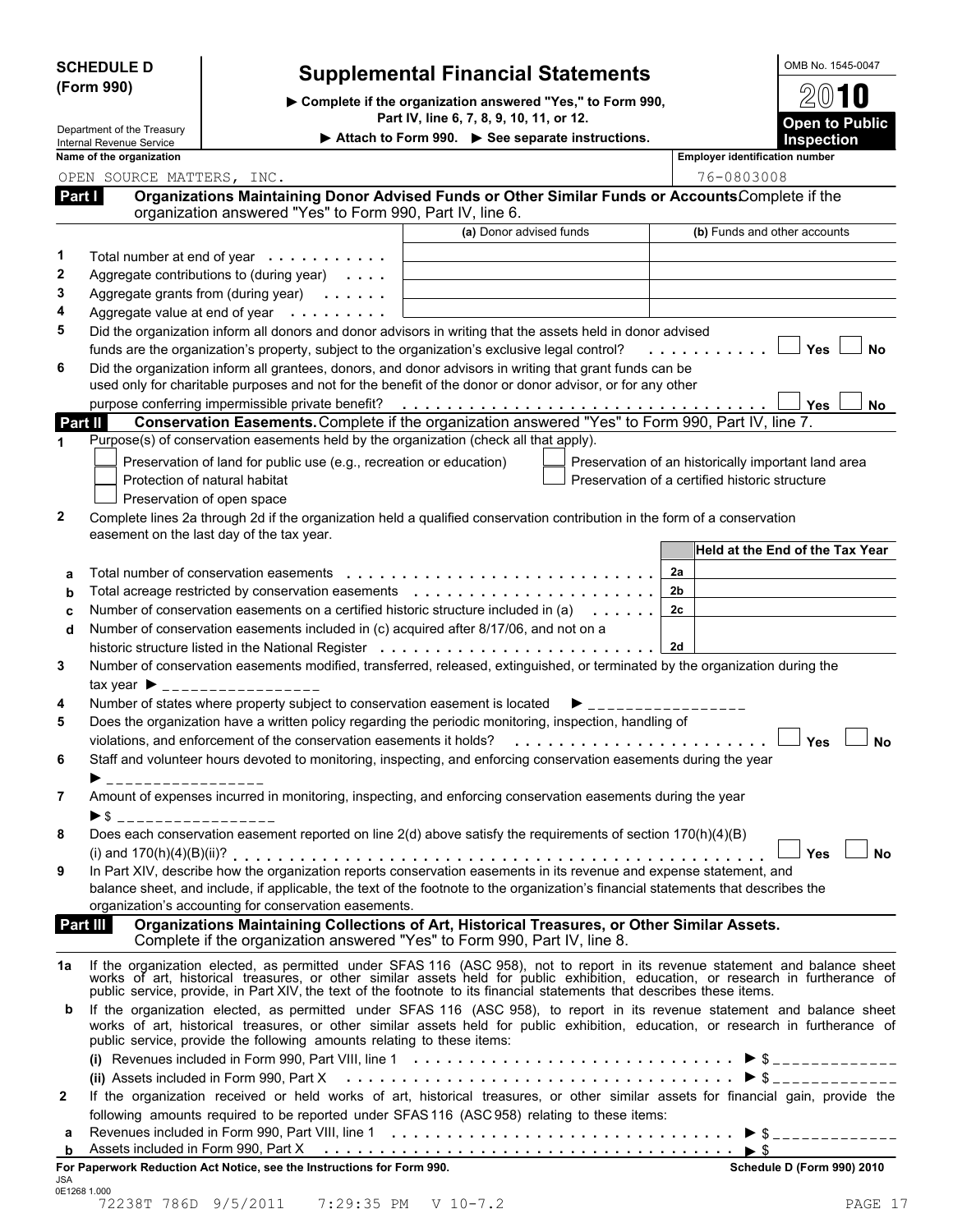| Organizations Maintaining Collections of Art, Historical Treasures, or Other Similar Assets(continued)<br>Part III<br>Using the organization's acquisition, accession, and other records, check any of the following that are a significant use of its<br>З<br>collection items (check all that apply):<br>Public exhibition<br>Loan or exchange programs<br>d<br>а<br>Other<br>Scholarly research<br>_________________________________<br>b<br>е<br>Preservation for future generations<br>c<br>Provide a description of the organization's collections and explain how they further the organization's exempt purpose in Part<br>XIV.<br>During the year, did the organization solicit or receive donations of art, historical treasures, or other similar<br>5<br>assets to be sold to raise funds rather than to be maintained as part of the organization's collection? $\cdots$<br>Yes<br>No.<br>Escrow and Custodial Arrangements. Complete if the organization answered "Yes" to Form 990, Part IV,<br><b>Part IV</b><br>line 9, or reported an amount on Form 990, Part X, line 21.<br>1a Is the organization an agent, trustee, custo dian or other intermediary for contributions or other assets not<br>Yes<br>No<br>If "Yes," explain the arrangement in Part XI V and complete the following table:<br>b<br>Amount<br>1c<br>c<br>1d<br>1e<br>1f<br>f<br>Did the organization include an amount on Form 990, Part X, line 21?<br><b>Yes</b><br><b>No</b><br>2a<br><b>b</b> If "Yes," explain the arrangement in Part XI V.<br>Endowment Funds. Complete if organization answered "Yes" to Form 990, Part IV, line 10.<br><b>Part V</b><br>(c) Two years back<br>(d) Three years back<br>(a) Current year<br>(b) Prior year<br>(e) Four years back<br>Beginning of year balance<br>1a<br>Contributions<br>b<br>Net investment earnings, gains,<br>and losses<br>Grants or scholarships <b>State of State State</b><br>a<br>Other expenditures for facilities<br>е<br>and programs<br>f Administrative expenses<br>End of year balance expansion of year balance<br>g<br>Provide the estimated percentage of the y ear end balance held as:<br>2<br>Board designated or quasi-endowment $\triangleright$ %<br>Permanent endowment ▶<br>b<br>℅<br>Term endowment $\blacktriangleright$<br>%<br>с<br>3a Are there endowment funds not in the pos session of the organization that are held and administered for the<br>Yes<br>No<br>organization by:<br>3a(i)<br>3a(ii)<br>If "Yes" to 3a(ii), are the related organizati ons listed as required on Schedule R?<br>3b<br>b<br>Describe in Part XIV the intended uses of t he organization's endowment funds.<br>4<br>Land, Buildings, and EquipmentSee Form 990, Part X, line 10.<br><b>Part VI</b><br>Description of investment<br>(a) Cost or other basis<br>(b) Cost or other basis<br>(c) Accumulated<br>(d) Book value<br>(investment)<br>(other)<br>depreciation<br>1a<br>Buildings<br>b<br>Leasehold improvements expressions are all the set of the set of the set of the set of the set of the set of the set of the set of the set of the set of the set of the set of the set of the set of the set of the set of the<br>Equipment<br>d<br>Total. Add lines 1a through 1e. (Column (d) must equal Form 990, Part X, column (B), line $10(c)$ .) | Schedule D (Form 990) 2010 |  | 76-0803008 | Page 2 |
|---------------------------------------------------------------------------------------------------------------------------------------------------------------------------------------------------------------------------------------------------------------------------------------------------------------------------------------------------------------------------------------------------------------------------------------------------------------------------------------------------------------------------------------------------------------------------------------------------------------------------------------------------------------------------------------------------------------------------------------------------------------------------------------------------------------------------------------------------------------------------------------------------------------------------------------------------------------------------------------------------------------------------------------------------------------------------------------------------------------------------------------------------------------------------------------------------------------------------------------------------------------------------------------------------------------------------------------------------------------------------------------------------------------------------------------------------------------------------------------------------------------------------------------------------------------------------------------------------------------------------------------------------------------------------------------------------------------------------------------------------------------------------------------------------------------------------------------------------------------------------------------------------------------------------------------------------------------------------------------------------------------------------------------------------------------------------------------------------------------------------------------------------------------------------------------------------------------------------------------------------------------------------------------------------------------------------------------------------------------------------------------------------------------------------------------------------------------------------------------------------------------------------------------------------------------------------------------------------------------------------------------------------------------------------------------------------------------------------------------------------------------------------------------------------------------------------------------------------------------------------------------------------------------------------------------------------------------------------------------------------------------------------------------------------------------------------------------------------------------------------------------------------------------------------------------------------------------------------------------------------------------------------------------------------------------------|----------------------------|--|------------|--------|
|                                                                                                                                                                                                                                                                                                                                                                                                                                                                                                                                                                                                                                                                                                                                                                                                                                                                                                                                                                                                                                                                                                                                                                                                                                                                                                                                                                                                                                                                                                                                                                                                                                                                                                                                                                                                                                                                                                                                                                                                                                                                                                                                                                                                                                                                                                                                                                                                                                                                                                                                                                                                                                                                                                                                                                                                                                                                                                                                                                                                                                                                                                                                                                                                                                                                                                                     |                            |  |            |        |
|                                                                                                                                                                                                                                                                                                                                                                                                                                                                                                                                                                                                                                                                                                                                                                                                                                                                                                                                                                                                                                                                                                                                                                                                                                                                                                                                                                                                                                                                                                                                                                                                                                                                                                                                                                                                                                                                                                                                                                                                                                                                                                                                                                                                                                                                                                                                                                                                                                                                                                                                                                                                                                                                                                                                                                                                                                                                                                                                                                                                                                                                                                                                                                                                                                                                                                                     |                            |  |            |        |
|                                                                                                                                                                                                                                                                                                                                                                                                                                                                                                                                                                                                                                                                                                                                                                                                                                                                                                                                                                                                                                                                                                                                                                                                                                                                                                                                                                                                                                                                                                                                                                                                                                                                                                                                                                                                                                                                                                                                                                                                                                                                                                                                                                                                                                                                                                                                                                                                                                                                                                                                                                                                                                                                                                                                                                                                                                                                                                                                                                                                                                                                                                                                                                                                                                                                                                                     |                            |  |            |        |
|                                                                                                                                                                                                                                                                                                                                                                                                                                                                                                                                                                                                                                                                                                                                                                                                                                                                                                                                                                                                                                                                                                                                                                                                                                                                                                                                                                                                                                                                                                                                                                                                                                                                                                                                                                                                                                                                                                                                                                                                                                                                                                                                                                                                                                                                                                                                                                                                                                                                                                                                                                                                                                                                                                                                                                                                                                                                                                                                                                                                                                                                                                                                                                                                                                                                                                                     |                            |  |            |        |
|                                                                                                                                                                                                                                                                                                                                                                                                                                                                                                                                                                                                                                                                                                                                                                                                                                                                                                                                                                                                                                                                                                                                                                                                                                                                                                                                                                                                                                                                                                                                                                                                                                                                                                                                                                                                                                                                                                                                                                                                                                                                                                                                                                                                                                                                                                                                                                                                                                                                                                                                                                                                                                                                                                                                                                                                                                                                                                                                                                                                                                                                                                                                                                                                                                                                                                                     |                            |  |            |        |
|                                                                                                                                                                                                                                                                                                                                                                                                                                                                                                                                                                                                                                                                                                                                                                                                                                                                                                                                                                                                                                                                                                                                                                                                                                                                                                                                                                                                                                                                                                                                                                                                                                                                                                                                                                                                                                                                                                                                                                                                                                                                                                                                                                                                                                                                                                                                                                                                                                                                                                                                                                                                                                                                                                                                                                                                                                                                                                                                                                                                                                                                                                                                                                                                                                                                                                                     |                            |  |            |        |
|                                                                                                                                                                                                                                                                                                                                                                                                                                                                                                                                                                                                                                                                                                                                                                                                                                                                                                                                                                                                                                                                                                                                                                                                                                                                                                                                                                                                                                                                                                                                                                                                                                                                                                                                                                                                                                                                                                                                                                                                                                                                                                                                                                                                                                                                                                                                                                                                                                                                                                                                                                                                                                                                                                                                                                                                                                                                                                                                                                                                                                                                                                                                                                                                                                                                                                                     |                            |  |            |        |
|                                                                                                                                                                                                                                                                                                                                                                                                                                                                                                                                                                                                                                                                                                                                                                                                                                                                                                                                                                                                                                                                                                                                                                                                                                                                                                                                                                                                                                                                                                                                                                                                                                                                                                                                                                                                                                                                                                                                                                                                                                                                                                                                                                                                                                                                                                                                                                                                                                                                                                                                                                                                                                                                                                                                                                                                                                                                                                                                                                                                                                                                                                                                                                                                                                                                                                                     |                            |  |            |        |
|                                                                                                                                                                                                                                                                                                                                                                                                                                                                                                                                                                                                                                                                                                                                                                                                                                                                                                                                                                                                                                                                                                                                                                                                                                                                                                                                                                                                                                                                                                                                                                                                                                                                                                                                                                                                                                                                                                                                                                                                                                                                                                                                                                                                                                                                                                                                                                                                                                                                                                                                                                                                                                                                                                                                                                                                                                                                                                                                                                                                                                                                                                                                                                                                                                                                                                                     |                            |  |            |        |
|                                                                                                                                                                                                                                                                                                                                                                                                                                                                                                                                                                                                                                                                                                                                                                                                                                                                                                                                                                                                                                                                                                                                                                                                                                                                                                                                                                                                                                                                                                                                                                                                                                                                                                                                                                                                                                                                                                                                                                                                                                                                                                                                                                                                                                                                                                                                                                                                                                                                                                                                                                                                                                                                                                                                                                                                                                                                                                                                                                                                                                                                                                                                                                                                                                                                                                                     |                            |  |            |        |
|                                                                                                                                                                                                                                                                                                                                                                                                                                                                                                                                                                                                                                                                                                                                                                                                                                                                                                                                                                                                                                                                                                                                                                                                                                                                                                                                                                                                                                                                                                                                                                                                                                                                                                                                                                                                                                                                                                                                                                                                                                                                                                                                                                                                                                                                                                                                                                                                                                                                                                                                                                                                                                                                                                                                                                                                                                                                                                                                                                                                                                                                                                                                                                                                                                                                                                                     |                            |  |            |        |
|                                                                                                                                                                                                                                                                                                                                                                                                                                                                                                                                                                                                                                                                                                                                                                                                                                                                                                                                                                                                                                                                                                                                                                                                                                                                                                                                                                                                                                                                                                                                                                                                                                                                                                                                                                                                                                                                                                                                                                                                                                                                                                                                                                                                                                                                                                                                                                                                                                                                                                                                                                                                                                                                                                                                                                                                                                                                                                                                                                                                                                                                                                                                                                                                                                                                                                                     |                            |  |            |        |
|                                                                                                                                                                                                                                                                                                                                                                                                                                                                                                                                                                                                                                                                                                                                                                                                                                                                                                                                                                                                                                                                                                                                                                                                                                                                                                                                                                                                                                                                                                                                                                                                                                                                                                                                                                                                                                                                                                                                                                                                                                                                                                                                                                                                                                                                                                                                                                                                                                                                                                                                                                                                                                                                                                                                                                                                                                                                                                                                                                                                                                                                                                                                                                                                                                                                                                                     |                            |  |            |        |
|                                                                                                                                                                                                                                                                                                                                                                                                                                                                                                                                                                                                                                                                                                                                                                                                                                                                                                                                                                                                                                                                                                                                                                                                                                                                                                                                                                                                                                                                                                                                                                                                                                                                                                                                                                                                                                                                                                                                                                                                                                                                                                                                                                                                                                                                                                                                                                                                                                                                                                                                                                                                                                                                                                                                                                                                                                                                                                                                                                                                                                                                                                                                                                                                                                                                                                                     |                            |  |            |        |
|                                                                                                                                                                                                                                                                                                                                                                                                                                                                                                                                                                                                                                                                                                                                                                                                                                                                                                                                                                                                                                                                                                                                                                                                                                                                                                                                                                                                                                                                                                                                                                                                                                                                                                                                                                                                                                                                                                                                                                                                                                                                                                                                                                                                                                                                                                                                                                                                                                                                                                                                                                                                                                                                                                                                                                                                                                                                                                                                                                                                                                                                                                                                                                                                                                                                                                                     |                            |  |            |        |
|                                                                                                                                                                                                                                                                                                                                                                                                                                                                                                                                                                                                                                                                                                                                                                                                                                                                                                                                                                                                                                                                                                                                                                                                                                                                                                                                                                                                                                                                                                                                                                                                                                                                                                                                                                                                                                                                                                                                                                                                                                                                                                                                                                                                                                                                                                                                                                                                                                                                                                                                                                                                                                                                                                                                                                                                                                                                                                                                                                                                                                                                                                                                                                                                                                                                                                                     |                            |  |            |        |
|                                                                                                                                                                                                                                                                                                                                                                                                                                                                                                                                                                                                                                                                                                                                                                                                                                                                                                                                                                                                                                                                                                                                                                                                                                                                                                                                                                                                                                                                                                                                                                                                                                                                                                                                                                                                                                                                                                                                                                                                                                                                                                                                                                                                                                                                                                                                                                                                                                                                                                                                                                                                                                                                                                                                                                                                                                                                                                                                                                                                                                                                                                                                                                                                                                                                                                                     |                            |  |            |        |
|                                                                                                                                                                                                                                                                                                                                                                                                                                                                                                                                                                                                                                                                                                                                                                                                                                                                                                                                                                                                                                                                                                                                                                                                                                                                                                                                                                                                                                                                                                                                                                                                                                                                                                                                                                                                                                                                                                                                                                                                                                                                                                                                                                                                                                                                                                                                                                                                                                                                                                                                                                                                                                                                                                                                                                                                                                                                                                                                                                                                                                                                                                                                                                                                                                                                                                                     |                            |  |            |        |
|                                                                                                                                                                                                                                                                                                                                                                                                                                                                                                                                                                                                                                                                                                                                                                                                                                                                                                                                                                                                                                                                                                                                                                                                                                                                                                                                                                                                                                                                                                                                                                                                                                                                                                                                                                                                                                                                                                                                                                                                                                                                                                                                                                                                                                                                                                                                                                                                                                                                                                                                                                                                                                                                                                                                                                                                                                                                                                                                                                                                                                                                                                                                                                                                                                                                                                                     |                            |  |            |        |
|                                                                                                                                                                                                                                                                                                                                                                                                                                                                                                                                                                                                                                                                                                                                                                                                                                                                                                                                                                                                                                                                                                                                                                                                                                                                                                                                                                                                                                                                                                                                                                                                                                                                                                                                                                                                                                                                                                                                                                                                                                                                                                                                                                                                                                                                                                                                                                                                                                                                                                                                                                                                                                                                                                                                                                                                                                                                                                                                                                                                                                                                                                                                                                                                                                                                                                                     |                            |  |            |        |
|                                                                                                                                                                                                                                                                                                                                                                                                                                                                                                                                                                                                                                                                                                                                                                                                                                                                                                                                                                                                                                                                                                                                                                                                                                                                                                                                                                                                                                                                                                                                                                                                                                                                                                                                                                                                                                                                                                                                                                                                                                                                                                                                                                                                                                                                                                                                                                                                                                                                                                                                                                                                                                                                                                                                                                                                                                                                                                                                                                                                                                                                                                                                                                                                                                                                                                                     |                            |  |            |        |
|                                                                                                                                                                                                                                                                                                                                                                                                                                                                                                                                                                                                                                                                                                                                                                                                                                                                                                                                                                                                                                                                                                                                                                                                                                                                                                                                                                                                                                                                                                                                                                                                                                                                                                                                                                                                                                                                                                                                                                                                                                                                                                                                                                                                                                                                                                                                                                                                                                                                                                                                                                                                                                                                                                                                                                                                                                                                                                                                                                                                                                                                                                                                                                                                                                                                                                                     |                            |  |            |        |
|                                                                                                                                                                                                                                                                                                                                                                                                                                                                                                                                                                                                                                                                                                                                                                                                                                                                                                                                                                                                                                                                                                                                                                                                                                                                                                                                                                                                                                                                                                                                                                                                                                                                                                                                                                                                                                                                                                                                                                                                                                                                                                                                                                                                                                                                                                                                                                                                                                                                                                                                                                                                                                                                                                                                                                                                                                                                                                                                                                                                                                                                                                                                                                                                                                                                                                                     |                            |  |            |        |
|                                                                                                                                                                                                                                                                                                                                                                                                                                                                                                                                                                                                                                                                                                                                                                                                                                                                                                                                                                                                                                                                                                                                                                                                                                                                                                                                                                                                                                                                                                                                                                                                                                                                                                                                                                                                                                                                                                                                                                                                                                                                                                                                                                                                                                                                                                                                                                                                                                                                                                                                                                                                                                                                                                                                                                                                                                                                                                                                                                                                                                                                                                                                                                                                                                                                                                                     |                            |  |            |        |
|                                                                                                                                                                                                                                                                                                                                                                                                                                                                                                                                                                                                                                                                                                                                                                                                                                                                                                                                                                                                                                                                                                                                                                                                                                                                                                                                                                                                                                                                                                                                                                                                                                                                                                                                                                                                                                                                                                                                                                                                                                                                                                                                                                                                                                                                                                                                                                                                                                                                                                                                                                                                                                                                                                                                                                                                                                                                                                                                                                                                                                                                                                                                                                                                                                                                                                                     |                            |  |            |        |
|                                                                                                                                                                                                                                                                                                                                                                                                                                                                                                                                                                                                                                                                                                                                                                                                                                                                                                                                                                                                                                                                                                                                                                                                                                                                                                                                                                                                                                                                                                                                                                                                                                                                                                                                                                                                                                                                                                                                                                                                                                                                                                                                                                                                                                                                                                                                                                                                                                                                                                                                                                                                                                                                                                                                                                                                                                                                                                                                                                                                                                                                                                                                                                                                                                                                                                                     |                            |  |            |        |
|                                                                                                                                                                                                                                                                                                                                                                                                                                                                                                                                                                                                                                                                                                                                                                                                                                                                                                                                                                                                                                                                                                                                                                                                                                                                                                                                                                                                                                                                                                                                                                                                                                                                                                                                                                                                                                                                                                                                                                                                                                                                                                                                                                                                                                                                                                                                                                                                                                                                                                                                                                                                                                                                                                                                                                                                                                                                                                                                                                                                                                                                                                                                                                                                                                                                                                                     |                            |  |            |        |
|                                                                                                                                                                                                                                                                                                                                                                                                                                                                                                                                                                                                                                                                                                                                                                                                                                                                                                                                                                                                                                                                                                                                                                                                                                                                                                                                                                                                                                                                                                                                                                                                                                                                                                                                                                                                                                                                                                                                                                                                                                                                                                                                                                                                                                                                                                                                                                                                                                                                                                                                                                                                                                                                                                                                                                                                                                                                                                                                                                                                                                                                                                                                                                                                                                                                                                                     |                            |  |            |        |
|                                                                                                                                                                                                                                                                                                                                                                                                                                                                                                                                                                                                                                                                                                                                                                                                                                                                                                                                                                                                                                                                                                                                                                                                                                                                                                                                                                                                                                                                                                                                                                                                                                                                                                                                                                                                                                                                                                                                                                                                                                                                                                                                                                                                                                                                                                                                                                                                                                                                                                                                                                                                                                                                                                                                                                                                                                                                                                                                                                                                                                                                                                                                                                                                                                                                                                                     |                            |  |            |        |
|                                                                                                                                                                                                                                                                                                                                                                                                                                                                                                                                                                                                                                                                                                                                                                                                                                                                                                                                                                                                                                                                                                                                                                                                                                                                                                                                                                                                                                                                                                                                                                                                                                                                                                                                                                                                                                                                                                                                                                                                                                                                                                                                                                                                                                                                                                                                                                                                                                                                                                                                                                                                                                                                                                                                                                                                                                                                                                                                                                                                                                                                                                                                                                                                                                                                                                                     |                            |  |            |        |
|                                                                                                                                                                                                                                                                                                                                                                                                                                                                                                                                                                                                                                                                                                                                                                                                                                                                                                                                                                                                                                                                                                                                                                                                                                                                                                                                                                                                                                                                                                                                                                                                                                                                                                                                                                                                                                                                                                                                                                                                                                                                                                                                                                                                                                                                                                                                                                                                                                                                                                                                                                                                                                                                                                                                                                                                                                                                                                                                                                                                                                                                                                                                                                                                                                                                                                                     |                            |  |            |        |
|                                                                                                                                                                                                                                                                                                                                                                                                                                                                                                                                                                                                                                                                                                                                                                                                                                                                                                                                                                                                                                                                                                                                                                                                                                                                                                                                                                                                                                                                                                                                                                                                                                                                                                                                                                                                                                                                                                                                                                                                                                                                                                                                                                                                                                                                                                                                                                                                                                                                                                                                                                                                                                                                                                                                                                                                                                                                                                                                                                                                                                                                                                                                                                                                                                                                                                                     |                            |  |            |        |
|                                                                                                                                                                                                                                                                                                                                                                                                                                                                                                                                                                                                                                                                                                                                                                                                                                                                                                                                                                                                                                                                                                                                                                                                                                                                                                                                                                                                                                                                                                                                                                                                                                                                                                                                                                                                                                                                                                                                                                                                                                                                                                                                                                                                                                                                                                                                                                                                                                                                                                                                                                                                                                                                                                                                                                                                                                                                                                                                                                                                                                                                                                                                                                                                                                                                                                                     |                            |  |            |        |
|                                                                                                                                                                                                                                                                                                                                                                                                                                                                                                                                                                                                                                                                                                                                                                                                                                                                                                                                                                                                                                                                                                                                                                                                                                                                                                                                                                                                                                                                                                                                                                                                                                                                                                                                                                                                                                                                                                                                                                                                                                                                                                                                                                                                                                                                                                                                                                                                                                                                                                                                                                                                                                                                                                                                                                                                                                                                                                                                                                                                                                                                                                                                                                                                                                                                                                                     |                            |  |            |        |
|                                                                                                                                                                                                                                                                                                                                                                                                                                                                                                                                                                                                                                                                                                                                                                                                                                                                                                                                                                                                                                                                                                                                                                                                                                                                                                                                                                                                                                                                                                                                                                                                                                                                                                                                                                                                                                                                                                                                                                                                                                                                                                                                                                                                                                                                                                                                                                                                                                                                                                                                                                                                                                                                                                                                                                                                                                                                                                                                                                                                                                                                                                                                                                                                                                                                                                                     |                            |  |            |        |
|                                                                                                                                                                                                                                                                                                                                                                                                                                                                                                                                                                                                                                                                                                                                                                                                                                                                                                                                                                                                                                                                                                                                                                                                                                                                                                                                                                                                                                                                                                                                                                                                                                                                                                                                                                                                                                                                                                                                                                                                                                                                                                                                                                                                                                                                                                                                                                                                                                                                                                                                                                                                                                                                                                                                                                                                                                                                                                                                                                                                                                                                                                                                                                                                                                                                                                                     |                            |  |            |        |
|                                                                                                                                                                                                                                                                                                                                                                                                                                                                                                                                                                                                                                                                                                                                                                                                                                                                                                                                                                                                                                                                                                                                                                                                                                                                                                                                                                                                                                                                                                                                                                                                                                                                                                                                                                                                                                                                                                                                                                                                                                                                                                                                                                                                                                                                                                                                                                                                                                                                                                                                                                                                                                                                                                                                                                                                                                                                                                                                                                                                                                                                                                                                                                                                                                                                                                                     |                            |  |            |        |
|                                                                                                                                                                                                                                                                                                                                                                                                                                                                                                                                                                                                                                                                                                                                                                                                                                                                                                                                                                                                                                                                                                                                                                                                                                                                                                                                                                                                                                                                                                                                                                                                                                                                                                                                                                                                                                                                                                                                                                                                                                                                                                                                                                                                                                                                                                                                                                                                                                                                                                                                                                                                                                                                                                                                                                                                                                                                                                                                                                                                                                                                                                                                                                                                                                                                                                                     |                            |  |            |        |
|                                                                                                                                                                                                                                                                                                                                                                                                                                                                                                                                                                                                                                                                                                                                                                                                                                                                                                                                                                                                                                                                                                                                                                                                                                                                                                                                                                                                                                                                                                                                                                                                                                                                                                                                                                                                                                                                                                                                                                                                                                                                                                                                                                                                                                                                                                                                                                                                                                                                                                                                                                                                                                                                                                                                                                                                                                                                                                                                                                                                                                                                                                                                                                                                                                                                                                                     |                            |  |            |        |
|                                                                                                                                                                                                                                                                                                                                                                                                                                                                                                                                                                                                                                                                                                                                                                                                                                                                                                                                                                                                                                                                                                                                                                                                                                                                                                                                                                                                                                                                                                                                                                                                                                                                                                                                                                                                                                                                                                                                                                                                                                                                                                                                                                                                                                                                                                                                                                                                                                                                                                                                                                                                                                                                                                                                                                                                                                                                                                                                                                                                                                                                                                                                                                                                                                                                                                                     |                            |  |            |        |
|                                                                                                                                                                                                                                                                                                                                                                                                                                                                                                                                                                                                                                                                                                                                                                                                                                                                                                                                                                                                                                                                                                                                                                                                                                                                                                                                                                                                                                                                                                                                                                                                                                                                                                                                                                                                                                                                                                                                                                                                                                                                                                                                                                                                                                                                                                                                                                                                                                                                                                                                                                                                                                                                                                                                                                                                                                                                                                                                                                                                                                                                                                                                                                                                                                                                                                                     |                            |  |            |        |
|                                                                                                                                                                                                                                                                                                                                                                                                                                                                                                                                                                                                                                                                                                                                                                                                                                                                                                                                                                                                                                                                                                                                                                                                                                                                                                                                                                                                                                                                                                                                                                                                                                                                                                                                                                                                                                                                                                                                                                                                                                                                                                                                                                                                                                                                                                                                                                                                                                                                                                                                                                                                                                                                                                                                                                                                                                                                                                                                                                                                                                                                                                                                                                                                                                                                                                                     |                            |  |            |        |
|                                                                                                                                                                                                                                                                                                                                                                                                                                                                                                                                                                                                                                                                                                                                                                                                                                                                                                                                                                                                                                                                                                                                                                                                                                                                                                                                                                                                                                                                                                                                                                                                                                                                                                                                                                                                                                                                                                                                                                                                                                                                                                                                                                                                                                                                                                                                                                                                                                                                                                                                                                                                                                                                                                                                                                                                                                                                                                                                                                                                                                                                                                                                                                                                                                                                                                                     |                            |  |            |        |
|                                                                                                                                                                                                                                                                                                                                                                                                                                                                                                                                                                                                                                                                                                                                                                                                                                                                                                                                                                                                                                                                                                                                                                                                                                                                                                                                                                                                                                                                                                                                                                                                                                                                                                                                                                                                                                                                                                                                                                                                                                                                                                                                                                                                                                                                                                                                                                                                                                                                                                                                                                                                                                                                                                                                                                                                                                                                                                                                                                                                                                                                                                                                                                                                                                                                                                                     |                            |  |            |        |
|                                                                                                                                                                                                                                                                                                                                                                                                                                                                                                                                                                                                                                                                                                                                                                                                                                                                                                                                                                                                                                                                                                                                                                                                                                                                                                                                                                                                                                                                                                                                                                                                                                                                                                                                                                                                                                                                                                                                                                                                                                                                                                                                                                                                                                                                                                                                                                                                                                                                                                                                                                                                                                                                                                                                                                                                                                                                                                                                                                                                                                                                                                                                                                                                                                                                                                                     |                            |  |            |        |
|                                                                                                                                                                                                                                                                                                                                                                                                                                                                                                                                                                                                                                                                                                                                                                                                                                                                                                                                                                                                                                                                                                                                                                                                                                                                                                                                                                                                                                                                                                                                                                                                                                                                                                                                                                                                                                                                                                                                                                                                                                                                                                                                                                                                                                                                                                                                                                                                                                                                                                                                                                                                                                                                                                                                                                                                                                                                                                                                                                                                                                                                                                                                                                                                                                                                                                                     |                            |  |            |        |
|                                                                                                                                                                                                                                                                                                                                                                                                                                                                                                                                                                                                                                                                                                                                                                                                                                                                                                                                                                                                                                                                                                                                                                                                                                                                                                                                                                                                                                                                                                                                                                                                                                                                                                                                                                                                                                                                                                                                                                                                                                                                                                                                                                                                                                                                                                                                                                                                                                                                                                                                                                                                                                                                                                                                                                                                                                                                                                                                                                                                                                                                                                                                                                                                                                                                                                                     |                            |  |            |        |
|                                                                                                                                                                                                                                                                                                                                                                                                                                                                                                                                                                                                                                                                                                                                                                                                                                                                                                                                                                                                                                                                                                                                                                                                                                                                                                                                                                                                                                                                                                                                                                                                                                                                                                                                                                                                                                                                                                                                                                                                                                                                                                                                                                                                                                                                                                                                                                                                                                                                                                                                                                                                                                                                                                                                                                                                                                                                                                                                                                                                                                                                                                                                                                                                                                                                                                                     |                            |  |            |        |

**Schedule D (Form 990) 2010**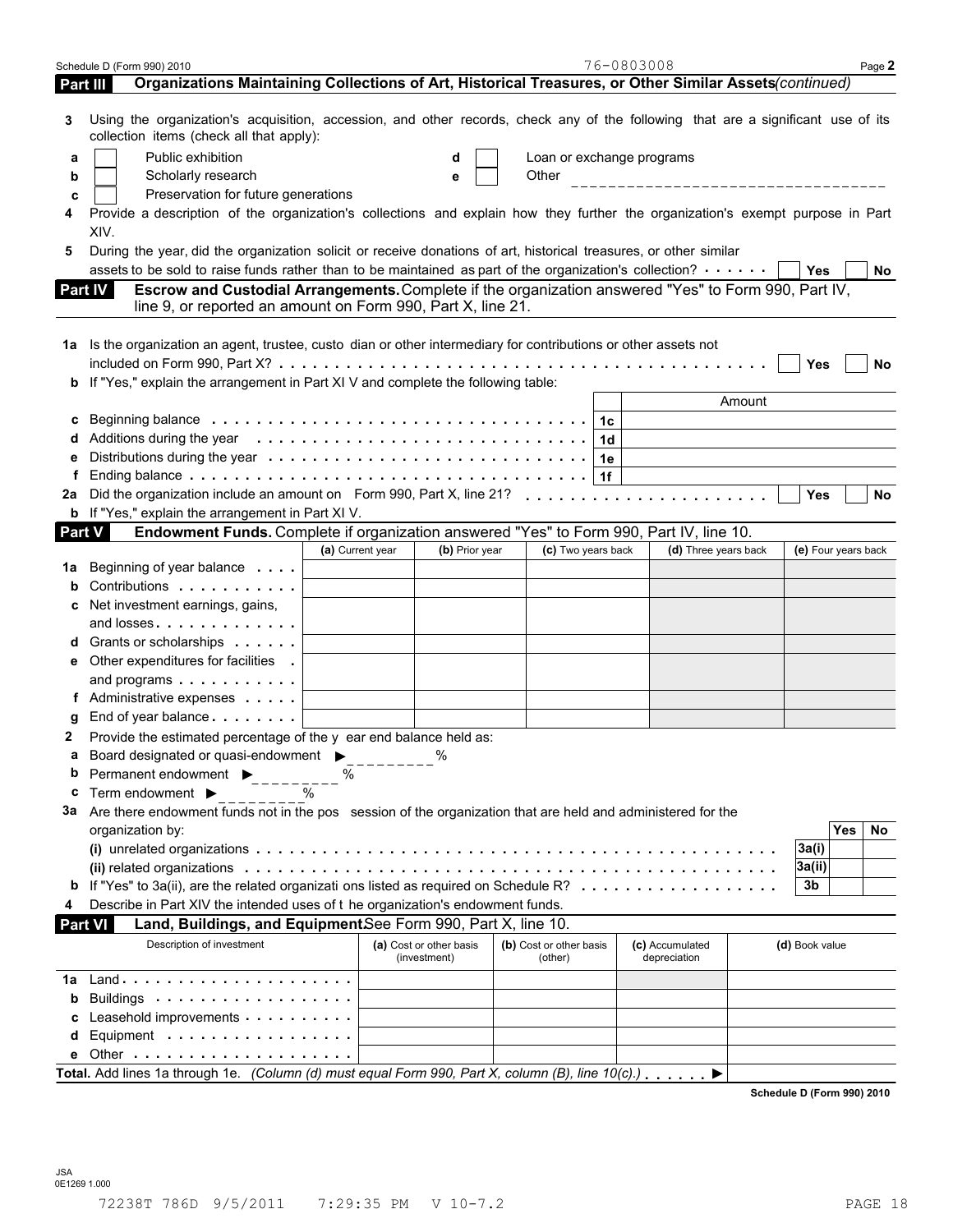| Schedule D (Form 990) 2010 |                                                                                                                                         |                 | 76-0803008                                                   | Page 3         |
|----------------------------|-----------------------------------------------------------------------------------------------------------------------------------------|-----------------|--------------------------------------------------------------|----------------|
| <b>Part VII</b>            | Investments - Other Securities. See Form 990, Part X, line 12.                                                                          |                 |                                                              |                |
|                            | (a) Description of security or category<br>(including name of security)                                                                 | (b) Book value  | (c) Method of valuation:<br>Cost or end-of-year market value |                |
|                            | (1) Financial derivatives<br>.                                                                                                          |                 |                                                              |                |
|                            | (2) Closely-held equity interests<br>.                                                                                                  |                 |                                                              |                |
|                            | (3) Other ________________                                                                                                              |                 |                                                              |                |
| (A)                        |                                                                                                                                         |                 |                                                              |                |
| (B)                        |                                                                                                                                         |                 |                                                              |                |
| (C)                        |                                                                                                                                         |                 |                                                              |                |
| (D)                        |                                                                                                                                         |                 |                                                              |                |
| (E)                        |                                                                                                                                         |                 |                                                              |                |
| (F)<br>(G)                 |                                                                                                                                         |                 |                                                              |                |
| (H)                        |                                                                                                                                         |                 |                                                              |                |
| (1)                        |                                                                                                                                         |                 |                                                              |                |
|                            | Total. (Column (b) must equal Form 990, Part X, col. (B) line 12.)<br>▶                                                                 |                 |                                                              |                |
| <b>Part VIII</b>           | Investments - Program Related. See Form 990, Part X, line 13.                                                                           |                 |                                                              |                |
|                            | (a) Description of investment type                                                                                                      | (b) Book value  | (c) Method of valuation:                                     |                |
|                            |                                                                                                                                         |                 | Cost or end-of-year market value                             |                |
| (1)                        |                                                                                                                                         |                 |                                                              |                |
| (2)                        |                                                                                                                                         |                 |                                                              |                |
| (3)                        |                                                                                                                                         |                 |                                                              |                |
| (4)                        |                                                                                                                                         |                 |                                                              |                |
| (5)<br>(6)                 |                                                                                                                                         |                 |                                                              |                |
| (7)                        |                                                                                                                                         |                 |                                                              |                |
| (8)                        |                                                                                                                                         |                 |                                                              |                |
| (9)                        |                                                                                                                                         |                 |                                                              |                |
| (10)                       |                                                                                                                                         |                 |                                                              |                |
|                            | Total. (Column (b) must equal Form 990, Part X, col. (B) line 13.)<br>▶                                                                 |                 |                                                              |                |
| Part IX                    | Other Assets. See Form 990, Part X, line 15.                                                                                            |                 |                                                              |                |
|                            |                                                                                                                                         | (a) Description |                                                              | (b) Book value |
| (1)                        |                                                                                                                                         |                 |                                                              |                |
| (2)                        |                                                                                                                                         |                 |                                                              |                |
| (3)                        |                                                                                                                                         |                 |                                                              |                |
| (4)                        |                                                                                                                                         |                 |                                                              |                |
| (5)                        |                                                                                                                                         |                 |                                                              |                |
| (6)                        |                                                                                                                                         |                 |                                                              |                |
| (7)                        |                                                                                                                                         |                 |                                                              |                |
| (8)                        |                                                                                                                                         |                 |                                                              |                |
| (9)                        |                                                                                                                                         |                 |                                                              |                |
| (10)                       |                                                                                                                                         |                 |                                                              |                |
|                            | Total. (Column (b) must equal Form 990, Part X, col. (B) line 15.)                                                                      | .               |                                                              |                |
| Part X                     | Other Liabilities. See Form 990, Part X, line 25.                                                                                       |                 |                                                              |                |
| 1.                         | (a) Description of liability                                                                                                            | (b) Amount      |                                                              |                |
| (1)                        | Federal income taxes                                                                                                                    |                 |                                                              |                |
| (2)                        |                                                                                                                                         |                 |                                                              |                |
| (3)                        |                                                                                                                                         |                 |                                                              |                |
| (4)                        |                                                                                                                                         |                 |                                                              |                |
| (5)                        |                                                                                                                                         |                 |                                                              |                |
| (6)                        |                                                                                                                                         |                 |                                                              |                |
| (7)                        |                                                                                                                                         |                 |                                                              |                |
| (8)                        |                                                                                                                                         |                 |                                                              |                |
| (9)                        |                                                                                                                                         |                 |                                                              |                |
| (10)                       |                                                                                                                                         |                 |                                                              |                |
| (11)                       | Total. (Column (b) must equal Form 990, Part X, col. (B) line 25.)                                                                      | ▶               |                                                              |                |
|                            | 2. FIN 48 (ASC 740) Footnote. In Part XIV, provide the text of the footnote to the organization's financial statements that reports the |                 |                                                              |                |
|                            |                                                                                                                                         |                 |                                                              |                |

organization's liability for uncertain tax positions under FIN 48 (ASC 740).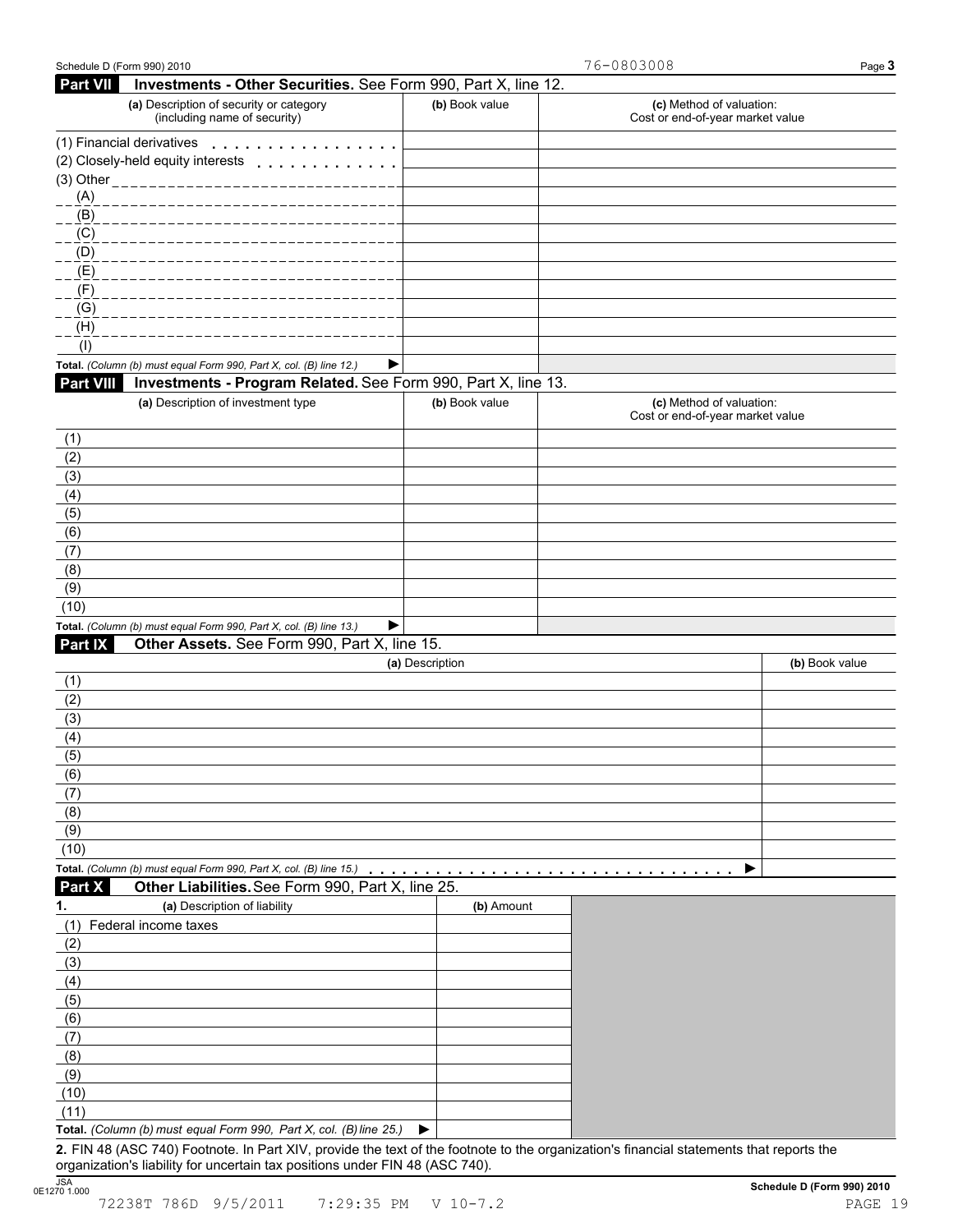|                | Schedule D (Form 990) 2010  | 76-0803008                                                                                                                                                                                                                                                                                    |                | Page 4 |
|----------------|-----------------------------|-----------------------------------------------------------------------------------------------------------------------------------------------------------------------------------------------------------------------------------------------------------------------------------------------|----------------|--------|
| <b>Part XI</b> |                             | Reconciliation of Change in Net Assets from Form 990 to Audited Financial Statements                                                                                                                                                                                                          |                |        |
| 1              |                             | Total revenue (Form 990, Part VIII, column (A), line 12)                                                                                                                                                                                                                                      | $\mathbf 1$    |        |
| 2              |                             | Total expenses (Form 990, Part IX, column (A), line 25)                                                                                                                                                                                                                                       | $\overline{2}$ |        |
| 3              |                             |                                                                                                                                                                                                                                                                                               | 3              |        |
| 4              |                             | Net unrealized gains (losses) on investments                                                                                                                                                                                                                                                  | 4              |        |
| 5              |                             |                                                                                                                                                                                                                                                                                               | 5              |        |
| 6              |                             |                                                                                                                                                                                                                                                                                               | 6              |        |
| 7              |                             |                                                                                                                                                                                                                                                                                               | $\overline{7}$ |        |
| 8              |                             |                                                                                                                                                                                                                                                                                               | 8              |        |
| 9              |                             | Total adjustments (net). Add lines 4 through 8                                                                                                                                                                                                                                                | 9              |        |
| 10             |                             | Excess or (deficit) for the year per audited financial statements. Combine lines 3 and 9 10                                                                                                                                                                                                   |                |        |
|                |                             | Part XII Reconciliation of Revenue per Audited Financial Statements With Revenue per Return                                                                                                                                                                                                   |                |        |
| 1              |                             | Total revenue, gains, and other support per audited financial statements<br>.                                                                                                                                                                                                                 | 1.             |        |
| 2              |                             | Amounts included on line 1 but not on Form 990, Part VIII, line 12:                                                                                                                                                                                                                           |                |        |
| a              |                             | Net unrealized gains on investments<br>2a                                                                                                                                                                                                                                                     |                |        |
| b              |                             | 2b                                                                                                                                                                                                                                                                                            |                |        |
| с              |                             | 2с                                                                                                                                                                                                                                                                                            |                |        |
| d              |                             | 2d                                                                                                                                                                                                                                                                                            |                |        |
| е              |                             |                                                                                                                                                                                                                                                                                               | 2е             |        |
| 3              |                             |                                                                                                                                                                                                                                                                                               | 3              |        |
| 4              |                             | Amounts included on Form 990, Part VIII, line 12, but not on line<br>$-1$ :                                                                                                                                                                                                                   |                |        |
| a              |                             | Investment expenses not included on Form 990, Part VIII, line 7b [1, 1, 1, 1, 1, 1]<br>4a                                                                                                                                                                                                     |                |        |
| b              |                             | 4b                                                                                                                                                                                                                                                                                            |                |        |
| c              |                             |                                                                                                                                                                                                                                                                                               | 4с             |        |
| 5              |                             | Total revenue. Add lines 3 and 4c. (This must equal Form 990, Part I, line 12.)                                                                                                                                                                                                               | 5              |        |
|                |                             | Part XIII Reconciliation of Expenses per Audited Financial Statements With Expenses per Return                                                                                                                                                                                                |                |        |
| 1              |                             | Total expenses and losses per audited financial statements                                                                                                                                                                                                                                    |                |        |
| 2              |                             | Amounts included on line 1 but not on Form 990, Part IX, line 25:                                                                                                                                                                                                                             |                |        |
| a              |                             | Donated services and use of facilities<br>2a                                                                                                                                                                                                                                                  |                |        |
| b              | Prior year adjustments      | 2 <sub>b</sub>                                                                                                                                                                                                                                                                                |                |        |
| c              | Other losses                | 2c                                                                                                                                                                                                                                                                                            |                |        |
| d              |                             | 2d                                                                                                                                                                                                                                                                                            |                |        |
| е              | Add lines 2a through 2d     |                                                                                                                                                                                                                                                                                               | 2е             |        |
| з              |                             |                                                                                                                                                                                                                                                                                               | 3              |        |
| 4              |                             | Amounts included on Form 990, Part IX, line 25, but not on line 1:                                                                                                                                                                                                                            |                |        |
| a              |                             | Investment expenses not included on Form 990, Part VIII, line 7b<br>4a                                                                                                                                                                                                                        |                |        |
|                |                             | Other (Describe in Part XIV.)<br>4b                                                                                                                                                                                                                                                           |                |        |
| c              | Add lines 4a and 4b         |                                                                                                                                                                                                                                                                                               | 4c             |        |
| 5              |                             | Total expenses. Add lines 3 and 4c. (This must equal Form 990, Part I, line 18.)                                                                                                                                                                                                              | 5              |        |
|                |                             | <b>Part XIV</b> Supplemental Information                                                                                                                                                                                                                                                      |                |        |
|                | any additional information. | Complete this part to provide the descriptions required for Part II, lines 3, 5, and 9; Part III, lines 1a and 4; Part IV, lines 1b and 2b;<br>Part V, line 4; Part X, line 2; Part XI, line 8; Part XII, lines 2d and 4b; and Part XIII, lines 2d and 4b. Also complete this part to provide |                |        |
|                |                             |                                                                                                                                                                                                                                                                                               |                |        |
|                |                             |                                                                                                                                                                                                                                                                                               |                |        |
|                |                             |                                                                                                                                                                                                                                                                                               |                |        |
|                |                             |                                                                                                                                                                                                                                                                                               |                |        |
|                |                             |                                                                                                                                                                                                                                                                                               |                |        |
|                |                             |                                                                                                                                                                                                                                                                                               |                |        |
|                |                             |                                                                                                                                                                                                                                                                                               |                |        |
|                |                             |                                                                                                                                                                                                                                                                                               |                |        |
|                |                             |                                                                                                                                                                                                                                                                                               |                |        |
|                |                             |                                                                                                                                                                                                                                                                                               |                |        |
|                |                             |                                                                                                                                                                                                                                                                                               |                |        |
|                |                             |                                                                                                                                                                                                                                                                                               |                |        |
|                |                             |                                                                                                                                                                                                                                                                                               |                |        |

**Schedule D (Form 990) 2010**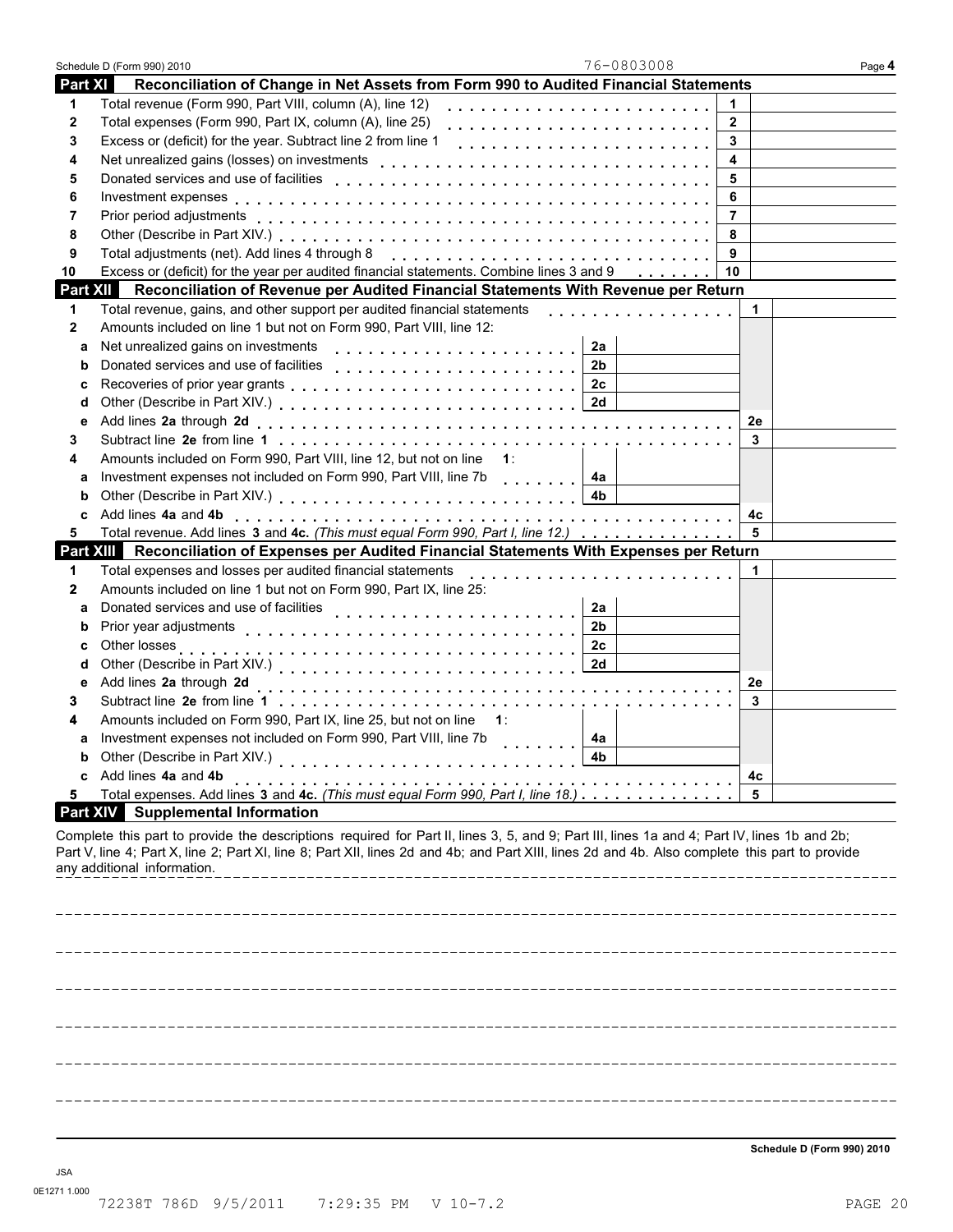## **Part XIV Supplemental Information** *(continued)*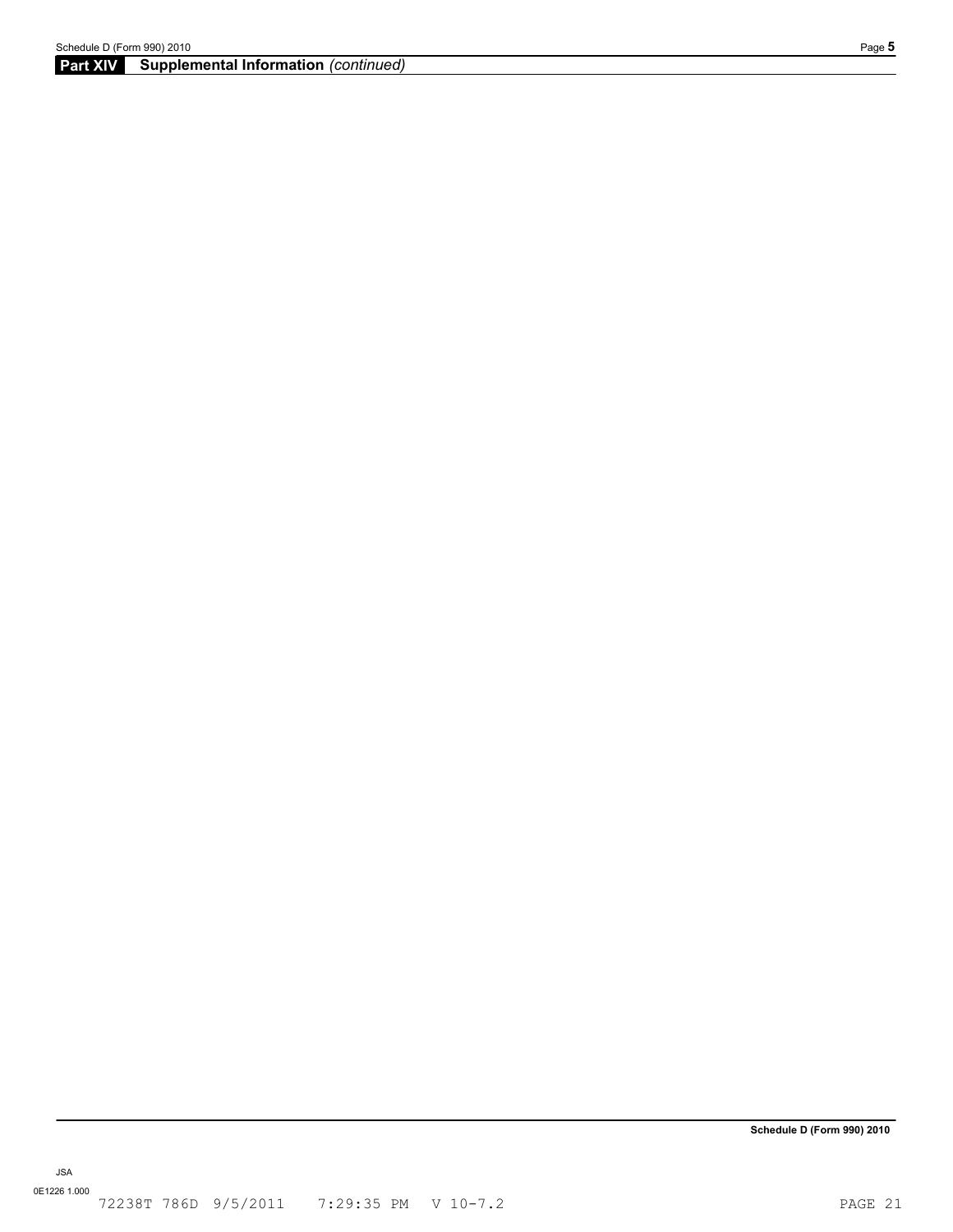# <span id="page-21-0"></span>**SCHEDULE O**<br>
(Form 990 or 990-EZ)
<br> **Supplemental Information to Form 990 or 990-EZ**<br>
2010

**Complete to provide information for responses to specific questions on Form 990 or 990-EZ or to provide any additional information. Attach to Form 990 or 990-EZ. Inspection** Department of the Treasury I

 $20$  **Open to Public Employer identification number**

**(Form 990 or 990-EZ)**

ATTACHMENT 1

#### FORM 990, PART III, LINE 1 - ORGANIZATION'S MISSION

SUPPORT JOOMLA! OPEN SOURCE CONTENT MANAGEMENT SYSTEM.

JOOLMLA! IS AN OPENSOURCE WEB BASED CONTENT MANAGEMENT SYSTEM WHICH

IS FREE AND AVAILABLE TO ANYONE. THE CORE TEAM OF JOOMLA! IS

COMPRISED OF VOLUNTEERS WHO HELP IN DETERMINING THE DIRECTION OF THE

PROJECT. OPEN SOURCE MATTERS, INC PROVIDES RESOURCES FOR TRAVEL

CONFERENCES, LEGAL AND PROFESSIONAL SUPPORT.

| FORM 990, PART VIII - INVESTMENT INCOME |              |                   | ATTACHMENT 2     |                 |
|-----------------------------------------|--------------|-------------------|------------------|-----------------|
|                                         | (A)<br>TOTAL | (B)<br>RELATED OR | (C)<br>UNRELATED | (D)<br>EXCLUDED |
| DESCRIPTION                             | REVENUE      | EXEMPT REVENUE    | BUSINESS REV.    | <b>REVENUE</b>  |
| INTEREST INCOME                         |              | 31.               | 31.              |                 |
| TOTALS                                  |              | 31.               | 31               |                 |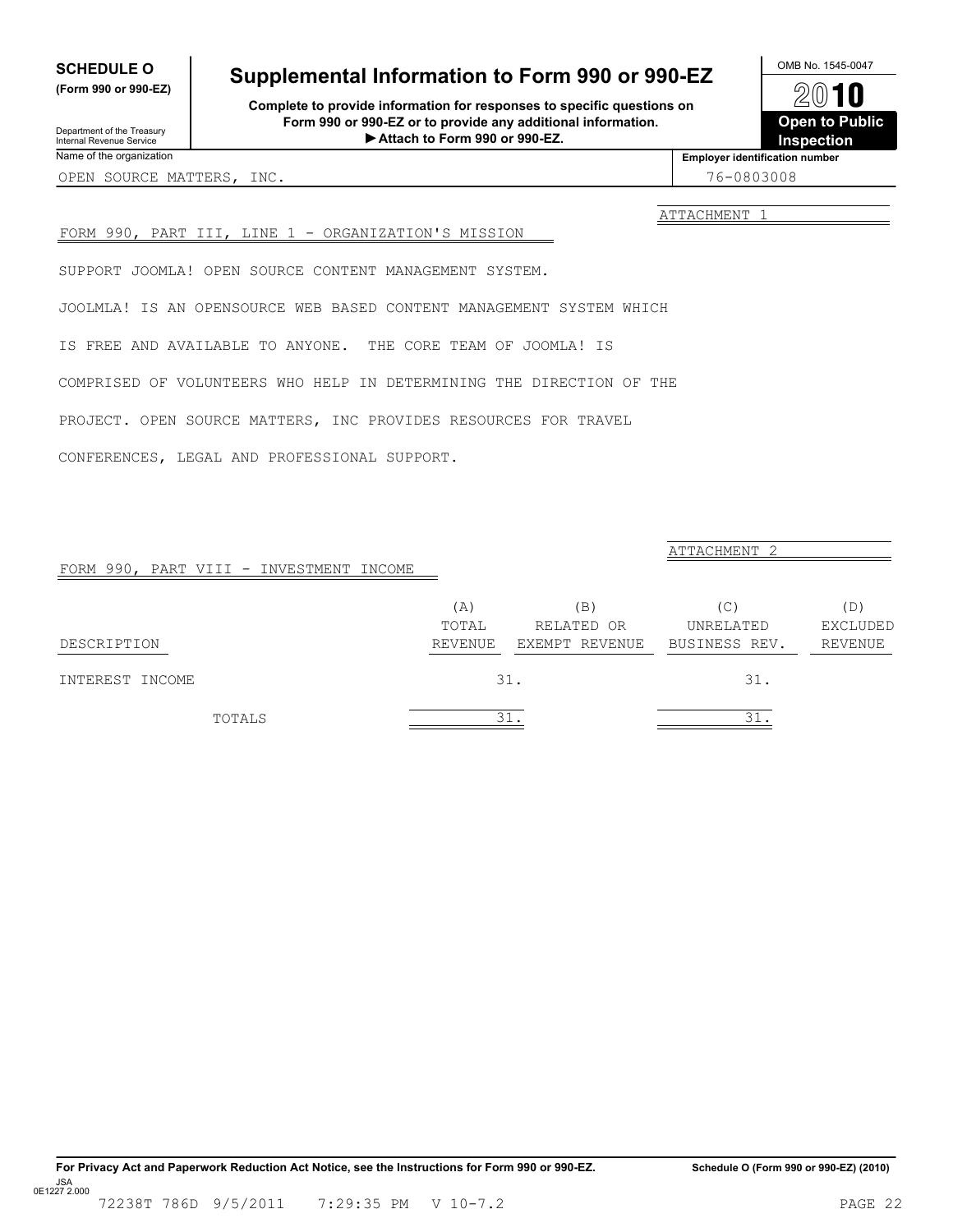<span id="page-22-0"></span>

| Schedule O (Form 990 or 990-EZ) 2010                     | Page 2                                |
|----------------------------------------------------------|---------------------------------------|
| Name of the organization                                 | <b>Employer identification number</b> |
| OPEN SOURCE MATTERS, INC.                                | 76-0803008                            |
|                                                          | ATTACHMENT 3                          |
| FORM 990, PART VIII - GROSS SALES AND COST OF GOODS SOLD |                                       |
|                                                          |                                       |
| GROSS SALES LESS RETURNS AND ALLOWANCES                  | 10,317.                               |
|                                                          |                                       |
|                                                          | 5,082.                                |
|                                                          | 5,907.                                |
|                                                          |                                       |
|                                                          |                                       |
|                                                          |                                       |
|                                                          |                                       |
|                                                          | 10,989.                               |
|                                                          |                                       |
|                                                          | 8,634.                                |
|                                                          |                                       |
|                                                          | 2,355.                                |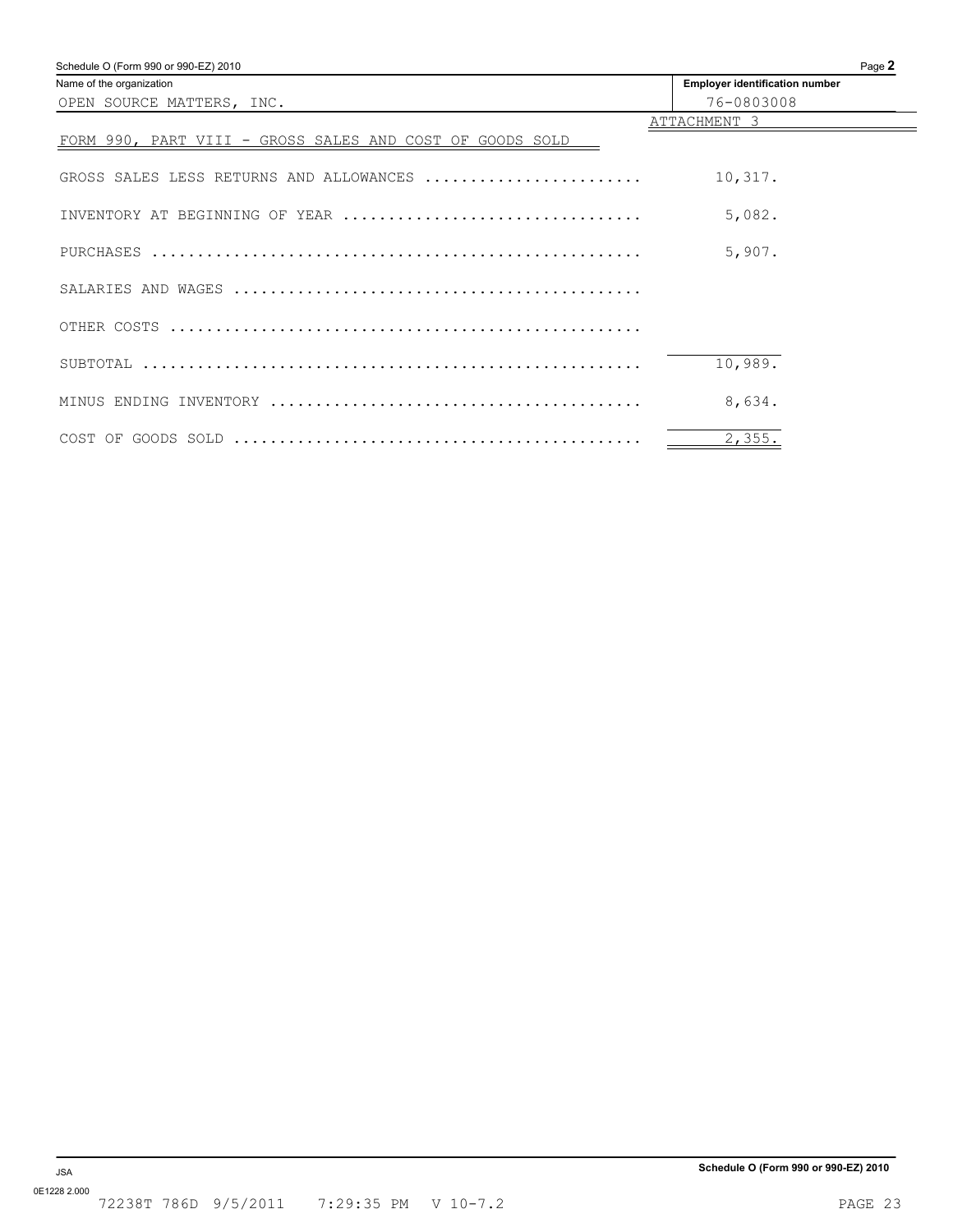**2010**

<span id="page-23-0"></span>

| <b>Description of Property</b>      |                              |                                |              |                                   |                    |                           | ATTACHMENT 4 |                                                             |       |            |      |                         |                                |                              |
|-------------------------------------|------------------------------|--------------------------------|--------------|-----------------------------------|--------------------|---------------------------|--------------|-------------------------------------------------------------|-------|------------|------|-------------------------|--------------------------------|------------------------------|
| <b>DEPRECIATION</b>                 |                              |                                |              |                                   |                    |                           |              |                                                             |       |            |      |                         |                                |                              |
| Asset description                   | Date<br>placed in<br>service | Unadjusted<br>Cost<br>or basis | Bus.<br>$\%$ | 179 exp.<br>reduction<br>in basis | Basis<br>Reduction | Basis for<br>depreciation | depreciation | Beginning Ending<br>Accumulated Accumulated<br>depreciation | Me-   | thod Conv. | Life | ACRS CRS<br>class class | Current-year<br>179<br>expense | Current-year<br>depreciation |
| COMPUTER HARDWARE                   | .2/07/2007                   | 7,422.                         | 100.000      |                                   |                    | 7,422.                    | 4,698.       | 5,713.                                                      | 200DB | MQ         |      | 5                       |                                | 1,015.                       |
|                                     |                              |                                |              |                                   |                    |                           |              |                                                             |       |            |      |                         |                                |                              |
|                                     |                              |                                |              |                                   |                    |                           |              |                                                             |       |            |      |                         |                                |                              |
|                                     |                              |                                |              |                                   |                    |                           |              |                                                             |       |            |      |                         |                                |                              |
|                                     |                              |                                |              |                                   |                    |                           |              |                                                             |       |            |      |                         |                                |                              |
|                                     |                              |                                |              |                                   |                    |                           |              |                                                             |       |            |      |                         |                                |                              |
|                                     |                              |                                |              |                                   |                    |                           |              |                                                             |       |            |      |                         |                                |                              |
|                                     |                              |                                |              |                                   |                    |                           |              |                                                             |       |            |      |                         |                                |                              |
|                                     |                              |                                |              |                                   |                    |                           |              |                                                             |       |            |      |                         |                                |                              |
|                                     |                              |                                |              |                                   |                    |                           |              |                                                             |       |            |      |                         |                                |                              |
|                                     |                              |                                |              |                                   |                    |                           |              |                                                             |       |            |      |                         |                                |                              |
|                                     |                              |                                |              |                                   |                    |                           |              |                                                             |       |            |      |                         |                                |                              |
|                                     |                              |                                |              |                                   |                    |                           |              |                                                             |       |            |      |                         |                                |                              |
|                                     |                              |                                |              |                                   |                    |                           |              |                                                             |       |            |      |                         |                                |                              |
|                                     |                              |                                |              |                                   |                    |                           |              |                                                             |       |            |      |                         |                                |                              |
|                                     |                              |                                |              |                                   |                    |                           |              |                                                             |       |            |      |                         |                                |                              |
|                                     |                              |                                |              |                                   |                    |                           |              |                                                             |       |            |      |                         |                                |                              |
|                                     |                              |                                |              |                                   |                    |                           |              |                                                             |       |            |      |                         |                                |                              |
|                                     |                              |                                |              |                                   |                    |                           |              |                                                             |       |            |      |                         |                                |                              |
| Less: Retired Assets                |                              |                                |              |                                   |                    |                           |              |                                                             |       |            |      |                         |                                |                              |
| Subtotals<br><b>Listed Property</b> |                              | 7,422.                         |              |                                   |                    | 7,422.                    | 4,698.       | 5,713.                                                      |       |            |      |                         |                                | 1,015.                       |
|                                     |                              |                                |              |                                   |                    |                           |              |                                                             |       |            |      |                         |                                |                              |
|                                     |                              |                                |              |                                   |                    |                           |              |                                                             |       |            |      |                         |                                |                              |
|                                     |                              |                                |              |                                   |                    |                           |              |                                                             |       |            |      |                         |                                |                              |
|                                     |                              |                                |              |                                   |                    |                           |              |                                                             |       |            |      |                         |                                |                              |
|                                     |                              |                                |              |                                   |                    |                           |              |                                                             |       |            |      |                         |                                |                              |
| Less: Retired Assets                |                              |                                |              |                                   |                    |                           |              |                                                             |       |            |      |                         |                                |                              |
| Subtotals<br>TOTALS.                |                              | 7,422.                         |              |                                   |                    | 7,422.                    | 4,698.       | 5,713.                                                      |       |            |      |                         |                                | 1,015.                       |
| <b>AMORTIZATION</b>                 |                              |                                |              |                                   |                    |                           |              |                                                             |       |            |      |                         |                                |                              |
|                                     | Date                         | Cost                           |              |                                   |                    |                           |              |                                                             |       |            |      |                         |                                |                              |
| Asset description                   | placed in<br>service         | or<br>basis                    |              |                                   |                    |                           |              | Accumulated Accumulated<br>amortization amortization Code   |       | Life       |      |                         |                                | Current-year<br>amortization |
|                                     |                              |                                |              |                                   |                    |                           |              |                                                             |       |            |      |                         |                                |                              |
|                                     |                              |                                |              |                                   |                    |                           |              |                                                             |       |            |      |                         |                                |                              |
|                                     |                              |                                |              |                                   |                    |                           |              |                                                             |       |            |      |                         |                                |                              |
|                                     |                              |                                |              |                                   |                    |                           |              |                                                             |       |            |      |                         |                                |                              |
|                                     |                              |                                |              |                                   |                    |                           |              |                                                             |       |            |      |                         |                                |                              |
| <u>  TOTALS</u>                     |                              |                                |              |                                   |                    |                           |              |                                                             |       |            |      |                         |                                |                              |
| *Assets Retired                     |                              |                                |              |                                   |                    |                           |              |                                                             |       |            |      |                         |                                |                              |
| JSA<br>0X9024 1.000                 |                              |                                |              |                                   |                    |                           |              |                                                             |       |            |      |                         | ATTACHMENT 4                   |                              |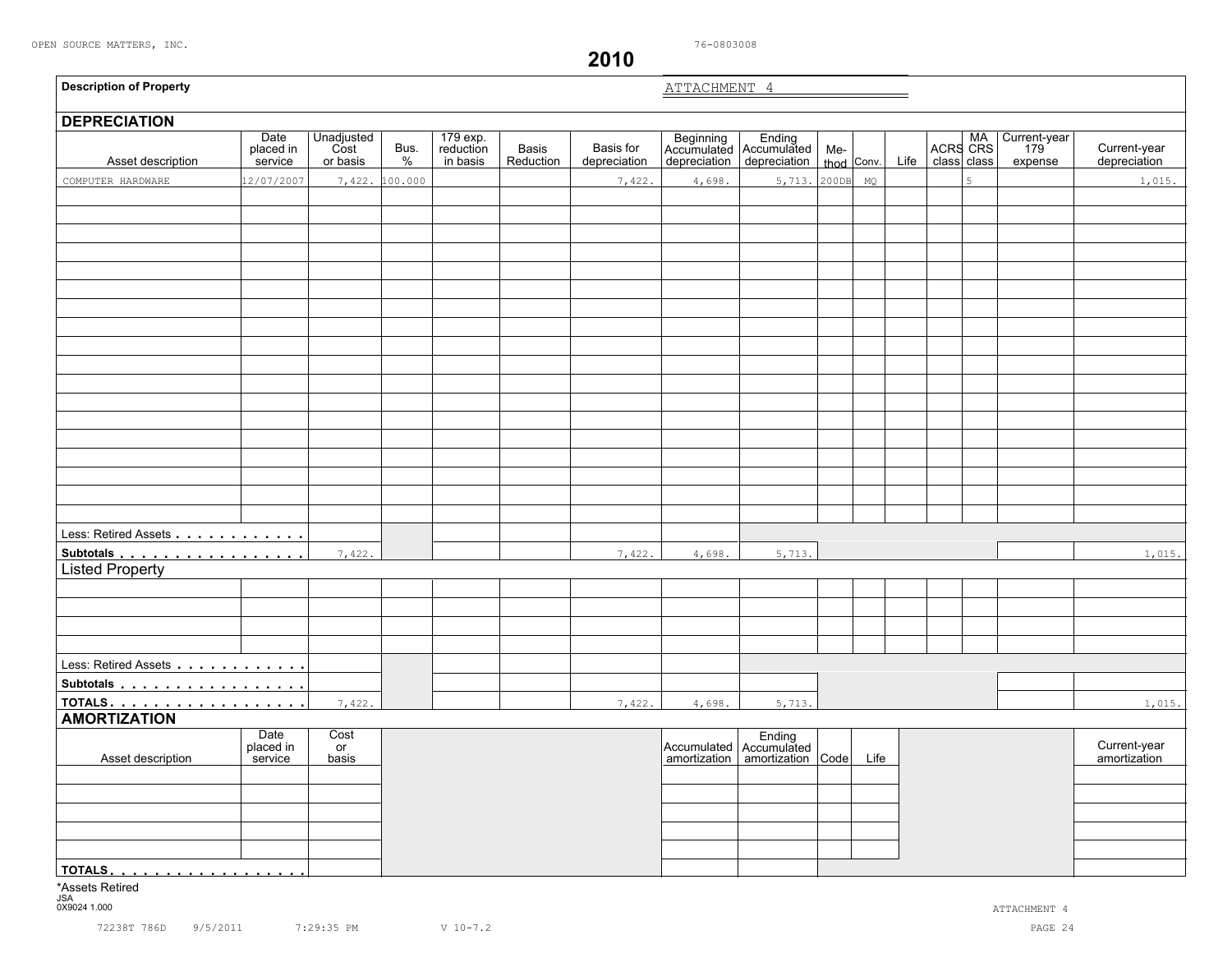#### **Description of Property**

**DEPRECIATION**

# Date Unadjusted 179 exp. 189 exp.<br>placed in Cost Bus. reduction Basis Basis for Accumulated Accumulated Me- ACRS CRS 179 Current-year Asset description service or basis % in basis Reduction depreciation depreciation depreciation thod Conv. Life class class expense depreciation Less: Retired Assets . . . . . . . . . . . . Subtotals **manual**<br>Listed Property Less: Retired Assets manual manual models **Subtotals <u>mate in the mate of the second</u> materials in the second materials of**  $\frac{1}{7,422}$ **AMORTIZATION**<br>AMORTIZATION<br>Date Cost Date Cost Ending<br>placed in or Ending<br>service basis and the place of the cumulated Accumulated Accumulated<br>amortization amortization placed in or a community of the Current-year and Accumulated Accumulated Accumulated Current-year and Current-year Asset description service basis amortization amortization amortization amortization code Life amortization amortization **TOTALS**mmmmmmmmmmmmmmmmmm \*Assets Retired COMPUTER HARDWARE 12/07/2007 7,422. 100.000 7, 122. 7,422. 4,698. 5,713. 200DB MQ 5 1, 1015.  $7,422.$  4,698. 5,713. 1,015. **7,422.** 1,015. 1,015. 1,015. 7,422.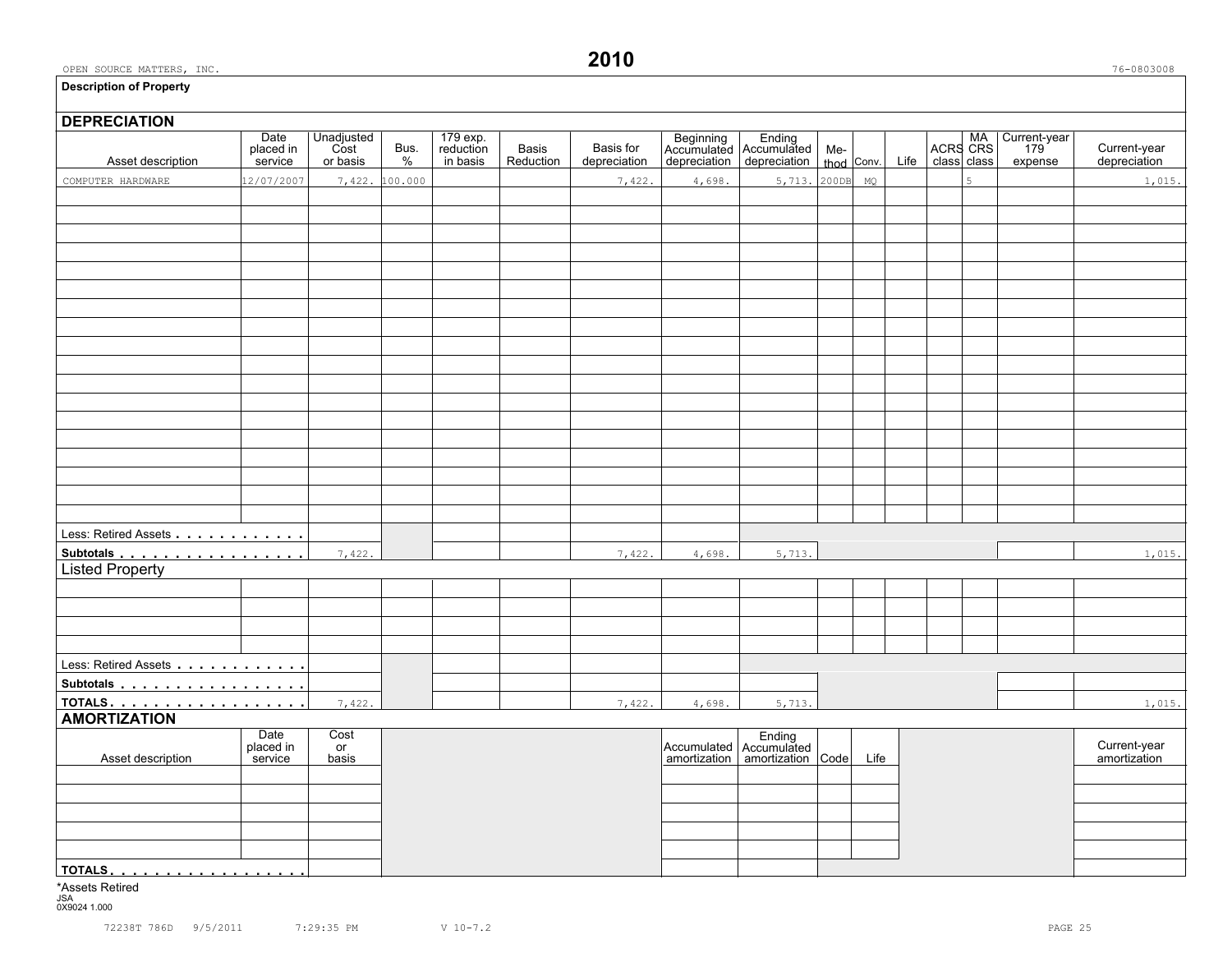### PIPIA, COHEN & CO. CERTIFIED PUBLIC ACCOUNTANTS 38 WEST 21ST ST. - 5TH FL NEW YORK, NY 10010

\*\*\*\*\*\*\*\*\*\*\*\*\*\*\*\*\*\*\*\*\*\*\*\*\*

 INSTRUCTIONS FOR FILING OPEN SOURCE MATTERS, INC. NY FORM 500 NEW YORK 500 - ANNUAL FILING FOR CHARITABLE ORG. FOR THE PERIOD ENDED DECEMBER 31, 2010

\*\*\*\*\*\*\*\*\*\*\*\*\*\*\*\*\*\*\*\*\*\*\*\*\*

SIGNATURE...

 THE ORIGINAL RETURN SHOULD BE DATED AND SIGNED BY TWO OFFICERS OF ORGANIZATION.

FILING...

 THE SIGNED RETURN SHOULD BE FILED ON OR BEFORE AUGUST 15, 2011 WITH...

> NYS DEPARTMENT OF LAW (OFFICE OF THE ATTORNEY GENERAL) CHARITIES BUREAU - REGISTRATION SECTION 120 BROADWAY NEW YORK, NEW YORK 10271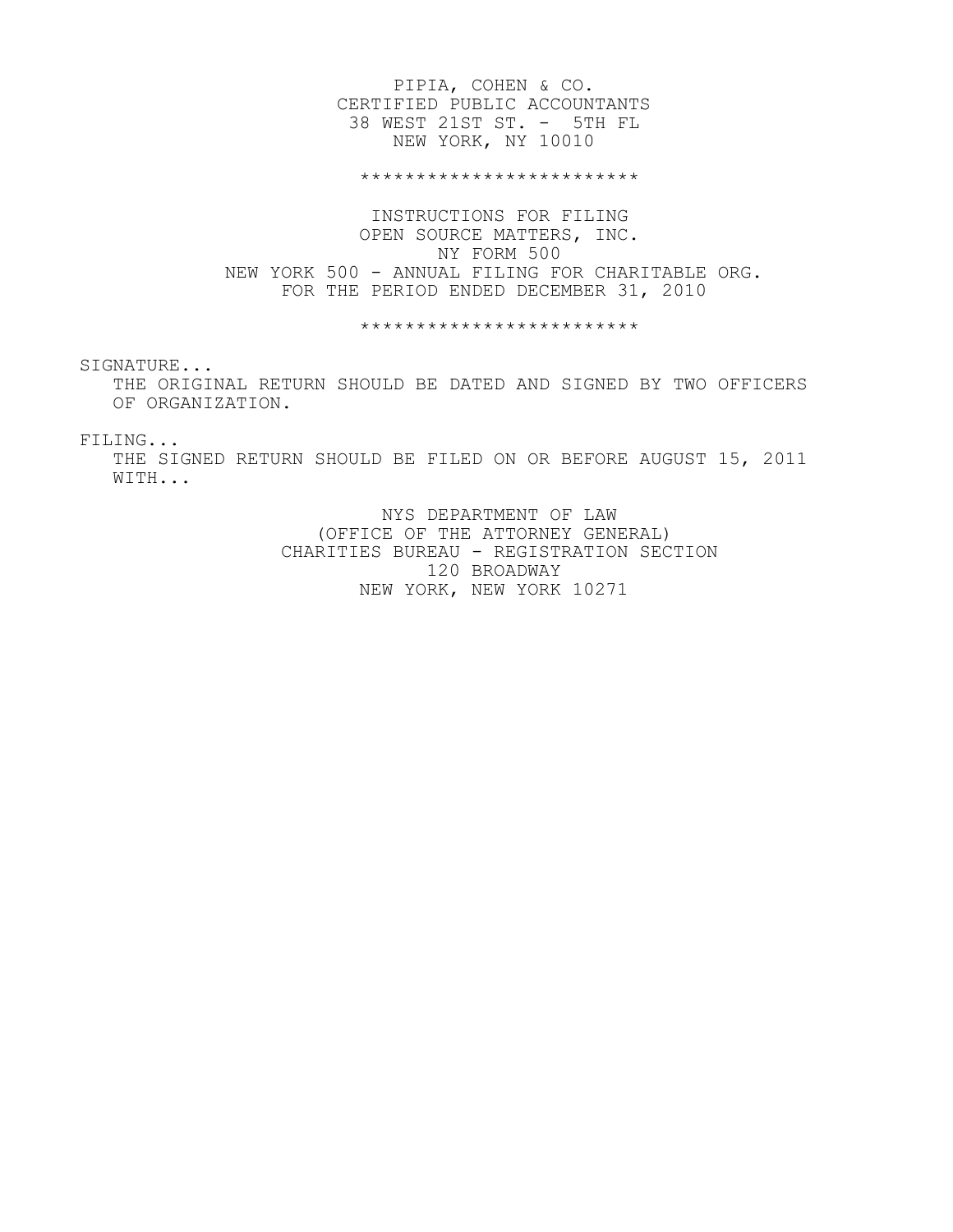| Form CHAR500                                                                                                   | 2010                                                                                                                                                                                                                                                                                                                                                                                                                                                                                                                                                                                                                                                                                                                                                                                                                                                                                                                                                                                                                                                                                                                                                                                                                                                                                       |            |                                                       |
|----------------------------------------------------------------------------------------------------------------|--------------------------------------------------------------------------------------------------------------------------------------------------------------------------------------------------------------------------------------------------------------------------------------------------------------------------------------------------------------------------------------------------------------------------------------------------------------------------------------------------------------------------------------------------------------------------------------------------------------------------------------------------------------------------------------------------------------------------------------------------------------------------------------------------------------------------------------------------------------------------------------------------------------------------------------------------------------------------------------------------------------------------------------------------------------------------------------------------------------------------------------------------------------------------------------------------------------------------------------------------------------------------------------------|------------|-------------------------------------------------------|
| This form used for<br>Article 7-A, EPTL and dual filers<br>(replaces forms CHAR 497,<br>CHAR 010 and CHAR 006) | <b>Open to Public</b><br><b>Inspection</b>                                                                                                                                                                                                                                                                                                                                                                                                                                                                                                                                                                                                                                                                                                                                                                                                                                                                                                                                                                                                                                                                                                                                                                                                                                                 |            |                                                       |
| 1. General Information                                                                                         |                                                                                                                                                                                                                                                                                                                                                                                                                                                                                                                                                                                                                                                                                                                                                                                                                                                                                                                                                                                                                                                                                                                                                                                                                                                                                            |            |                                                       |
|                                                                                                                | a. For the fiscal year beginning $(mm/dd/yyyy)$ _______ / 2 0 1 0 and ending $(mm/dd/yyyy)$                                                                                                                                                                                                                                                                                                                                                                                                                                                                                                                                                                                                                                                                                                                                                                                                                                                                                                                                                                                                                                                                                                                                                                                                |            |                                                       |
| b. Check if applicable for NYS:                                                                                | c. Name of organization                                                                                                                                                                                                                                                                                                                                                                                                                                                                                                                                                                                                                                                                                                                                                                                                                                                                                                                                                                                                                                                                                                                                                                                                                                                                    |            |                                                       |
| Address change                                                                                                 | OPEN SOURCE MATTERS, INC.                                                                                                                                                                                                                                                                                                                                                                                                                                                                                                                                                                                                                                                                                                                                                                                                                                                                                                                                                                                                                                                                                                                                                                                                                                                                  |            | 76-0803008<br>e. NY State registration no. (##-##-##) |
| Name change                                                                                                    |                                                                                                                                                                                                                                                                                                                                                                                                                                                                                                                                                                                                                                                                                                                                                                                                                                                                                                                                                                                                                                                                                                                                                                                                                                                                                            |            |                                                       |
| Initial filing                                                                                                 | Number and street (or P.O. box if mail not delivered to street address)                                                                                                                                                                                                                                                                                                                                                                                                                                                                                                                                                                                                                                                                                                                                                                                                                                                                                                                                                                                                                                                                                                                                                                                                                    | Room/suite | f. Telephone number                                   |
| Final filing<br>Amended filing                                                                                 | PO BOX 4668 # 88354                                                                                                                                                                                                                                                                                                                                                                                                                                                                                                                                                                                                                                                                                                                                                                                                                                                                                                                                                                                                                                                                                                                                                                                                                                                                        |            |                                                       |
| NY registration pending                                                                                        | City or town, state or country and $zip + 4$                                                                                                                                                                                                                                                                                                                                                                                                                                                                                                                                                                                                                                                                                                                                                                                                                                                                                                                                                                                                                                                                                                                                                                                                                                               | g. Email   |                                                       |
|                                                                                                                | NEW YORK, NY, 10163-4668                                                                                                                                                                                                                                                                                                                                                                                                                                                                                                                                                                                                                                                                                                                                                                                                                                                                                                                                                                                                                                                                                                                                                                                                                                                                   |            |                                                       |
|                                                                                                                |                                                                                                                                                                                                                                                                                                                                                                                                                                                                                                                                                                                                                                                                                                                                                                                                                                                                                                                                                                                                                                                                                                                                                                                                                                                                                            |            |                                                       |
| 2. Certification - Two Signatures Required                                                                     |                                                                                                                                                                                                                                                                                                                                                                                                                                                                                                                                                                                                                                                                                                                                                                                                                                                                                                                                                                                                                                                                                                                                                                                                                                                                                            |            |                                                       |
|                                                                                                                | We certify under penalties of perjury that we reviewed this report, including all attachments, and to the best of our knowledge and belief, they are true,<br>correct and complete in accordance with the laws of the State of New York applicable to this report.                                                                                                                                                                                                                                                                                                                                                                                                                                                                                                                                                                                                                                                                                                                                                                                                                                                                                                                                                                                                                         |            |                                                       |
| a. President or Authorized Officer                                                                             | Signature<br><b>Printed Name</b>                                                                                                                                                                                                                                                                                                                                                                                                                                                                                                                                                                                                                                                                                                                                                                                                                                                                                                                                                                                                                                                                                                                                                                                                                                                           | Title      | Date                                                  |
| b. Chief Financial Officer or Treasurer                                                                        |                                                                                                                                                                                                                                                                                                                                                                                                                                                                                                                                                                                                                                                                                                                                                                                                                                                                                                                                                                                                                                                                                                                                                                                                                                                                                            |            |                                                       |
|                                                                                                                | Signature<br><b>Printed Name</b>                                                                                                                                                                                                                                                                                                                                                                                                                                                                                                                                                                                                                                                                                                                                                                                                                                                                                                                                                                                                                                                                                                                                                                                                                                                           | Title      | Date                                                  |
|                                                                                                                |                                                                                                                                                                                                                                                                                                                                                                                                                                                                                                                                                                                                                                                                                                                                                                                                                                                                                                                                                                                                                                                                                                                                                                                                                                                                                            |            |                                                       |
| Check $\blacktriangleright$                                                                                    | a. Article 7-A annual report exemption (Article 7-A registrants and dual registrants)<br>if total contributions from NY State (including residents, foundations, corporations, government agencies, etc.) did not exceed                                                                                                                                                                                                                                                                                                                                                                                                                                                                                                                                                                                                                                                                                                                                                                                                                                                                                                                                                                                                                                                                   |            |                                                       |
| Check $\blacktriangleright$                                                                                    | \$25,000 and the organization did not engage a professional fund raiser (PFR) or fund raising counsel (FRC) to solicit<br>contributions during this fiscal year.<br>NOTE: An organization may claim this exemption if no PFR or FRC was used and either: 1) it received an allocation from a federated fund,<br>United Way or incorporated community appeal and contributions from all other sources did not exceed \$25,000 or 2) it received all or<br>substantially all of its contributions from one government agency to which it submitted an annual report similar to that required by Article 7-A.<br>b. EPTL annual report exemption (EPTL registrants and dual registrants)<br>if gross receipts did not exceed \$25,000 and the assets (market value) did not exceed \$25,000 at any time during this fiscal year.<br>For EPTL or Article-7A registrants claiming the annual report exemption under the one law under which they are registered and for dual registrants claiming the annual report<br>exemptions under both laws, simply complete part 1 (General Information), part 2 (Certification) and part 3 (Annual Report Exemption Information) above.<br>Do not submit a fee, do not complete the following schedules and do not submit any attachments to this form. |            |                                                       |
| 3. Annual Report Exemption Information<br>4. Article 7-A Schedules                                             |                                                                                                                                                                                                                                                                                                                                                                                                                                                                                                                                                                                                                                                                                                                                                                                                                                                                                                                                                                                                                                                                                                                                                                                                                                                                                            |            |                                                       |
| * If "Yes", complete Schedule 4a.<br>* If "Yes", complete Schedule 4b.                                         | If you did not check the Article 7-A annual report exemption above, complete the following for this fiscal year:<br>a. Did the organization use a professional fund raiser, fund raising counsel or commercial co-venturer for fund raising activity in NY State?<br>b. Did the organization receive government contributions (grants)?                                                                                                                                                                                                                                                                                                                                                                                                                                                                                                                                                                                                                                                                                                                                                                                                                                                                                                                                                    |            | $X \mid No$<br>Yes*<br>X                              |
|                                                                                                                |                                                                                                                                                                                                                                                                                                                                                                                                                                                                                                                                                                                                                                                                                                                                                                                                                                                                                                                                                                                                                                                                                                                                                                                                                                                                                            |            |                                                       |
|                                                                                                                | 5. Fee Submitted: See last page for summary of fee requirements.                                                                                                                                                                                                                                                                                                                                                                                                                                                                                                                                                                                                                                                                                                                                                                                                                                                                                                                                                                                                                                                                                                                                                                                                                           |            |                                                       |
| Indicate the filing fee(s) you are submitting along with this form:<br>a. Article 7-A filing fee               |                                                                                                                                                                                                                                                                                                                                                                                                                                                                                                                                                                                                                                                                                                                                                                                                                                                                                                                                                                                                                                                                                                                                                                                                                                                                                            |            |                                                       |
|                                                                                                                |                                                                                                                                                                                                                                                                                                                                                                                                                                                                                                                                                                                                                                                                                                                                                                                                                                                                                                                                                                                                                                                                                                                                                                                                                                                                                            |            | Submit only one check or money order for the          |
| c. Total fee                                                                                                   |                                                                                                                                                                                                                                                                                                                                                                                                                                                                                                                                                                                                                                                                                                                                                                                                                                                                                                                                                                                                                                                                                                                                                                                                                                                                                            |            | total fee, payable to "NYS Department of Law"         |